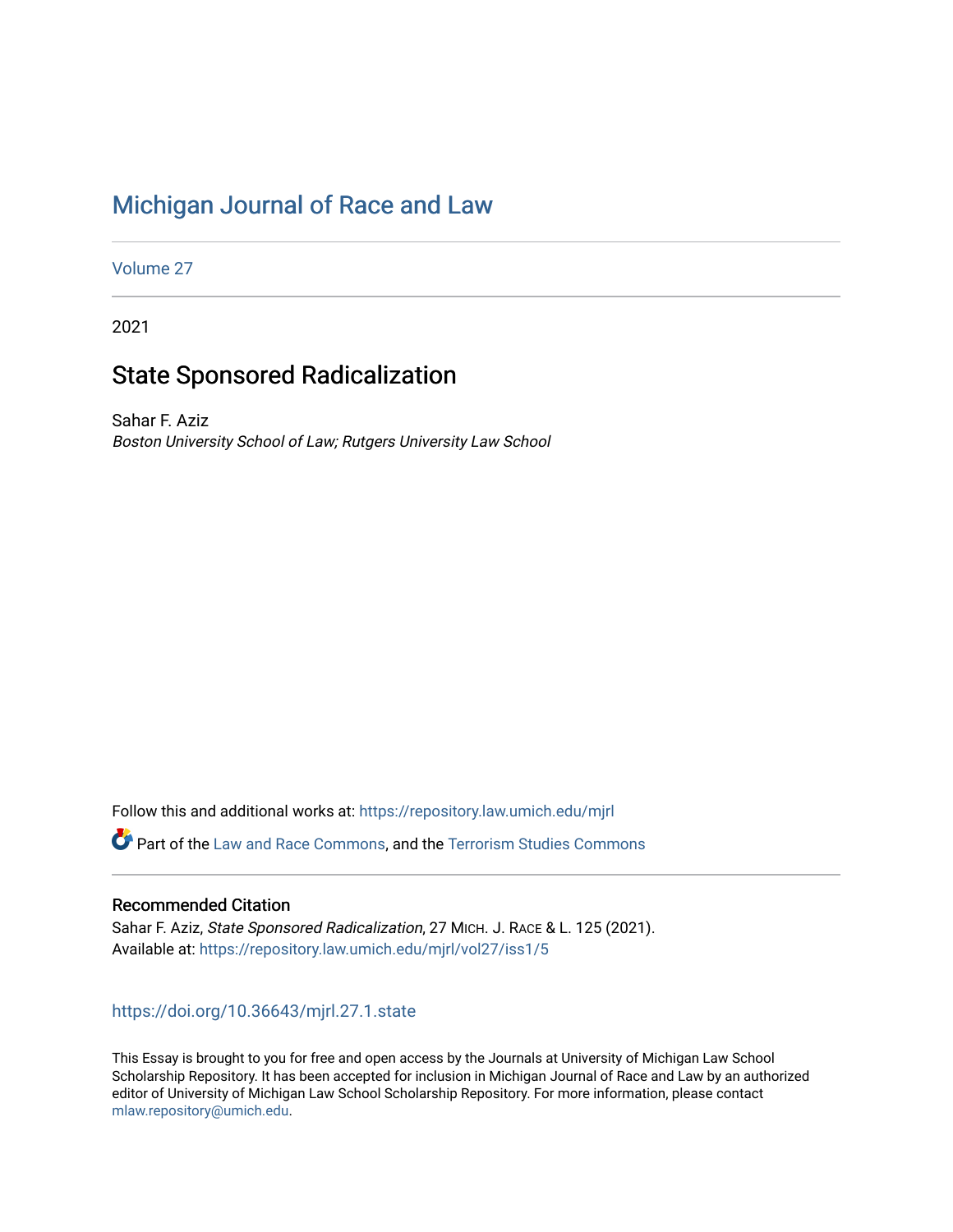## STATE SPONSORED RADICALIZATION

*Sahar F. Aziz\**

|    | STATE MANUFACTURED TERRORISM CASES  133             |  |
|----|-----------------------------------------------------|--|
| II | THE RACIAL POLITICS OF PREVENTIVE                   |  |
|    |                                                     |  |
|    | III. THE PSEUDO-SCIENCE OF RADICALIZATION  142      |  |
|    | Socio-Economic-Political Structural Models147<br>A  |  |
|    |                                                     |  |
|    | C. Social Network Theory and the Lone Wolf Pack 152 |  |
|    | IV. RADICALIZATION THEORY AND "MUSLIM HOMEGROWN     |  |
|    |                                                     |  |
|    |                                                     |  |

#### INTRODUCTION

Where was the FBI in the months leading up to the violent siege on the U.S. Capitol in 2021? Among the many questions surrounding that historic day, this one reveals the extent to which double standards in law enforcement threaten our nation's security. For weeks, Donald Trump's far right-wing supporters had been publicly calling for and planning a protest in Washington, D.C. on January 6, the day Congress was to certify the  $2021$  presidential election results.<sup>1</sup> Had they been following credible threats to domestic security, officials would have attempted to stop the Proud Boys and QAnon from breaching the Capitol perimeter.<sup>2</sup> Yet when the day came, the mob of pro-Trump extremists seemed to catch law

<sup>\*</sup> Kleh Visiting Distinguished Professor of International Law, Boston University School of Law. Professor of Law and Chancellor's Social Justice Scholar, Rutgers University Law School. The author thanks Alexander Reinert, Shirin Sinnar, William Banks, Stephen Dycus, Mike German and Jonathan Hafetz for their feedback on earlier drafts. She also thanks Sabah Abassi, Joseph Carr, and Dina Mansour for their research assistance.

<sup>1</sup>*. See* Rachel Treisman, *Prosecutors: Proud Boys Gave Leader 'War Powers,' Planned Ahead for Capitol Riot*, NPR (Mar. 2, 2021, 4:00 PM), ttps://www.npr.org/2021/03/02/972895521 /prosecutors-proud-boys-gave-leader-war-powers-planned-ahead-for-capitol-riot; *see also* Kyle Daly, *The Capitol siege's QAnon roots,* AXIOS (Jan. 7, 2021), https://www.axios.com /capitol-sieges-qanon-roots-acadc659-4d39-4606-96c3-a477c6841fe3.html.

<sup>2.</sup> Mazetti et al, *Inside a Deadly Siege: How a String of Failures Led to a Dark Day at the Capitol*, N.Y. TIMES (June 8, 2021), https://www.nytimes.com/2021/01/10/us/politics /capitol-siege-security.html.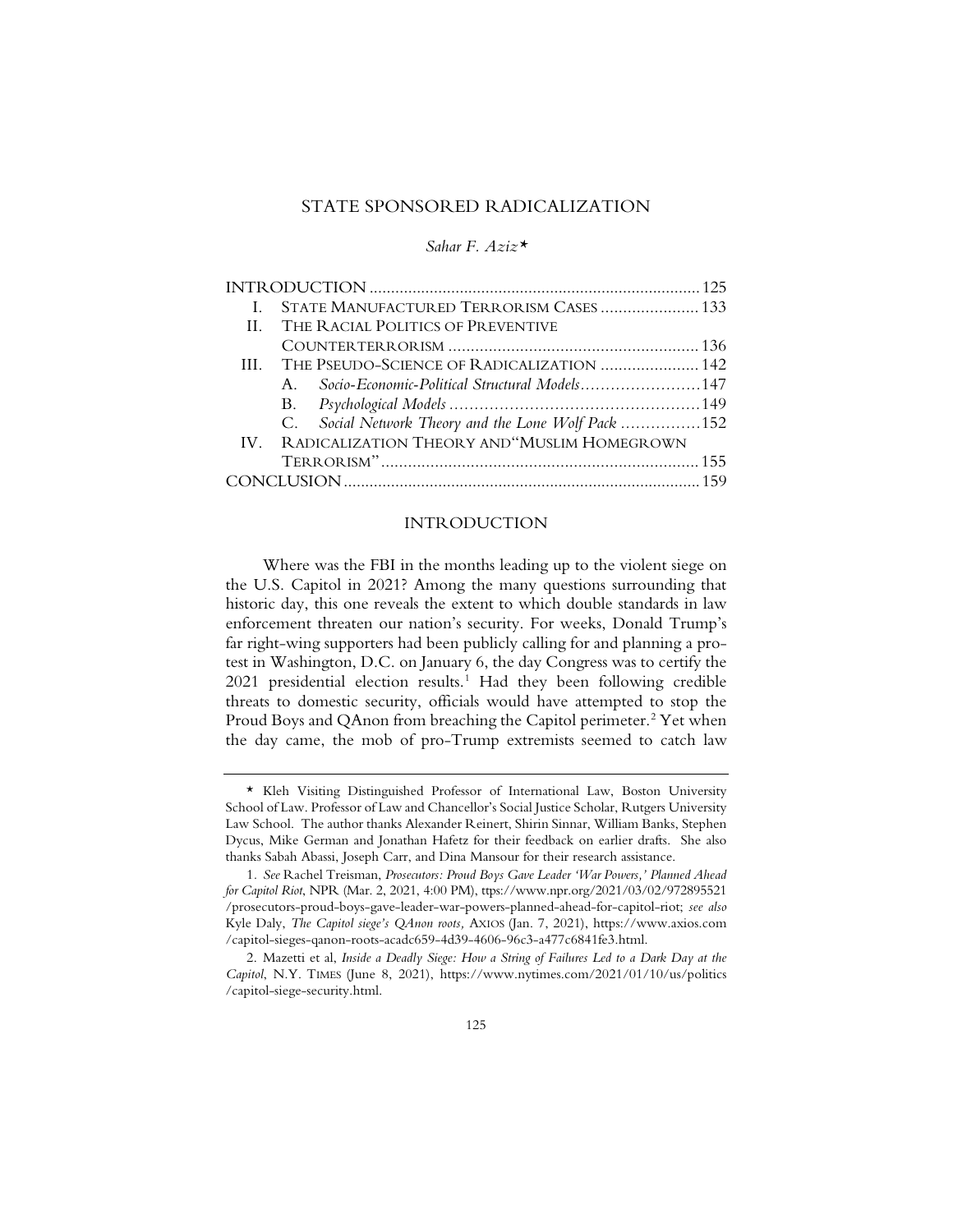enforcement by surprise. They seized the Capitol, ransacked congress members' offices, and openly posted photos of their destruction and their weapons online.<sup>3</sup>

In the preceding two decades, the U.S. government has poured money into a behemoth national security apparatus. The FBI's annual budget ballooned from \$3 billion in 1999 to nearly \$10 billion today.<sup>4</sup> Much of this 300% increase went to countering terrorism with a mandate to surveil, investigate, and prosecute "homegrown terrorists."5 In no uncertain terms, the directive was for the FBI to target Muslim communities.<sup>6</sup>

With bipartisan political support and significant resources backing them, FBI agents are tasked to prey on young, mentally ill, indigent, or otherwise vulnerable Muslim men as targets in government-led sting operations.7 Before the ubiquity of social media, agents fished for their targets through the surveillance of mosques, cafes frequented by Muslim customers, online chat rooms, and Muslim community organizations.<sup>8</sup> The FBI, however, soon discovered the number of Muslims in the U.S. planning legitimate terrorist plots is sparse.<sup>9</sup> Instead of shifting its attention to burgeoning right-wing extremists seeking to attack minorities and overthrow the government, the FBI deployed its resources towards hiring dubious informants who manipulate and coerce Muslim men in fake terrorist plots. $10$ 

<sup>3.</sup> Dina Temple-Raston, *Lawyers For 18-Year-Old Capitol Rioter Want Him Released To His Parents*, NPR (Feb. 26, 2021), https://www.npr.org/sections/insurrection-at-the-capitol.

<sup>4.</sup> FBI FY 2019 BUDGET REQUEST AT A GLANCE, https://www.justice.gov/jmd/page /file/1033146/download#:~:text=Resources%3A,the%20FY%202018%20Continuing% 20Resolution; FBI BUDGET, https://www.justice.gov/archive/jmd/1975\_2002/2002/html /page96-99.htm.

<sup>5.</sup> Sahar F. Aziz, *Losing the 'War of Ideas': A Critique of Countering Violent Extremism Programs*, 52 TEX. INT'L L. J. 255, 277 (2017), https://papers.ssrn.com/sol3/papers.cfm?abstract\_id =2913571.

<sup>6.</sup> Sahar F. Aziz, *Caught in a Preventive Dragnet: Selective Counterterrorism in a Post-9/11 America*, 47 Gonz. L. Rev. 429, 433 (2011), https://papers.ssrn.com/sol3/papers.cfm?abstract  $id=1825662$ .

<sup>7.</sup> Trevor Aaronson & Paul Abowd, *FBI Terrorism Stings: Two Decades of National Security Theater*, THE INTERCEPT (Sept. 10, 2021), https://theintercept.com/2021/09/11/fbi-counterterrorism-stings-two-decades-of-national-security-theater/; Janet Reitman, *'I Helped Destroy People,'* N.Y. TIMES (Sept. 1, 2021), https://www.nytimes.com/2021/09/01/magazine /fbi-terrorism-terry-albury.html; TREVOR AARONSON, *THE TERROR FACTORY: INSIDE THE FBI'S MANUFACTURED WAR ON TERRORISM* 241 (2013) (concluding that approximately 1% of so-called 'jihadi' cases present real security threats).

<sup>8.</sup> Sanya Mansoor, *'Who Else Is Spying on Me?' Muslim Americans Bring the Fight Against Surveillance to the Supreme Court*, TIME (Sept. 16, 2021, 1:13 PM), https://time.com/6097712 /muslim-american-surveillance-supreme-court-sept-11/.

<sup>9.</sup> Aaronson & Abowd, *supra* note 7.

<sup>10</sup>*. Id.*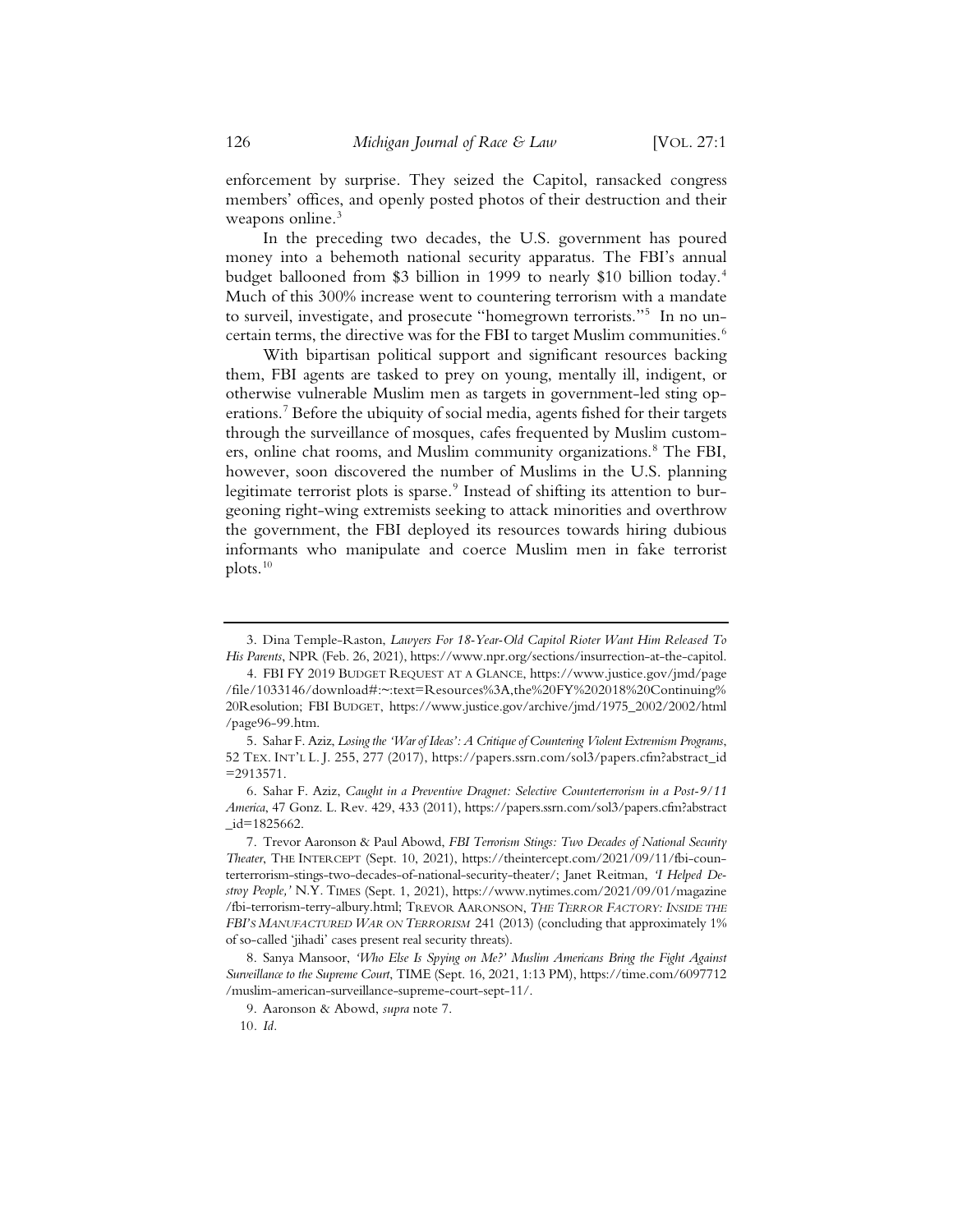Compare these over-reaching practices with the government's disregard of the well-documented rise in White far right-wing extremism. When a 2009 DHS intelligence report warned of this troubling development, then-Secretary Janet Napolitano was pressured to retract it and apologize in a Congressional hearing.<sup>11</sup> And the author of the report was constructively pushed out of DHS.<sup>12</sup>

For the eight years when Barack Obama, the first African American president, governed the nation, far right-wing groups grew.<sup>13</sup> Little attention, and fewer resources, were directed at preventing violence by these White extremist.<sup>14</sup> Meanwhile, the alt-right media amassed tens of millions of followers.15 Extremist and anti-democratic ideas became normalized into the mainstream as Donald Trump ran on a xenophobic and Islamophobic platform.

Unsurprisingly, the rise in White Supremacy groups correlated with increased racial violence against Black people, Latinos, Native Americans, Asians and immigrants.16 Congregants were killed in Jewish synagogues,

12. Spencer Ackerman, *DHS Crushed This Analyst for Warning about Far-Right Terror*, WIRED (Aug. 07, 2012, 5:07 PM), https://www.wired.com/2012/08/dhs/ [perma.cc /79PSWWZ8]; Daryl Johnson, *I W*arned of *Ri*ght-wing *V*iolence in 2009. *Republicans Objected. I Was right.*, WASH. POST (Aug. 21, 2017), https://www.washingtonpost.com/news /posteverything/wp/2017/08/21/i-warned-of-right-wing-violence-in-2009-it-caused-anuproar-i-was-right/ [perma.cc/SSK8-NPWL].

13. Chris McGreal, *US Facing Surge in Rightwing Extremists and Militias*, GUARDIAN (Mar. 4, 2010, 12:18 PM), https://www.theguardian.com/world/2010/mar/04/us-surge-rightwingextremist-groups; SETH G. JONES, CTR. FOR STRATEGIC & INT'L STUD., THE RISE OF FAR-RIGHT EXTREMISM IN THE UNITED STATES (2018), https://www.csis.org/analysis/rise-farright-extremism-united-states.

<sup>11.</sup> Brian Montopoli, *DHS Report Warns of Right Wing Extremists*, CBS NEWS (Apr. 14, 2009, 3:38 PM), https://www.cbsnews.com/news/dhs-report-warns-of-right-wing-extremists/ [https://perma.cc/AM2M-KMYG] (referring to DEP'T OF HOMELAND SEC., RIGHTWING EXTREMISM CURRENT ECONOMIC AND POLITICAL CLIMATE FUELING RESURGENCE IN RADICALIZATION AND RECRUITMENT (2009), https://irp.fas.org/eprint/rightwing.pdf [https://perma.cc/D8CM-SV85]); *Homeland Security Chief Apologizes to Veteran Groups*, CNN (Apr. 16, 2009), https://www.cnn.com/2009/POLITICS/04/16/napolitano .apology/ [https://perma.cc/N9VK-B74J].

<sup>14.</sup> *See Civil Rights Groups Condemn Recent Rash of Hate Crimes*, MEXICAN AM. LEGAL DEF.&EDUC. FUND (Nov. 24, 2008), https://www.maldef.org/2008/11/civil-rightsgroups-condemn-recent-rash-of-hate-crimes/; Matthew Bigg, *Election of Obama provokes rise in U.S. hate crimes*, REUTERS (Nov. 28, 2008, 5:41 PM), https://www.reuters.com /article/us-usa-obama-hatecrimes/election-of-obama-provokes-rise-in-u-s-hate-crimesidUSTRE4AN81U20081124; *Obama Win Sparks Rise in Hate Crimes, Violence*, NPR (Nov. 28, 2008, 9:00 AM), https://www.npr.org/transcripts/97454237.

<sup>15.</sup> Charles Sykes, *Donald Trump and the Rise of Alt-Reality Media*, POLITICO (Nov. 25, 2016), https://www.politico.com/magazine/story/2016/11/donald-trump-conservativemedia-charlie-sykes-214483/.

<sup>16.</sup> Joe Hernandez, *Hate Crimes Reach The Highest Level In More Than A Decade*, NPR (Sept. 1, 2021, 11:17 AM), https://www.npr.org/2021/08/31/1032932257/hate-crimes-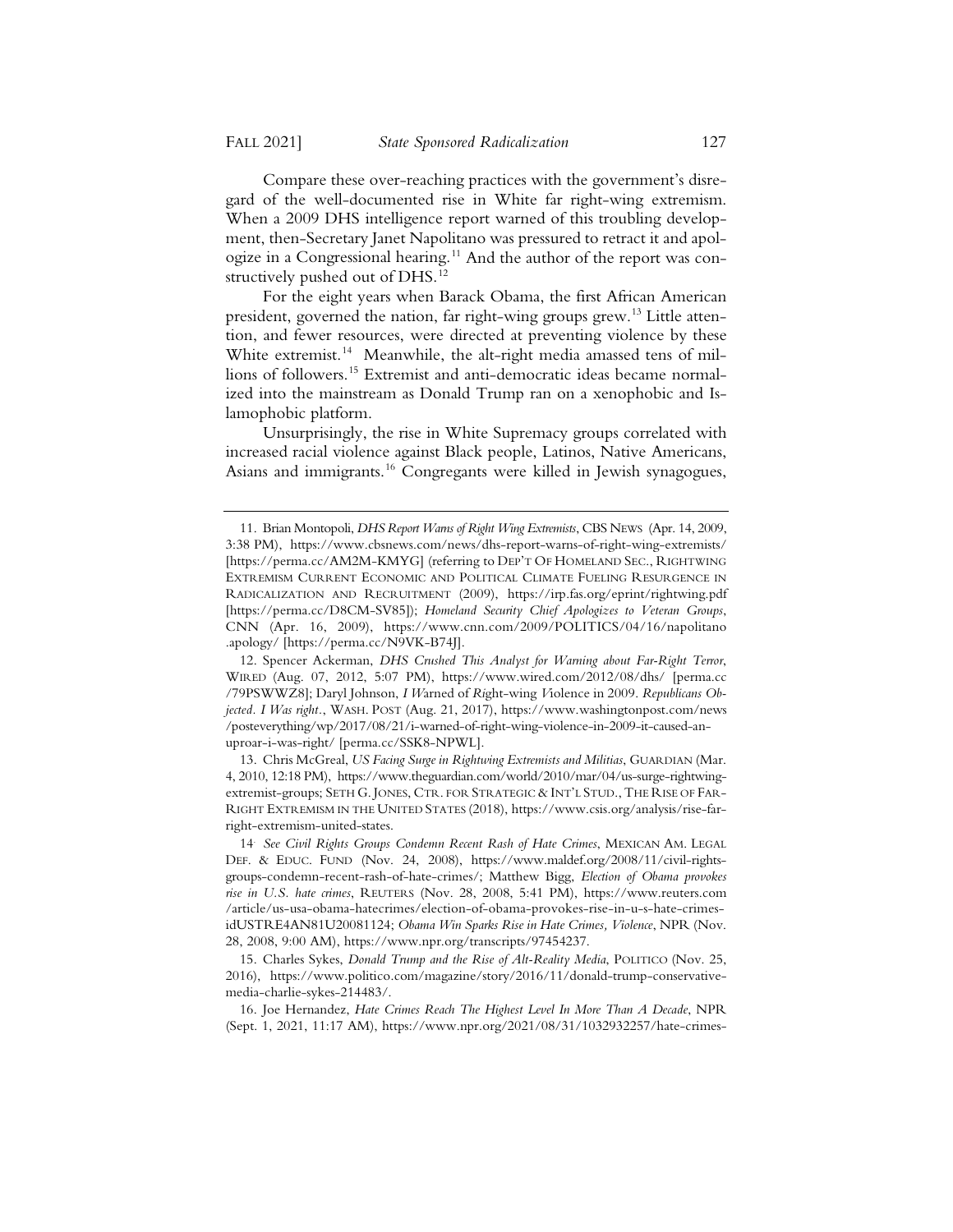Sikh temples, and Black churches.<sup>17</sup> Mosques were vandalized or burned to the ground.18 Muslims continued to be victims of racial violence by individuals who subscribed to far-right wing extremist ideologies.<sup>19</sup> In 2020, reported hate crimes rose to the highest level in more than a decade.<sup>20</sup> These developments should have shifted the FBI's investigative mission to this rising domestic security threat. But instead, the FBI continued its quest to manufacture "Muslim terrorism" through aggressive sting operations and abusive investigative practices.<sup>21</sup>

What we witnessed on January 6, 2021 demonstrates that the threat to our national security from right wing groups is not merely extremist speech, but political violence. So how did a mob of thousands of people premeditate such a criminal attack on our nation's Congress in plain sight? The answer lies squarely in America's post-9/11 racial politics.<sup>22</sup> The resources and expertise exist to prevent such violence by White far-right extremists.<sup>23</sup> Unfortunately, the political will does not.

A key component of this system of manufactured homegrown terrorism is the government's reliance on unsubstantiated, pseudo-academic

18*. See Nationwide Anti-Mosque Activity*, ACLU, https://www.aclu.org/issues/nationalsecurity/discriminatory-profiling/nationwide-anti-mosque-activity (last updated Nov. 2021).

19*. See* IMRAN AWAN & IRENE ZEMPI, OFFLINE AND ONLINE EXPERIENCES OF ANTI-MUSLIM CRIME: FOR THE SPECIAL RAPPORTEUR ON FREEDOM OF RELIGION OR BELIEF (2020), https://www.ohchr.org/Documents/Issues/Religion/Islamophobia-AntiMuslim /Civil%20Society%20or%20Individuals/ProfAwan-3.pdf; Ziauddin Sardar, Jordi Serra & Scott Jordan, *Islamophobia and The Rise of the Alt-Right*, *in* MUSLIM SOCIETIES IN POSTNORMAL TIMES 1, 87 (2019), https://www.jstor.org/stable/pdf/j.ctv10kmcpb.20.pdf?refreqid=excelsior %3A04a0e9cbf856a304cc2876d2ba9c5387.

20. Hernandez, *supra* note 16; *What is the Threat to the United States Today*?, NEW AM., https://www.newamerica.org/international-security/reports/terrorism-in-america/whatis-the-threat-to-the-united-states-today/ (last visited Oct. 25, 2021).

21. Paula Moura, *Are Federal Sting Operations in U.S. Counterterrorism Cases Legal?*, PBS (Aug. 10, 2021), https://www.pbs.org/wgbh/frontline/article/fbi-sting-operations-terrorismseptember-11/.

22*. See* Caroline Mala Corbin, *Terrorists Are Always Muslim but Never White: At the Intersection of Critical Race Theory and Propaganda*, 86 FORDHAM L. REV. 455 (2017).

reach-the-highest-level-in-more-than-a-decade; Dan Mangan, *Hate crimes against Asian and Black people rise sharply in the U.S., FBI says,* CNBC (Aug. 30, 2021, 3:38 PM), https:// www.cnbc.com/2021/08/30/fbi-says-hate-crimes-against-asian-and-black-people-rise-inthe-us.html; DEP'T OF JUSTICE, HATE CRIME STATISTICS (2020), https://www.justice.gov /hatecrimes/hate-crime-statistics.

<sup>17</sup>*. Poway Attack Illustrates Danger Right-Wing Extremists Pose to Jews, Muslims*, ADL (May 2, 2019), https://www.adl.org/blog/poway-attack-illustrates-danger-right-wing-extremistspose-to-jews-muslims; Joanna Walters & Alvin Chang, *Far-Right Terror Poses Bigger Threat to US Than Islamist Extremism Post-9/11*, GUARDIAN (Sept. 8, 2021, 3:00 PM), https:// www.theguardian.com/us-news/2021/sep/08/post-911-domestic-terror.

<sup>23</sup>*. Id*. at 484.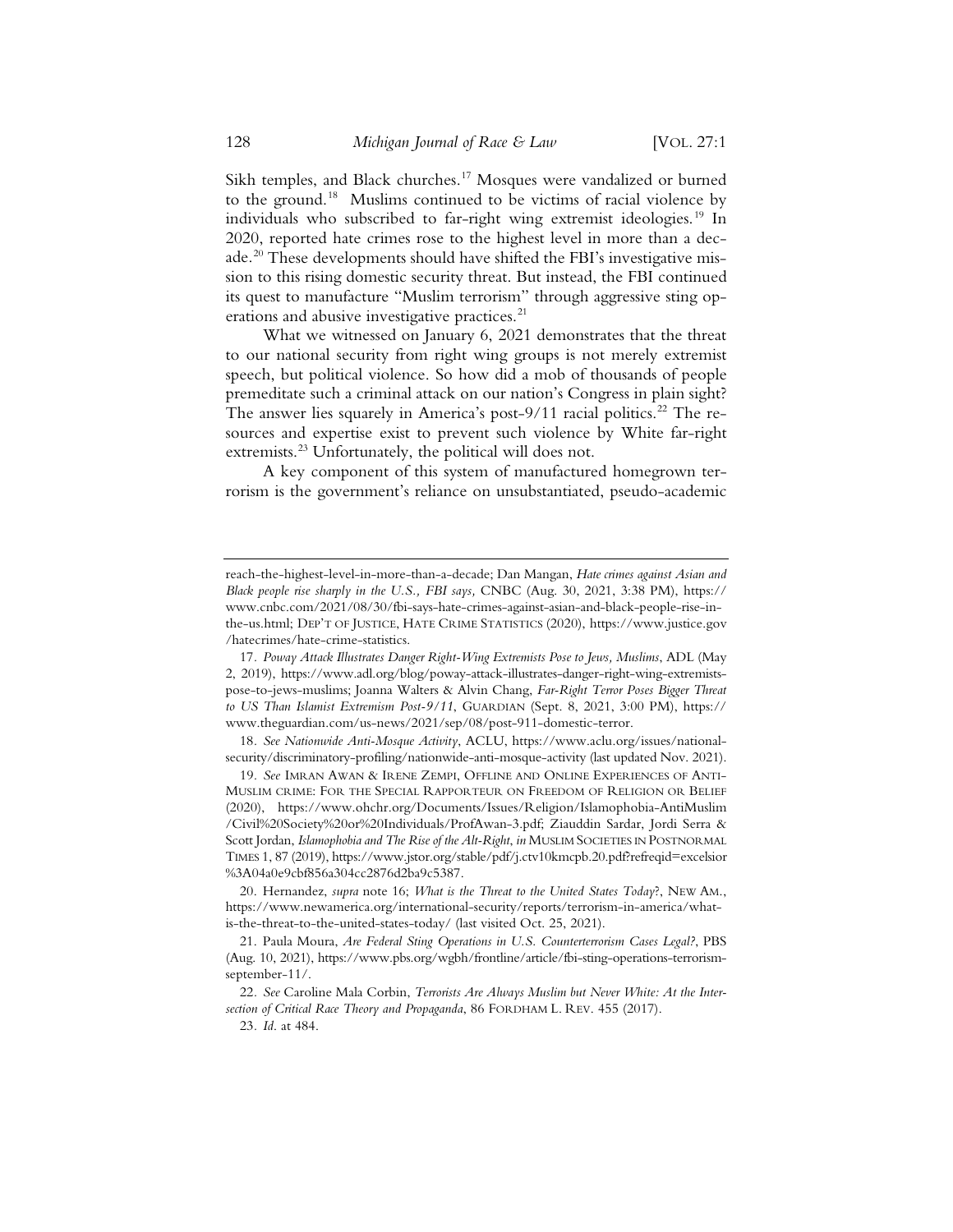theories of radicalization as the blueprint for their sting operations.<sup>24</sup> Specifically, the government creates a fake group of friends comprised of informants and undercover agents that push the Muslim target from extreme words to illegal action.<sup>25</sup> The consequence has been a loss of liberty for hundreds of Muslim men concurrent with awards and accolades for FBI agents and national security prosecutors.<sup>26</sup> The inability of scholars to identify what causes terrorism further highlights the determinative role of religious identity in counterterrorism sting operations.

The systematic and aggressive use of sting operations in counterterrorism cases—regardless of whether a case ultimately pleads out or goes to trial—disproportionately target Muslim defendants who are 1) young, with an average age of 33, 2) low income or unemployed, 3) bombastic blowhards who "talk, talk, talk, and do nothing," $27$  and 4) generally unsophisticated with a lack of skills or knowledge to conduct a terrorist attack.<sup>28</sup> In at least 130 of the 631 cases, there is evidence that the defendant suffers from mental illness, which is sometimes not diagnosed until after his arrest and detention.<sup>29</sup> These vulnerable Muslim male targets are easy prey for dubious informants or sophisticated undercover agents who design, plan, and execute the fake terrorist plots.<sup>30</sup> The result is a 99% incarceration rate.<sup>31</sup> Yet, other empirical studies of counterterrorism cases find that

27. Marc Sageman, *The Stagnation in Terrorism Research*, 26 TERRORISM & POL. 565, 575 (2014).

28. The database of terrorism related cases against Muslims is on file with the author.

<sup>24.</sup> Carissa Prevratil, Creating Terrorists: Issues with Counterterrorism Tactics and the Entrapment Defense (Sep. 17, 2020) (M.A. thesis, California State University), https:// www.ramapo.edu/law-journal/thesis/.

<sup>25</sup>*. Id*.

<sup>26</sup>*. MCAO Prosecutors Receive FBI Director's Award for Prosecuting Terrorism Case*, MARICOPA CNTY. ATT'Y'S OFF., https://www.maricopacountyattorney.org/390/MCAO-Prosecutors-Receive-FBI-Directors-A#:~:text=Prosecuting%20Terrorism%20Case-,MCAO%20Prosecutors% 20Receive%20FBI%20Director's%20Award%20for%20Prosecuting%20Terrorism%20Case, Office%2C%20in%20combatting%20international%20terrorism (last visited Oct. 25, 2021); *Raleigh-Durham Joint Terrorism Task Force Receives FBI Director's Award*, FBI (Sept. 10, 2012), https://archives.fbi.gov/archives/charlotte/press-releases/2012/raleigh-durham-jointterrorism-task-force-receives-fbi-directors-award.

<sup>29</sup>*. See, e.g.*, Brief and Special Appendix for Defendant-Appellant at 36, *United States v. Siraj*, 468 F. Supp. 2d 408 (E.D.N.Y. 2007) (No. 07-0224-cr); *United States v. Osmakac*, 868 F.3d 967 (11th Cir. 2017); *United States v. Hamdan*, 2016 WL 9244751, No. 2:14-cr-20232 (E.D. Mich.Apr. 20, 2016). Seventy defendants are documented as suffering from demonstrable mental illness, however, the actual number is likely higher due to a lack of access to health care for diagnosis and the stigma of admitting mental illness.

<sup>30.</sup> See, e.g., Rozina Ali, *The 'Herald Square Bomber' Who Wasn't*, N.Y. TIMES MAG. (Apr. 13, 2021), https://www.nytimes.com/2021/04/15/magazine/fbi-internationalterrorism-informants.html.

<sup>31</sup>*. See* United States v. Liban Hussein, 1:01-cr-10423 (D. Mass. 2001) (acquitted); United States v. Habis Abdulla Al Saoub, 02-cr-00399-ha (D. Oregon 2002) (fugitive); United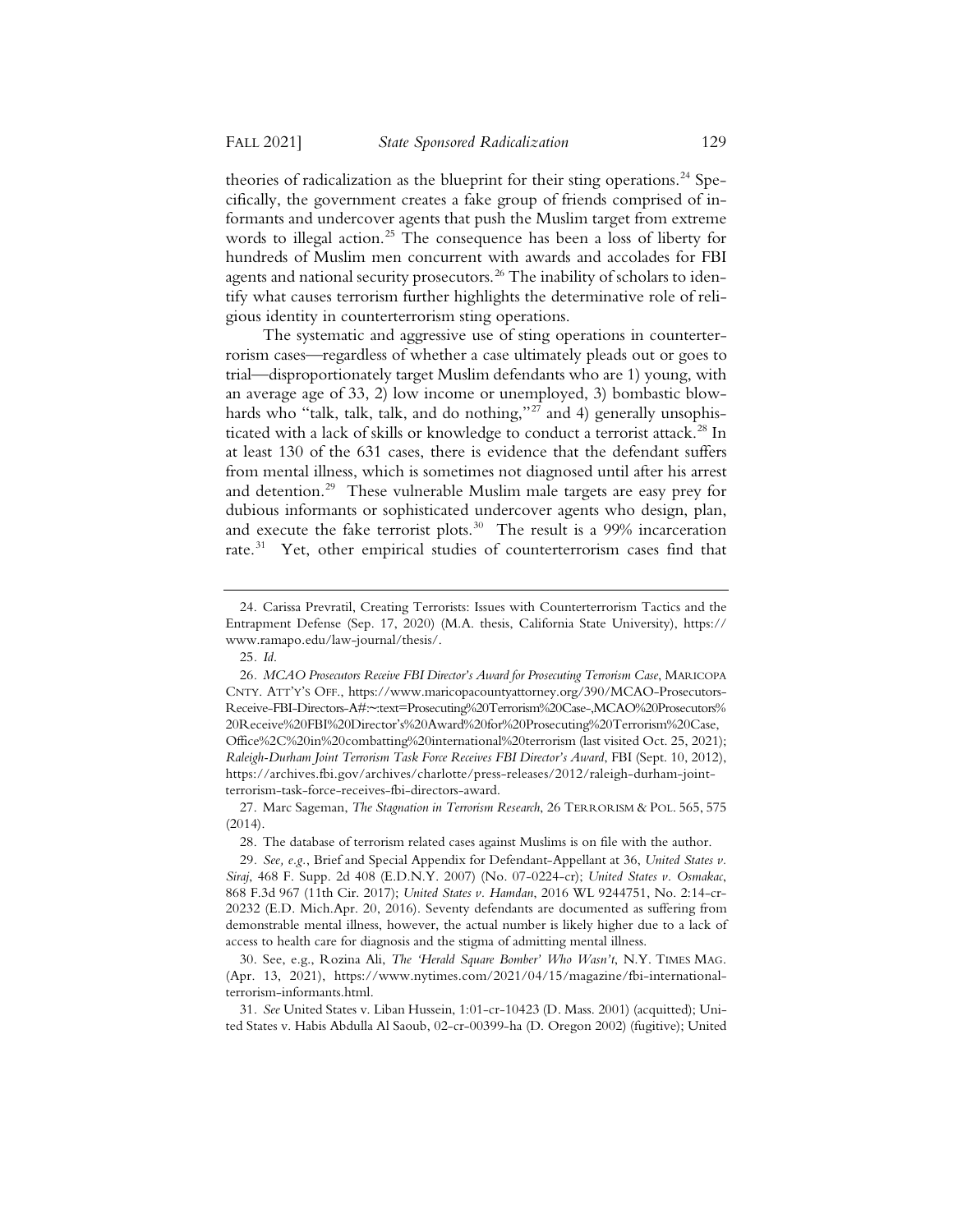despite the prosecutors' success in court, the percentage of cases against Muslim defendants that represent real security threats range from 9% to as low as 1%.<sup>32</sup> These numbers are attributed to coercive and manipulative tactics by informants and undercover agents leading a target from nonviolent extremist speech to a (fake) terrorist plot.

32. Jesse J. Norris & Hanna Grol-Prokopzyk, *Estimating the Prevalence of Entrapment in Post-9/11 Terrorism Cases*, 105 J. CRIM. L. & CRIMINOLOGY 609, 616 (2015) (estimating that 9% of the 580 of so-called "jihadi" cases they analyzed involved real security threats); TREVOR AARONSON, *THE TERROR FACTORY: INSIDE THE FBI'S MANUFACTURED WAR ON TERRORISM* 241 (2013) (concluding that approximately 1% of so-called 'jihadi' cases present real security threats).

States v. Jaber A. Elbaneh, 02-cr-214s (W.D.N.Y. 2002) (fugitive); United States v. Sami Omar Al-Hussayen, 03-cr-048-c-ejl (D. Idaho 2003) (acquitted); United States v. Oussama Ziade, 1:07-cr-10072 (D. Mass. 2005) (acquitted); United States v. Naudimer Herrera, 1:06-cr-20373-jal (S.D. Fla. 2006) (acquitted); United States v. Lyglenson Lemorin, 1:06 cr-20373-jal (S.D. Fla. 2006) (acquitted); United States v. Youssef Mehahed, 2:07-cr-01167-rsc (M.D. Fla. 2007) (acquitted); United States v. Yaser Khareddin Bushnaq, 1:07- 00377 (E.D. Va. 2007) (fugitive); United States v. Tahmeed Ahmad, 007-cr-20859 (S.D. Fla. 2007) (acquitted); United States v. Jude Kenan Mohammad, 5:09-cr-00216 (E.D.N.C. 2009) (fugitive); United States v. Omar Hammami, 07-00384-kd (S.D. Ala. 2009) (fugitive); United States v. Cabdulaahi Ahmed Faarax, 09-50-jmr-srn (D. Minn. 2009) (fugitive); United States v. Jehad Serwan Mostafa, 09-cr-3726-whq (S.D. Cal. 2009) (fugitive); United States v. Luqman Ameen Abdullah, 2:09-cr-20549 (E.D. Mich. 2009) (deceased); United States v. Abdul Saboor, 2:09-cr-20549 (E.D. Mich. 2009) (fugitive); United States v. Mujahid Carswell, 2:09-cr-20549 (E.D. Mich. 2009) (has not yet been extradited); United States v. Hodroj Hasssan, 2:09-cr-00744 (E.D. Pa. 2009) (fugitive); United States v. Dib Hani Harb, 2:09-cr-20549 (E.D. Pa. 2009) (fugitive); United States v. Hasan Antar Karaki, 2:09-cr-20549 (E.D. Pa. 2009) (fugitive); United States v. Ahmed Ali Omar, 0:09 cr-00050 (N.D. Ohio 2010) (fugitive); United States v. Khalid Mohamud Abshi, 0:09-cr-00050 (N.D. Ohio 2010); United States v. Zakaria Maruf, 0:09-cr-00050 (N.D. Ohio 2010); United States v. Mohamed Abdullahi Hassan, 0:09-cr-00050 (N.D. Ohio 2010) ) (fugitive); United States v. Mustafa Ali Salat, 0:09-cr-00050 (N.D. Ohio 2010) ) (fugitive); United States v. Fareh Mohamed Beledi, 0:09-cr-00050 (N.D. Ohio 2010) ) (fugitive); United States v. Abdisalan Hussein Ali, 0:09-cr-00050 (N.D. Ohio 2010) ) (fugitive); United States v. Abdikadir Ali Abdi, 0:09-cr-00050 (N.D. Ohio 2010) ) (fugitive); United States v. Mohammed Abdullahi Hassan, 13-cr-00222 (D. Minn. 2010) (fugitive); United States v. Irfan Khan, 1:11-cr-20331 (S.D. Fla. 2011) (charges dismissed); United States v. Izhar Khan, 1:11-cr-20331 (S.D. Fla. 2011) (charges dismissed); United States v. Abdi Nur, 0:14-mj-01024 (D. Minn. 2014) (fugitive); United States v. Yusra Ismail, 14-mj-1047 (D. Minn. 2014) (fugitive); United States v Reza Niknejad, 1:15-mj-325 (E.D. Va. 2015) (fugitive); United States v. Adam Shafi, 3:15-cr-00582 (N.D. Cal. 2015) (fugitive); United States v. Talha Haroon, 1:16-cr-00376 (S.D.N.Y. 2016) ) (fugitive); United States v. Russell Salic, 1:16-cr-00376 (S.D.N.Y. 2016) ) (fugitive); United States v. Mohamed Amiin Ali Roble, 0:16-mj-00584 (D. Minn. 2016) (fugitive); United States v. Noor Zahi Salman, 6:17-cr-00018 (M.D. Fla. 2017) (acquitted); United States v. Omar Ali, *case number unavailable* (E.D. Tex. 2017) (fugitive); United States v. Arman Ali, *case number unavailable* (E.D. Tex. 2017) (fugitive); United States v. Faress Muhammad Shraiteh, 1:18-cr-00490 (N.D. Ill. 2017) (fugitive).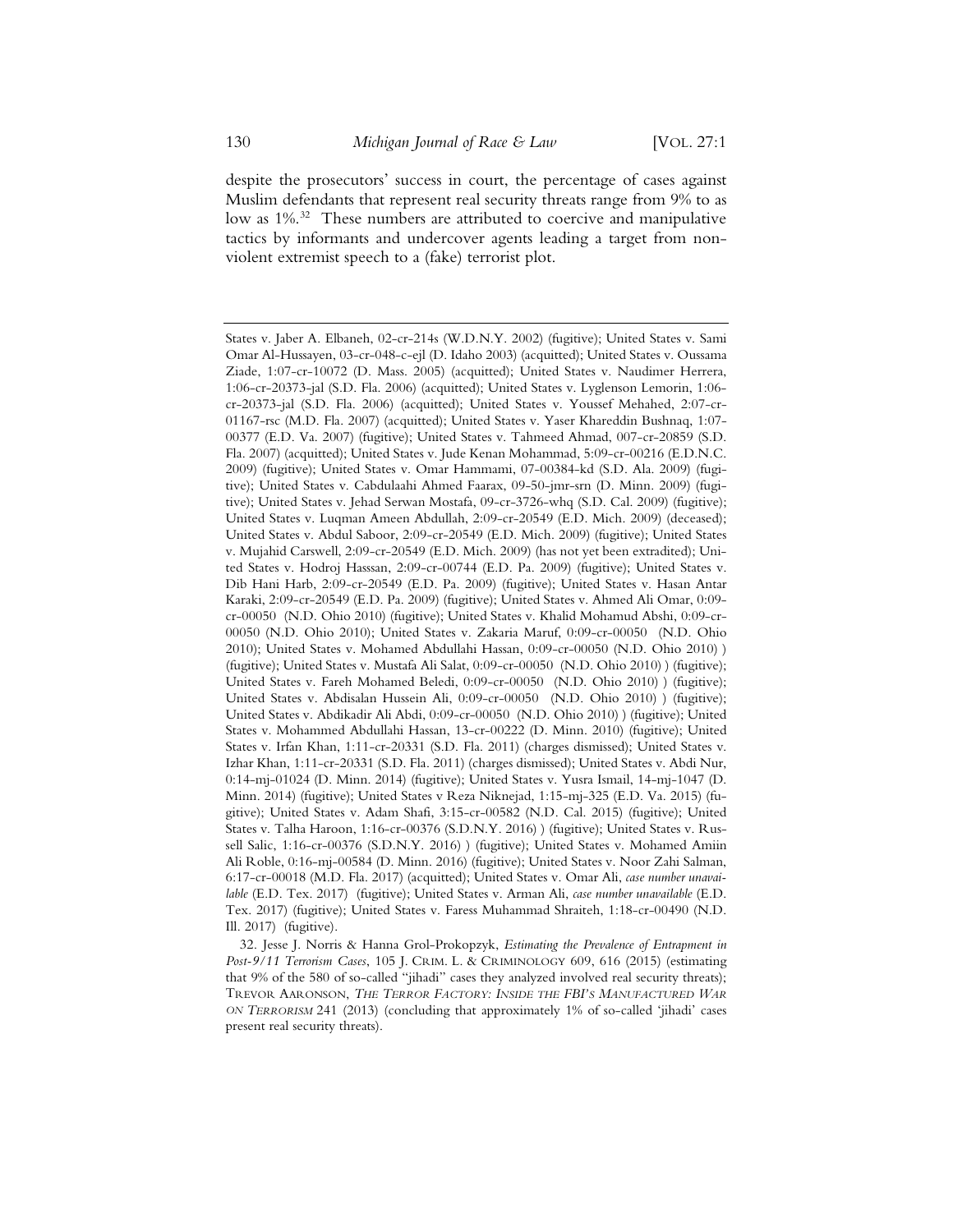Perhaps the most alarming theme is the U.S. government's deliberate replication in sting operations of the so-called "radicalization" process proffered by self-identified terrorism experts in the academic and policy literature.<sup>33</sup> Despite clear scholarly consensus that there is no theoretical model, much less empirical support, that accurately predicts whether a person will engage in political violence, law enforcement unduly relies on dubious radicalization theories.34

Attempting to explain why and how a person becomes a terrorist, scholars and policy makers offer a hodgepodge of unproven theories that effectively profile and criminalize Muslims who hold political or religious beliefs significantly outside prevailing norms.<sup>35</sup> Some of these so-called radicalization theories go so far as interpreting an increase in religiosity by young Muslim men as a dangerous sign of "radicalization" on the path toward becoming a terrorist.<sup>36</sup>

One expert's radicalization theory, the "bunch of guys" by Marc Sageman, appears to be the model informing how government informants and undercover agents execute sting operations targeting Muslims. Sageman contends that "jihadi terrorism" has three components: 1) a socialization process of friendship and kinship; 2) progressive intensification of beliefs leading to acceptance of the Salafi ideology; 3) and a link to knowhow and support.<sup>37</sup> Sageman's radicalization theory is the basis of his recommendations to federal agencies to prevent terrorism through engagement with Muslim communities and off-ramping aggrieved Muslim extremists.38 These so-called engagement efforts, however, have only served

<sup>33</sup>*. See* Sageman, *supra* note 27, at 571 (noting that "neo-jihadi terrorists attacks are extremely rare on their own—without sting operations"); LISA STAMPNITZKY, DISCIPLINING TERROR: HOW EXPERTS INVENTED "TERRORISM" (2013) (providing the genealogy of the terrorism industry after the end of European colonialism).

<sup>34.</sup> Robin L. Thompson, *Radicalization and the Use of Social Media*, 4 J. STRATEGIC SEC. 167, 179 (2011); Randy Borum, *Radicalization into Violent Extremism I: A Review of Social Science Theories*, 4 J. STRATEGIC SEC. 7, 7 (2012); Randy Borum, *Radicalization into Violent Extremism II: A Review of Conceptual Models of Empirical Research*, 4 J. STRATEGIC SEC. 37 (2012); Amna Akbar, *Policing "Radicalization,"* 3 U.C. IRVINE L. REV. 809 (2020); JOHN HORGAN, THE PSYCHOLOGY OF TERRORISM (POLITICAL VIOLENCE) 7, 33 (2d ed. 2014) (noting that despite the increase in publications over the past 20 years, few of the articles are rigorous and research-based and are instead narrative or prescriptive); Arun Kundnani, *Radicalisation: the Journey of a Concept*, 54 RACE & CLASS 3 (2012).

<sup>35</sup>*. See, e.g.*, MIKE GERMAN, DISRUPT, DISCREDIT, AND DIVIDE: HOW THE FBI DAMAGES DEMOCRACY 111 (2019); Jamie Bartlett & Carl Miller, *The Edge of Violence: Towards Telling the Difference Between Violent and Non-Violent Radicalization*, 24 TERRORISM & POL. VIOLENCE 1 (2012).

<sup>36</sup>*. See* Mitchell D. SILBER & ARVIN BHATT, N.Y.C. POLICE DEP'T, RADICALIZATION IN THE WEST: THE HOMEGROWN THREAT 6 (2007), https://seths.blog/wp-content/uploads /2007/09/NYPD\_Report-Radicalization\_in\_the\_West.pdf.

<sup>37.</sup> MARC SAGEMAN, UNDERSTANDING TERROR NETWORKS 107-21 (2004).

<sup>38</sup>*. Id.* at 180-81.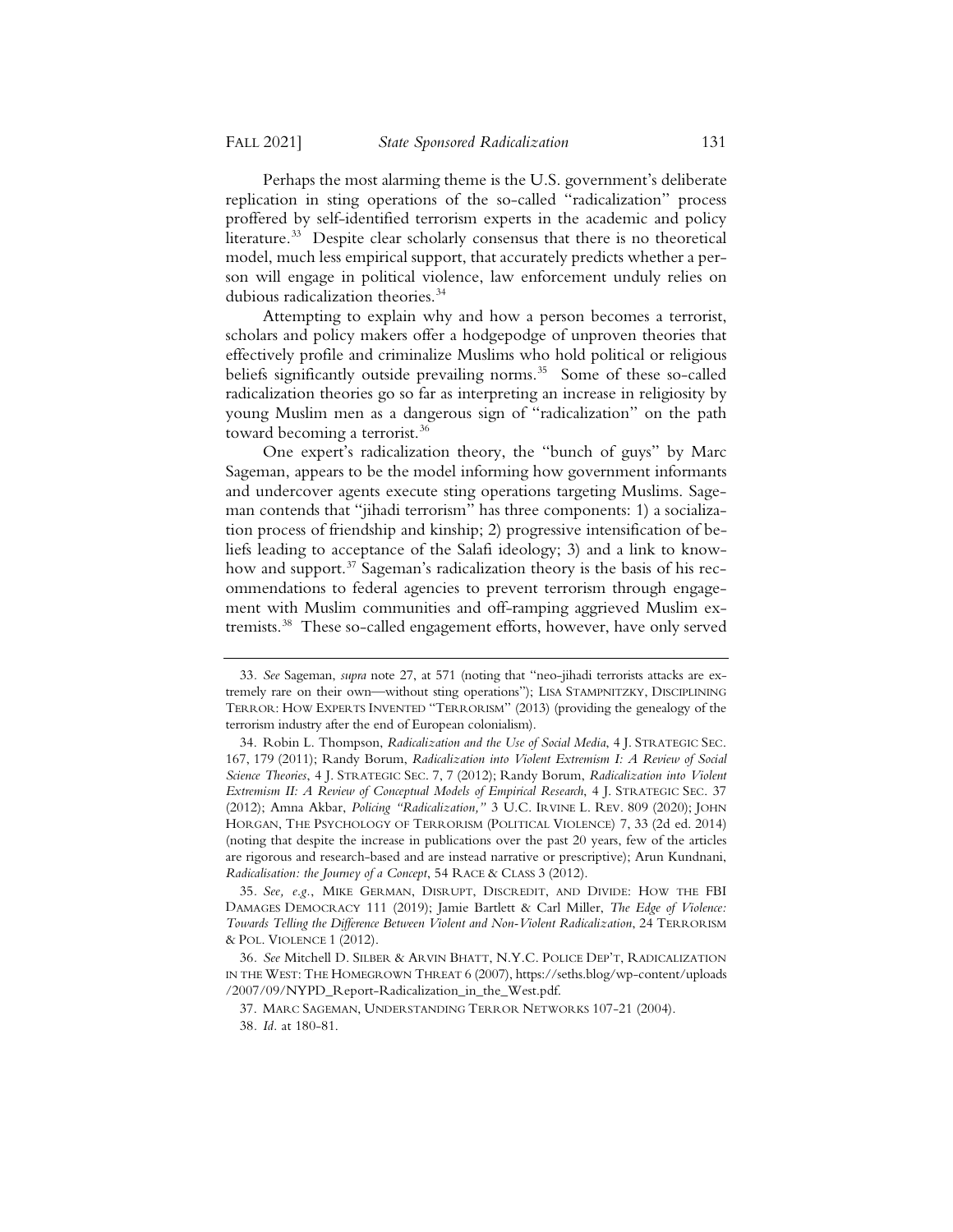as an additional entry point in which government agents recruit informants who then prey on vulnerable Muslim men to expand the number and scope of sting operations.<sup>39</sup>

Accordingly, this Article is the first in a series that empirically test the normative claim made in the author's book *The Racial Muslim* that Muslim identity is securitized. Specifically, their religious identity racializes Muslims as a suspect race deserving of selective national security law enforcement, as opposed to a religious minority to be protected from religious persecution by the state or public.40 The series of articles interrogate the claim that the Federal Bureau of Investigations (FBI) has been manufacturing a purported "Muslim homegrown terrorism" threat since  $2001<sup>41</sup>$  The legal and policy claims are based on an empirical review of the author's database of 612 federal terrorism-related cases against Muslim defendants between 2001 and 2021. At least 282 are sting operations.<sup>42</sup>

The overarching normative claim of the article series is threefold. First, unsubstantiated radicalization theories provide a blueprint for sting operations targeting vulnerable Muslims wherein informants or undercover agents coerce or manipulate him into a government-led fake plot. The US government points to these purportedly academic theories when civil rights advocates and defense attorneys accuse it of religious profiling in counterterrorism enforcement. By exposing the absence of credible, empirically based research, this Article aims to debunk government claims that facially neutral radicalization theory, not racial or religious animus, justifies how they structure sting operations targeting Muslims.

Second, the Muslim men are selected based on their expressions of extremist views on social media, which in turn become the basis for the government proving the Muslim defendant was predisposed to commit terrorism to counter entrapment defenses. Flaws in the entrapment doctrine implicate not only the liberty interests of sting operation targets, but also the First Amendment right to express extremist speech.

Third, racialized counterterrorism leads to over-policing of Muslims and under-policing of far-right wing Whites, thereby subjecting minorities to White supremacist hate crimes and increasing politically motivated

<sup>39.</sup> Sahar F. Aziz, *Policing Terrorists in the Community*, 5 HARV. NAT'L SEC. J., 147 (2014) [hereinafter *Policing Terrorists in the Community*]; Sahar F. Aziz, *'Losing the War of Ideas': A Critique of Countering Violent Extremism Programs*, 52 TEX. INT'L L.J. 255 (2017).

<sup>40</sup>*. See* SAHAR AZIZ, THE RACIAL MUSLIM: WHEN RACISM QUASHES RELIGIOUS FREEDOM (2021).

<sup>41.</sup> This normative claim is made by others, including Aaron Treverson and the Coalition on Civil Freedoms. However, this Article is the first to ground its normative claim in an empirical study of 631 federal and state terrorism related prosecutions against Muslims from 2001 to 2021. The second article in the series is Sahar F. Aziz, *Race, Entrapment and Manufacturing "Homegrown Terrorism"* (forthcoming Georgetown L.J. 2023).

<sup>42.</sup> The database of 631 state and federal terrorism cases is on file with the author.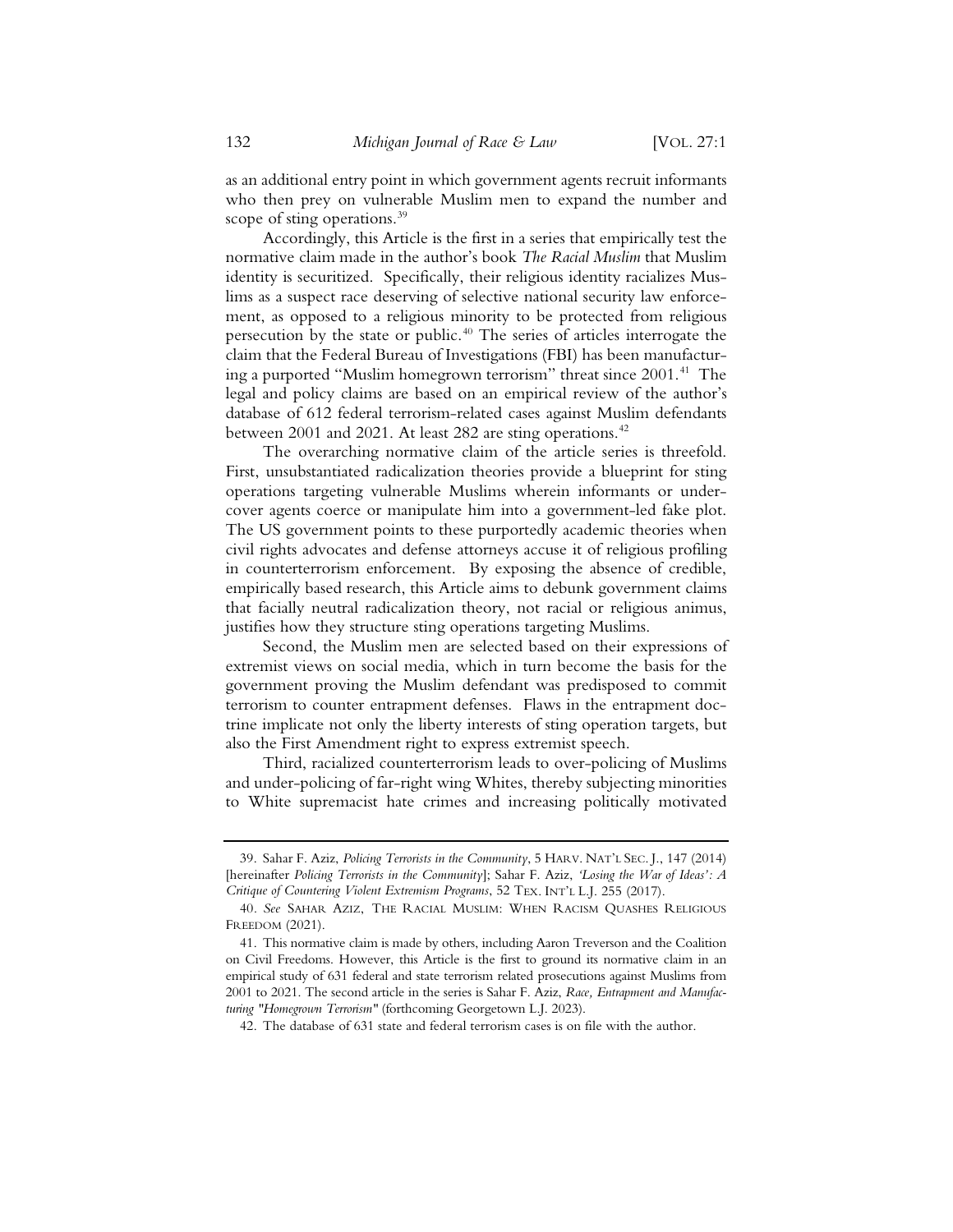violent crime against government targets. The consequences have been devastating for Muslim communities, including individuals who lost their liberty and Muslims across the country suspected by co-workers, neighbors, and the general public of being a fifth column sympathetic to foreign terrorist organizations unless they can individually prove their innocence in the court of public opinion. Put simply, Muslims and racial minorities are less safe from private and state violence while our society is less secure from domestic terrorism, arising from far-right wing ideology.

#### I. STATE MANUFACTURED TERRORISM CASES

The literature on radicalization theory falls into two analytical frames—structural root causes and individual psychological cases. Among the cacophony of articles, terrorism scholars agree that radicalization theory remains speculative and uncorroborated by methodologically sound empirical research.<sup>43</sup> Nevertheless, the FBI has effectively weaponized radicalization research by deploying informants and agents to befriend Muslim men who post videos and articles on social media glorifying terrorism, Al Qaeda, Osama Bin Laden, Anwar Al-Awlaki, and the Islamic State of Iraq and Syria (ISIS). Before the ubiquity of social media, the government fished for their targets through physical surveillance of cafes frequented by Muslim customers, mosques, and Muslim community organizations.<sup>44</sup> Starting in 2007, agents and informants shifted their search for sting operation targets to social media, online chat rooms, and websites promoting political violence against civilians and Western military forces.<sup>45</sup>

In an overzealous and misguided effort to keep America safe, the FBI resorts to deploying its formidable resources towards creating fake terrorists out of bombastic and hapless men who spew extremist rhetoric. With each

<sup>43</sup>*. See* BRIAN A. JACKSON, ASHLEY L. RHOADES, JORDAN R. REIMER & NATASHA LANDER, HOMELAND SECURITY OPERATIONAL ANALYSIS CENTER, PRACTICAL TERRORISM PREVENTION: REEXAMINING U.S. NATIONAL APPROACHES TO ADDRESSING THE THREAT OF IDEOLOGICALLY MOTIVATED VIOLENCE 1, 69 (2019) [hereinafter *Practical Terrorism Prevention*]; Jessica Stern, *Radicalization to Extremism and Mobilization to Violence: What Have We Learned and What Can We Do about It?,*" ANNALS AM. ACAD. POL. & SOC. SCI., 102 (2016); NAT'L CONSORTIUM FOR THE STUDY OF TERRORISM AND RESPONSES TO TERRORISM, FINAL REPORT: EMPIRICAL ASSESSMENT OF DOMESTIC RADICALIZATION 7 (Dec. 2016); *see also* Paul Gill, *Towards a Scientific Approach to Identifying and Understanding Indicators of Radicalization and Terrorist Intent: Eight Key Problems*, 2 J. THREAT ASSESSMENT AND MGMT. 187 (2015); Randy Borum, *Radicalization into Violent Extremism I: A Review of Social Science Theories*, 4 J. STRATEGIC SECURITY 7 (2011).

<sup>44.</sup> ACLU, FACTSHEET: THE NYPD MUSLIM SURVEILLANCE PROGRAM, https:// www.aclu.org/other/factsheet-nypd-muslim-surveillance-program (last visited Oct. 25, 2021); Mansoor, *supra* note 8.

<sup>45.</sup> This conclusion is based on the analysis of the 256 sting operations cases in the author's database of 631 state and federal terrorism cases against Muslim defendants.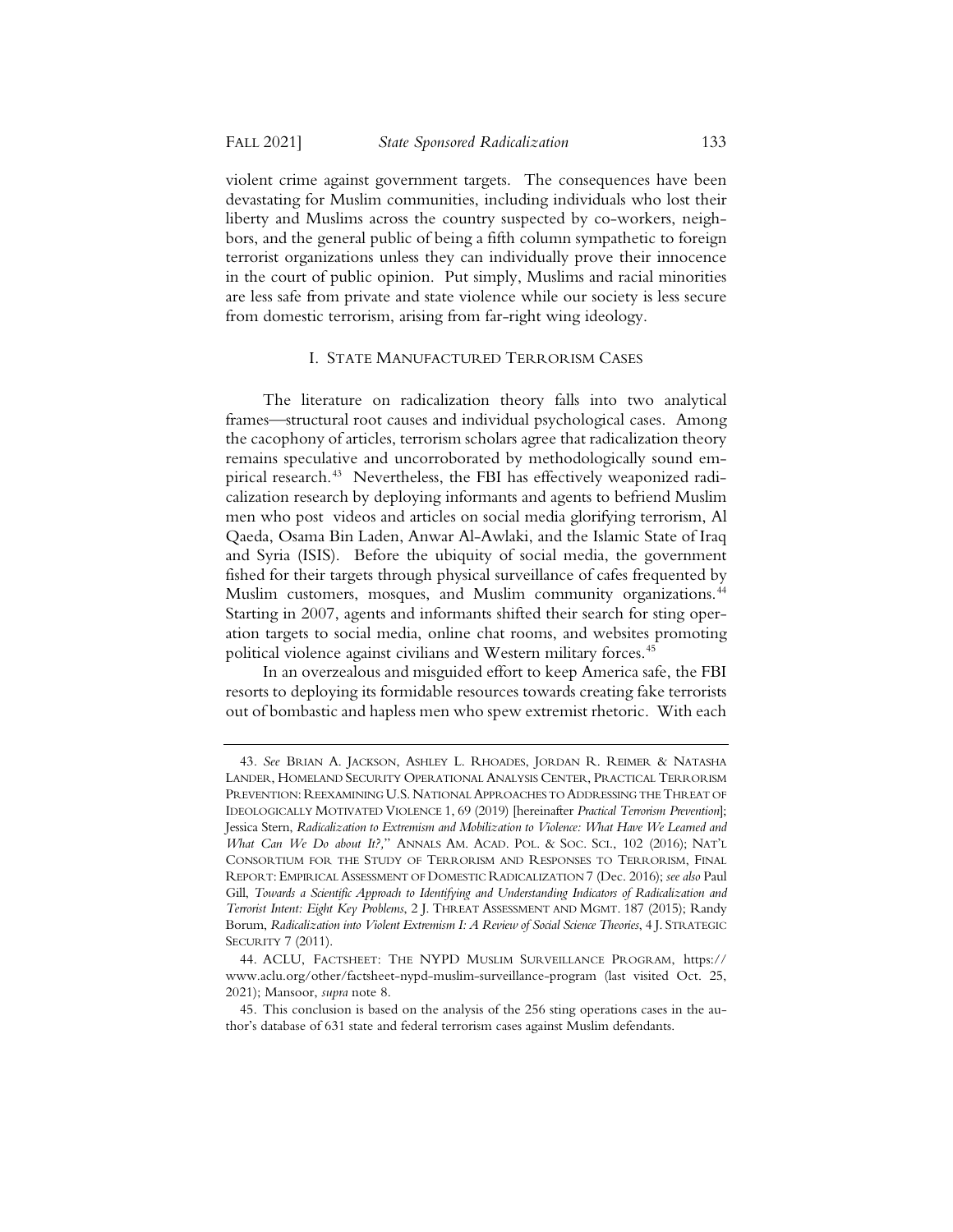fake terrorist the government creates, it justifies demands for more public funds to combat a supposed homegrown terrorist threat inflated by the same entity asking for the funding. Moreover, the government's sting operations demonstrate that their stated objective in 'preventing terrorism' is neither rehabilitative nor remedial. Instead, counterterrorism is predatory—at the expense of Muslims' collective civil liberties.<sup>46</sup>

The racial politics of counterterrorism defines success not by the prevention of real terrorist plots, but rather the number of Muslim men the government can put in jail regardless of how socially isolated, young, mentally ill, or otherwise incompetent they may be. In light of the broader systemic racism in the criminal justice system that has been incarcerating black and brown people for generations,  $47$  this outcome should come as no surprise. Indeed, counterterrorism is implemented by these same law enforcement agencies. As a result, the government's stated goals of protecting national security should be met with skepticism and rigorous analysis of the underlying facts of each case.

The double standards are more glaring when compared to the leniency afforded to the tens of thousands of White far-right extremists engaging in similar bombastic, extremist rhetoric against Blacks, Latinos, Asians, Jews, and Muslims.<sup>48</sup> Such leeway granted for over a decade culminated in a siege on the Capitol on January 6, 2021 intended to halt Congress' certification of Joe Biden as the 47<sup>th</sup> president of the United States.<sup>49</sup> It is only after a white extremist kills Black or Jewish congregants that law

<sup>46.</sup> Jesse J. Norris, *Accounting for the (Almost Complete) Failure of the Entrapment Defense in Post-9/11 US Terrorism Cases*, 45 L. & SOC. INQUIRY 194, 194-96 (2020).

<sup>47</sup>*. See generally*, MICHELLE ALEXANDER, THE NEW JIM CROW: MASS INCARCERATION IN THE AGE OF COLORBLINDNESS (2012).

<sup>48.</sup> Janet Reitman, *U.S. Law Enforcement Failed to See the Threat of White Nationalism. Now They Don't Know How to Stop It*, N.Y. TIMES (Nov. 3, 2018), https://www.nytimes.com /2018/11/03/magazine/FBI-charlottesville-white-nationalism-far-right.html; Trevor Aaronson, *Terrorism's Double Standard: Violent Far Right-Extremists are Rarely Prosecuted as Terrorists*, THE INTERCEPT (Mar. 23, 2019), https://theintercept.com/2019/03/23/domestic-terrorism-fbiprosecutions/; Sebastian Rotella, *Domestic Terrorism: A More Urgent Threat, but Weaker Laws*, PROPUBLICA (Jan. 7, 2021), https://www.propublica.org/article/domestic-terrorism-a-moreurgent-threat-but-weaker-laws.

<sup>49.</sup> Mark Mazzetti, Helene Cooper, Jennifer Steinhauer, Zolan Kanno-Youngs & Luke Broadwater, *Inside a Deadly Siege: How a String of Failures Led to a Dark Day at the Capitol*, N.Y. TIMES (Jan. 10, 2021), https://www.nytimes.com/2021/01/10/us/politics/capitolsiege-security.html; *see also* Andrew Selsky, *Capitol Attack Reflects US Extremism Evolution over Decades*, AP NEWS (Jan. 23, 2021), https://apnews.com/article/capitol-siege-riotscoronavirus-pandemic-b7123f0a223c6ed8098a03b459120c83; Ryan Devereaux, *Capitol Attack Was Culmination of Generations of Far-Right Extremism*, INTERCEPT (Jan. 23, 2021), https://theintercept.com/2021/01/23/capitol-riot-far-right-extremism/.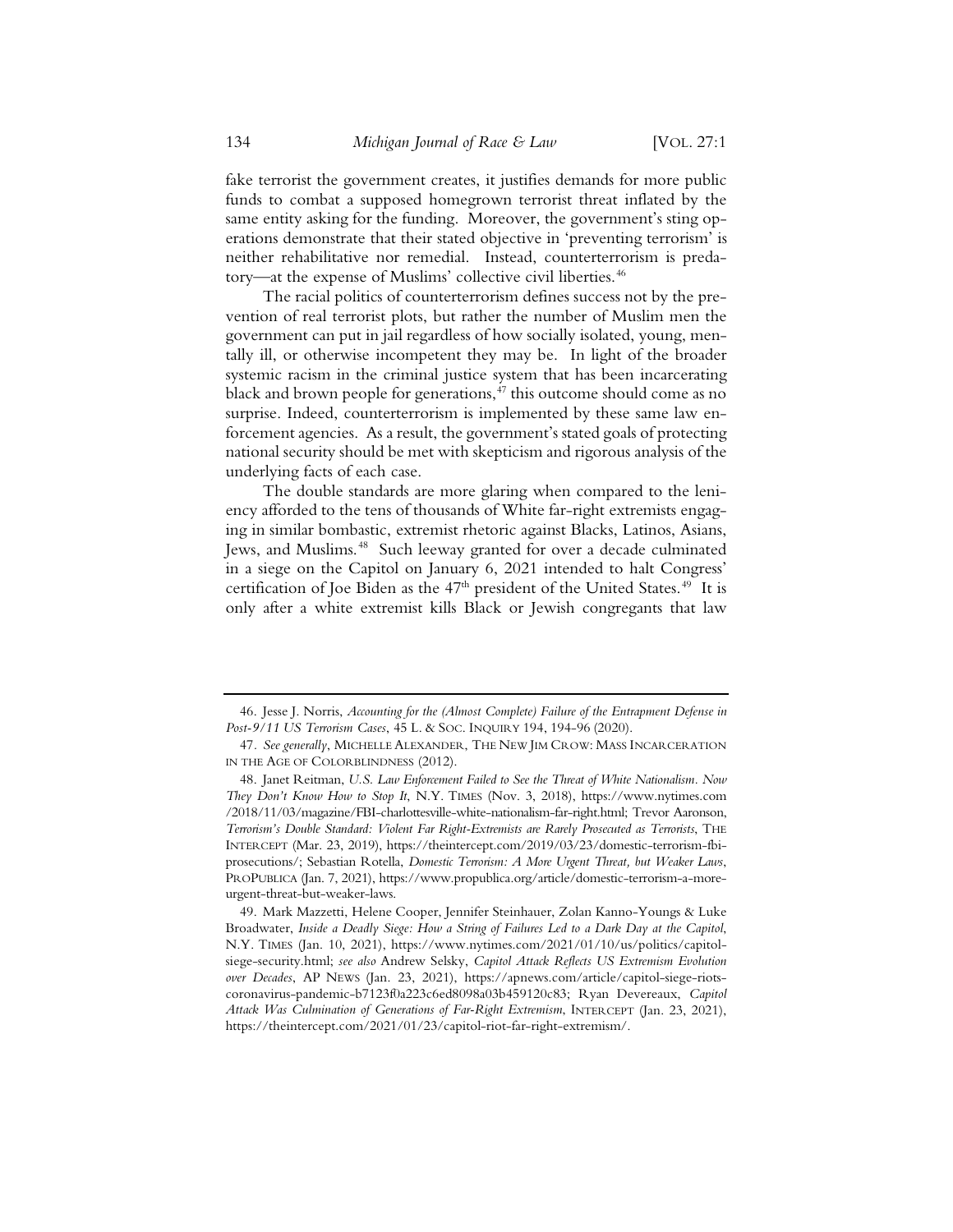enforcement gets involved, reflecting a myopic view of racial violence as outside the purview of preventive policing. $50$ 

As America experiences a racial awakening, the American public is realizing law's potency in furthering systems of oppression based on nefarious stereotypes of racial minorities as inferior, less intelligent, lazy, foreign, and dangerous.<sup>51</sup> A national anti-racism movement is challenging blind acceptance of legal doctrines, such as qualified immunity, that fail to take into account the racial disparities arising from enforcement of facially-neutral laws.52 Counterterrorism law and policy are not exempt from structural racism. For nearly two decades, anti-terrorism resources have been deployed in a way that securitizes, stigmatizes, and incarcerates Muslims who hold 'extremist' political views—as well as religious Muslims who merely refuse to fully assimilate how they practice their faith into Anglo-Saxon Christian normativity.53

While racialized law enforcement erodes the rule of law for all, the consequences are grave for the four to six million Muslims in the United States who experience myriad derivative harms from the collective stigma.54 Even if a Muslim is not directly targeted in a sting operation, the continuous confirmation of stereotypes that Muslims are terrorists subjects them to hate crimes, hateful speech, and discrimination in their lived experiences.55 The pseudo-science of radicalization has played an outsized, legitimizing role in the racial politics of counterterrorism.

<sup>50.</sup> Edward McAllister, Luciana Lopez & Alana Wise, *Mourning Shooting Victims, Charleston Anguishes over 'Freshness of Death,'* REUTERS (June 20, 2015), https://www.reuters.com /article/us-usa-shooting-south-carolina/mourning-shooting-victims-charleston-anguishesover-freshness-of-death-idUSKBN0OY06A20150621; *see also* Rachel Kaadzi Ghansaha, *A Most American Terrorist: The Making of Dylann Roof*, GQ (Aug. 21, 2017), https:// www.gq.com/story/dylann-roof-making-of-an-american-terrorist; Nicole Chavez, Emanuella Grinberg & Eliott C. McLaughlin, *Pittsburgh Synagogue Gunman Said He Wanted All Jews to Die, Criminal Complaint Says*, CNN (Oct. 31, 2018), https://www.cnn.com/2018 /10/28/us/pittsburgh-synagogue-shooting/index.html.

<sup>51.</sup> See generally, Julianna Menasce Horowitz, Anna Brown & Kiana Cox, *Race in America 2019*, PEW RES. CTR. (Apr. 9, 2019), https://www.pewresearch.org/social-trends/2019 /04/09/race-in-america-2019/.

<sup>52.</sup> Emily Cochrane & Luke Broadwater, *Here Are the Differences Between the Senate and House Bills to Overhaul Policing*, N.Y. TIMES (June 17, 2020), https://www.nytimes.com/2020 /06/17/us/politics/police-reform-bill.html.

<sup>53</sup>*. See generally* SAHAR Aziz, THE RACIAL MUSLIM: WHEN RACISM QUASHES RELIGIOUS FREEDOM (2021) (providing a theoretical frame for the racialization of Muslims that produces a hierarchy of Racial Muslims wherein religious and dissident Muslims are most likely to be targeted by the government's sting operations).

<sup>54.</sup> Laura Silver, Moira Fagan, Aidan Connaughton & Mara Mordecai, *Views about National Identity Becoming More Inclusive in U.S., Western Europe*, PEW RES. CTR. 29 (May 5, 2021) https://www.pewresearch.org/global/2021/05/05/3-discrimination-in-society/.

<sup>55.</sup> Sahar F. Aziz, *Policing Terrorists in the Community*, 5 Harv. Nat'l Sec. L.J. 147, 187 (2014); Sahar F. Aziz, *A Muslim Registry: The Precursor to Internment?*, 2017 BYU L. REV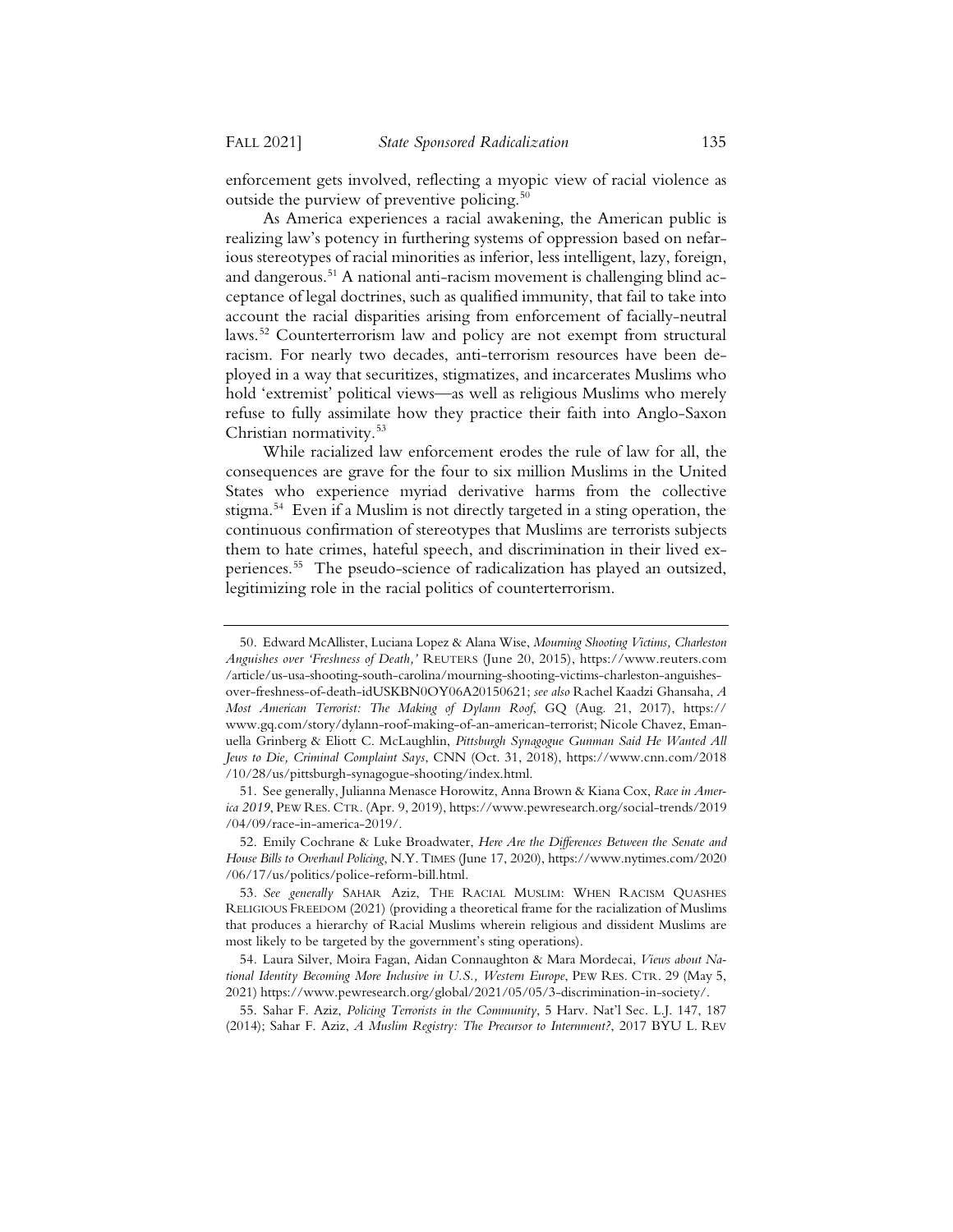#### II. THE RACIAL POLITICS OF PREVENTIVE COUNTERTERRORISM

Exposing the racialization of law entails debunking the myth that enforcement of facially neutral law cannot produce racist outcomes—a fundamental principle of critical race theory.<sup>56</sup> In practice, dominant groups receive the fullest protections of the law while minorities experience a fraction of such rights.<sup>57</sup> Conversely, when it comes to laws that prohibit or criminalize certain behaviors, minorities bear the brunt of maximum enforcement while dominant groups' infringements are treated as less serious, if not outright overlooked, and when enforced the penalties are more lenient.<sup>58</sup> The result is a maximization of freedom, opportunity, and dignity for White Christians (the current dominant group) and incremental denial of such rights for minorities depending on their similarity to Whiteness, Judeo-Christian identity, and cisgender maleness.<sup>59</sup>

Applying this critical race theory frame to counterterrorism law and policy reveals glaring contradictions between the U.S. government's treatment of Muslims and White Christians. Despite a reported sharp rise in

58*. See, e.g.*, United States v. Jessica Louise Bustle, No. 1:21-cr-00238 (D.D.C.) (charged with violating 40 U.S.C. §§ 5104(e)(2)(D), (G) and 18 U.S.C. §§ 1752(a)(1), (2), convicted of 40 U.S.C. §§ 5104(e)(G) and sentenced to twenty-four months probation with sixty days of home confinement); United States v. Andrew Ryan Bennett, No. 1:21-cr-227 (D.D.C.) (charged with violating 40 U.S.C.  $\frac{1}{5}$  5104(e)(2)(D), (G) and 18 U.S.C.  $\frac{1}{5}$  1752(a)(1), (2), convicted of 40 U.S.C.  $\frac{6}{5}$  5104(e)(G) and sentenced to twenty-four months probation); United States v. Michael Curzio, No. 1:21-cr-41 (D.D.C.) (charged with violating 40 U.S.C. §§ 5104(e)(2)(D), (G) and 18 U.S.C. §§ 1752(a)(1), (2), convicted of 40 U.S.C. §§ 5104(e)(G) and sentenced to six months in prison); United States v. Karl Dresch, No. 1:21-cr-71 (D.D.C.) (charged with violating 40 U.S.C.  $\frac{6}{5}$  5104(e)(2)(D), (G) and 18 U.S.C.  $\frac{6}{5}$  1512(c)(2), 1752(a)(1), (2), convicted of 40 U.S.C.  $\S$  5104(e)(G) and sentenced to time served after spending eight months in pretrial detention); United States v. Paul Allard Hodgkins, No. 1:21-cr-188 (D.D.C.) (charged with violating 40 U.S.C. §§ 5104(e)(2)(D), (G) and 18 U.S.C. §§ 1752(a)(1), (2), convicted of 18 U.S.C. § 1512(c)(2) and sentenced to eight months prison); United States v. Valerie Elaine Ehrke, No. 1:21-cr-97 (D.D.C.) (charged with violating 40 U.S.C.  $\{\$ 5104(e)(2)(D), (G) \text{ and } 18 \text{ U.S.C. } \$  $\{ $1752(a)(1), (2), \text{ convicted of } 40 \text{ U.S.C. } \}$ 5104(e)(G) and sentenced to three years probation); United States v. Robert Maurice Reeder, No. 1:21-cr-166 (D.D.C) (charged with violating 40 U.S.C. §§ 5104(e)(2)(D), (G) and 18 U.S.C.  $\{\$ 1512(c)(2), 1752(a)(1), (2),$  convicted of 40 U.S.C.  $\$\$ 5104(e)(G)$  and sentenced to three months prison).

59. The legal academic literature is replete with examples in the criminal justice context wherein Black men and women are over-policed and criminalized at a systemic level, resulting in significant over-representation of minorities in prison. *See, e.g.*, ALEXANDER, *supra* note 47; BUTLER, *supra* note 56; ANGELA J. DAVIS, POLICING THE BLACK MAN: ARREST, PROSECUTION, AND IMPRISONMENT (2017).

<sup>779, 783 (2017);</sup> Sahar F. Aziz, *Coercive Assimilation: The Perils of Muslim Women's Identity Performance in the Workplace*, 20 MICH. J. RACE & L., 1, 17 (2014).

<sup>56.</sup> DERRICK BELL, FACES AT THE BOTTOM OF THE WELL: THE PERMANENCE OF RACISM (2018); *see also* PAUL BUTLER, CHOKEHOLD: POLICING BLACK MEN 45 (2017).

<sup>57.</sup> *Id*.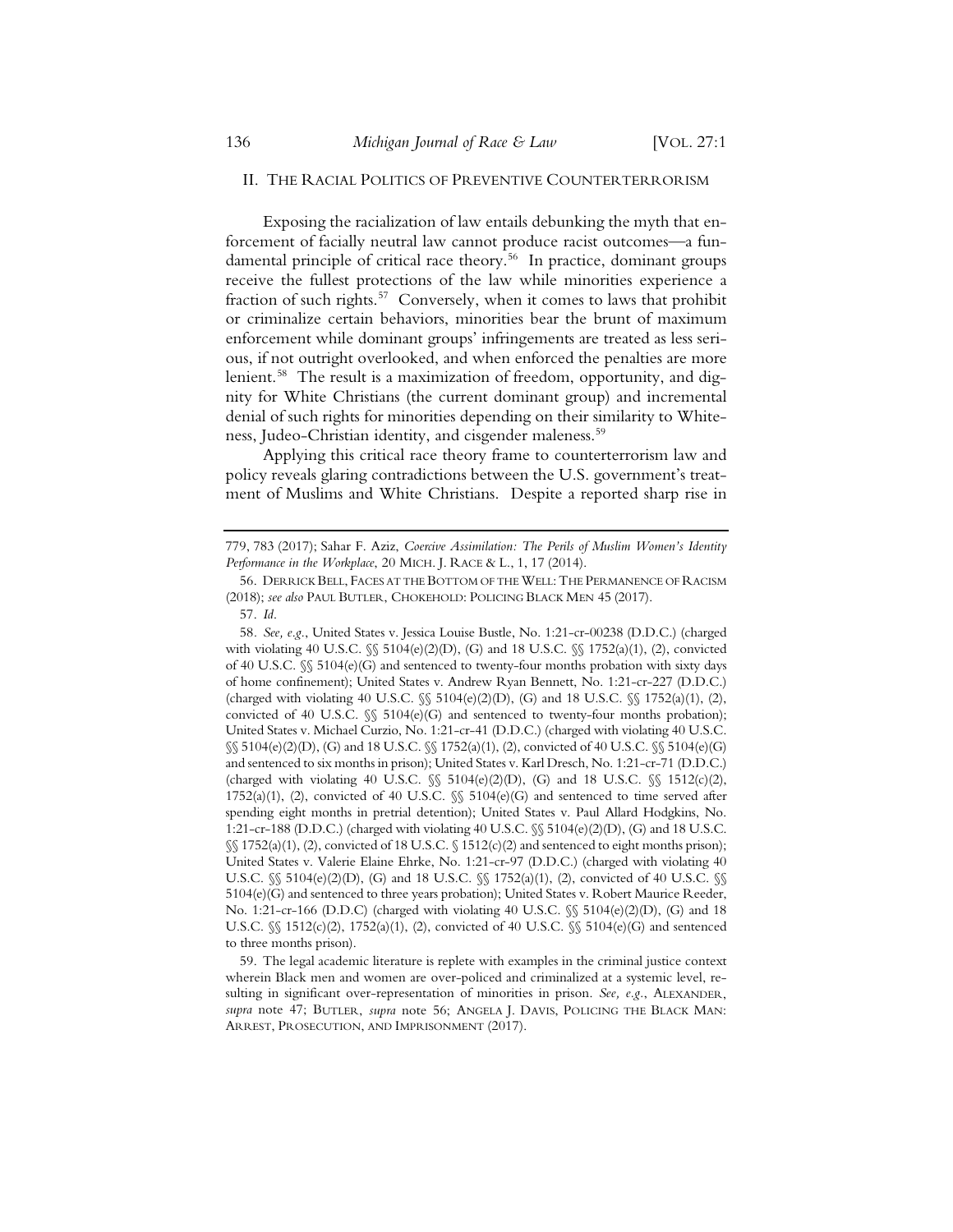far-right extremist groups, radio stations, websites, and leaders with tens of millions of White followers, the government did not allocate sufficient resources toward the consequent politically motivated violence.<sup>60</sup> Indeed, when a U.S. Department of Homeland Security intelligence report in 2009 warned of the rise in right-wing extremism, conservative politicians condemned it as an assault on the freedom of speech and association.<sup>61</sup>

In stark contrast, the Federal Bureau of Investigation (FBI)'s budget has more than tripled from \$3 billion in 1999 to \$10 billion in 2021. The influx in funds has facilitated the FBI's primary focus on Muslim communities over the past twenty years.<sup>62</sup> In 2019, the FBI spent nearly \$3.7 billion on counterterrorism, which after 9/11 became a top priority to its 564 field offices and thousands of agents throughout the country.<sup>63</sup> In 2021, the FBI's total annual budget for domestic and international

<sup>60</sup>*. See* SETH G. JONES, CATRINA DOXSEE & NICHOLAS HARRINGTON, *The Escalating Terrorism Problem in the United States*, CSIS BRIEFS (June 2020), https://csis-website-prod .s3.amazonaws.com/s3fs-public/publication/200612\_Jones\_DomesticTerrorism\_v6.pdf; Vincent A. Auger, *Right-Wing Terror: A Fifth Global Wave?*, 14 PERSPS. ON TERRORISM 87 (2020)**;** Nadia Banteka, *The Rise of the Extreme Right and the Crime of Terrorism: Ideology, Mobilization, and the Case of the Golden Dawn***,** 29 DUKE J. OF COMP.&INT'L L. 127 (2019); *but see* FED. BUREAU OF INVESTIGATION & DEP'T OF HOMELAND SEC., SECURITY STRATEGIC INTELLIGENCE ASSESSMENT AND DATA ON DOMESTIC TERRORISM (May 2021), https://www.fbi.gov/file-repository/fbi-dhs-domestic-terrorism-strategic-report.pdf /view.

<sup>61.</sup> DEP'T OF HOMELAND SEC., RIGHTWING EXTREMISM: CURRENT ECONOMIC AND POLITICAL CLIMATE FUELING RESURGENCE IN RADICALIZATION AND RECRUITMENT (Apr. 7, 2009), https://fas.org/irp/eprint/rightwing.pdf; Brian Montopoli, *DHS Report Warns of Right Wing Extremists*, CBS NEWS (Apr. 14, 2009), https://www.cbsnews.com /news/dhs-report-warns-of-right-wing-extremists; *Homeland Security Chief Apologizes to Veteran Groups*, CNN (Apr. 16, 2009), https://www.cnn.com/2009/POLITICS/04/16 /napolitano.apology; 155 CONG. REC. 10415-10422 (2009) (statement of Rep. John Carter); Brett Murphy, Will Carless, Marisa Kwiatkowski & Tricia L. Nadolny, *A 2009 Warning about Right-Wing Extremism Was Engulfed by Politics. There Are Signs It's Happening Again*, USA TODAY (Jan. 25, 2021), https://www.usatoday.com/story/news/investigations /2021/01/25/twelve-years-before-capitol-riot-warning-right-wing-extremism-buried /6658284002.

<sup>62</sup>*. See* U.S. DEP'T OF JUST., BUDGET TREND DATA 1975 – 2003 97 (Spring 2002), https://www.justice.gov/archive/jmd/1975\_2002/2002/pdf/BudgetTrand.pdf; FED. BUREAU OF INVESTIGATION, FY 2019 BUDGET REQUEST AT A GLANCE (2018), https:// www.justice.gov/jmd/page/file/1033146/download; FED. BUREAU OF INVESTIGATION, FY 2022 BUDGET REQUEST AT A GLANCE, https://www.justice.gov/jmd/page/file/1399031 /download.

<sup>63</sup>*. See* GERMAN, *supra* note 35, at 4–5; AARONSON, supra note 7, at 44 (noting that there may be 40,000 informants working for the FBI); *see also* FED. BUREAU OF INVESTIGATION, FY 2020 BUDGET REQUEST AT A GLANCE (2020), https://www.justice.gov/jmd/page/file /1142426/download.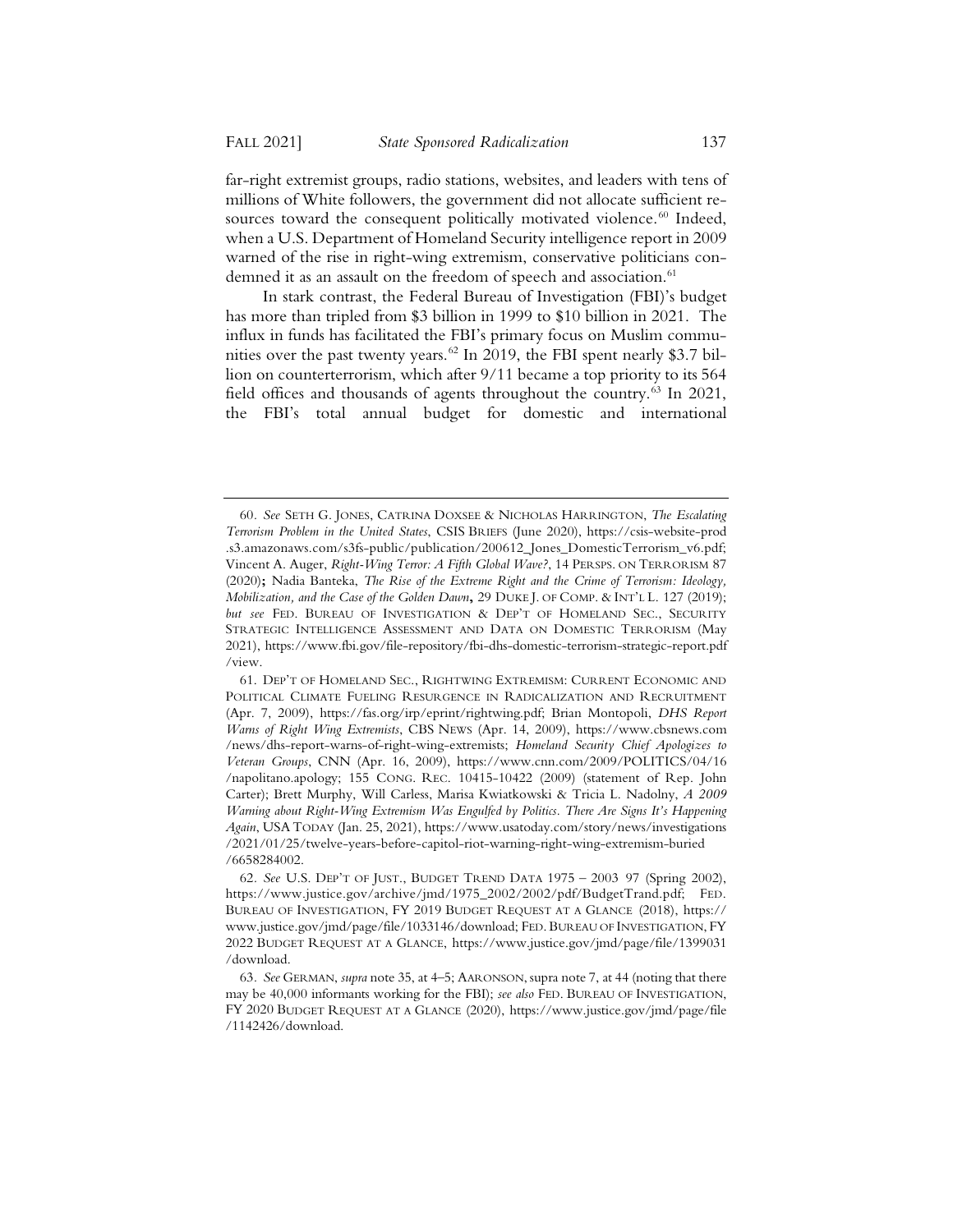counterterrorism and counterintelligence surpassed \$4 billion. That is forty percent of its total \$10 billion budget.<sup>64</sup>

The Department of Justice requested an additional \$100 million in 2022 for domestic counterterrorism enforcement, of which \$45 million will be added to the FBI's current \$292 million annual budget for domestic terrorism.65 The FBI's counterterrorism priority remains to ferret out (Muslim) "Homegrown Violent Extremism" in the homeland; and only after the U.S. Capitol was seized by White far-right wing extremists did the FBI take more seriously the threat of what it calls "Domestic Violent Extremism" (DVE).<sup>66</sup> Tellingly, the agency requested and increase of merely \$45 million to counter DVE.<sup>67</sup>

The skewed allocation of counterterrorism funds has predictably translated into massive government surveillance and sting operations targeting mosques, charities, and Muslim leaders for nearly twenty years.<sup>68</sup> Eventually, the FBI discovered there were few Muslim terrorists to be found in the United States.<sup>69</sup> Instead of shifting their resources accordingly, the cases in the author's database show that the FBI resorted to manufacturing terrorist plots using dubious informants and over-zealous undercover agents looking for "radicalized" young Muslim men in internet chat rooms and social media forums to ensnare in a sting operation.<sup>70</sup> And when they could not find them, government agents enticed them into a fake plot.

<sup>64.</sup> FED. BUREAU OF INVESTIGATION, FY 2022 BUDGET REQUEST AT A GLANCE (2021), https://www.justice.gov/jmd/page/file/1399031/download;https://www.justice.gov/jmd /page/file/1399031/download; *Federal Bureau of Investigation Budget Request for Fiscal Year 2022: Hearing Before the Subcomm. on Com., Just., Sci., and Related Agencies of the Sen. Comm. on Appropriations*, 117th Cong. (June 23, 2021) (statement of FBI Director Christopher Wray), https://www.appropriations.senate.gov/imo/media/doc/Wray%20Witness%20Testimony3.pdf.

<sup>65.</sup> FED. BUREAU OF INVESTIGATION, FY 2022 BUDGET REQUEST AT A GLANCE (2021), https://www.justice.gov/jmd/page/file/1399031/download; *see generally* U.S. DEP'T OF JUST., FY 2022 BUDGET REQUEST AT A GLANCE (2021), https://www.justice.gov/jmd/page /file/1398931/download.

<sup>66</sup>*. Federal Bureau of Investigation Budget Request for Fiscal Year 2022: Hearing Before the Subcomm. on Com., Just., Sci., and Related Agencies of the Sen. Comm. on Appropriations*, 117th Cong. 2 (2021) (statement of Director Christopher Wray), https://www.appropriations.senate.gov /imo/media/doc/Wray%20Witness%20Testimony3.pdf.

<sup>67</sup>*. Id*. at 6.

<sup>68</sup>*. See* Sahar F. Aziz, *Caught in a Preventive Dragnet: Selective Counterterrorism in a Post-9 /11 America*, 47 GONZ. L. REV. 429 (2011).

<sup>69</sup>*. See* JONES et. al, *supra* note 60.

<sup>70.</sup> It is no coincidence that the government's tactics mirror explanations by popular counterterrorism experts, such as Marc Sageman's, about how homegrown terrorism arises from computer-mediated communication such as chat rooms and social media messaging forums. *See, e.g.,* MARC SAGEMAN*, LEADERLESS JIHAD: TERROR NETWORKS IN THE TWENTY-FIRST CENTURY* 113–14 (2008) (claiming online radicalization occurs in chat rooms, listservs, and forums) [hereinafter LEADERLESS JIHAD].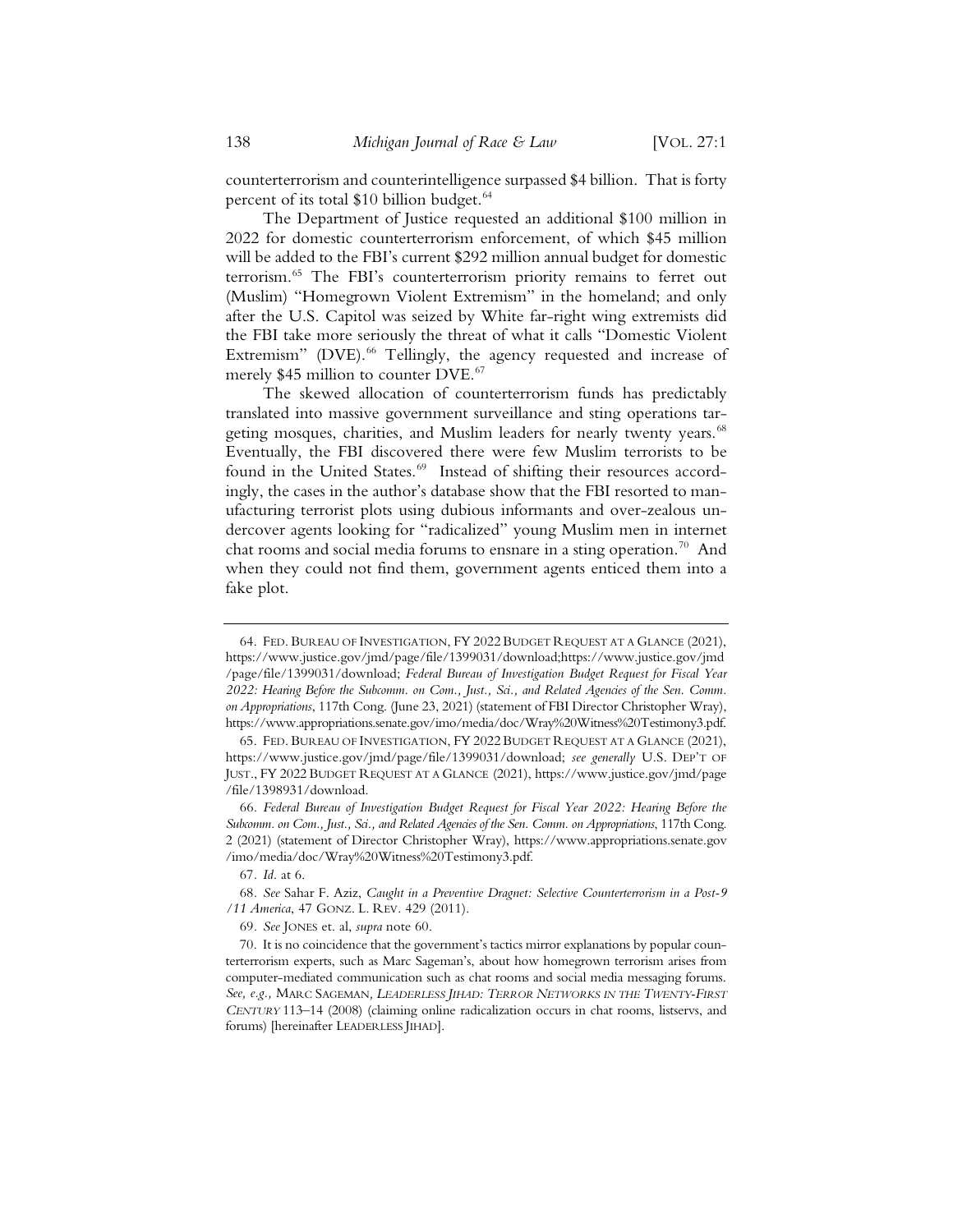The political economy of counterterrorism coupled with specious radicalization theories has resulted in the prosecution of at least 630 Muslims (all male except for four female defendants) from 2001 to 2021.<sup>71</sup> To be sure, some of the cases are legitimate sting operations wherein, for example, a defendant had committed a predicate act prior to the initiation of the sting operation or the defendant was actively searching to join a terrorist organization when the informant or undercover agent made contact.<sup>72</sup> However, at least 345 cases raise concerns with the criminalization of "extremist" speech and ideas.<sup>73</sup> That is, the defendant was not taking any action nor was he in a realistic position to do so but for the government actor's actively leading him into a fake plot designed and implemented by the government. This manufacturing of crime is explained in part by the racial politics of preventive counterterrorism.

Terrorism prevention has proven both lucrative for the FBI and professionally advantageous for its agents after the September 11th terrorist attacks. Annual budgetary increases, agent promotions, and fame incentivize aggressive counterterrorism enforcement, at the expense of Muslims' collective civil liberties. Similar to drug and gun criminal enforcement against African American communities, the more money is funneled to counterterrorism, the more agents will find what they are looking for.<sup>74</sup> And if they can't find real security threats, the agents manufacture them.<sup>75</sup> The billions of dollars spent over two decades on these fake terrorist plots have yielded at least 612 federal indictments of Muslims, in addition to thousands of counterterrorism investigations.<sup>76</sup> While this may facially

<sup>71.</sup> The database of these 631 state and federal cases is on file with the author.

<sup>72.</sup> See*,* e.g., United States v. Ahmed, 1:10-cr-00413 (E.D. Va. 2010); United States v. Grecula, 4:05-00257 (S.D. Tex. 2005); United States v. Edmonds, 1:15-cr-00149 (N.D. Ill. 2015).

<sup>73.</sup> According to the author's coding of cases, approximately 300 cases appear to be legitimate based on the following criteria: 1) defendant engaged in predicate acts without coercion or manipulation by a government operative; 2) informant or undercover agent followed the lead of the defendant rather than leading, creating, and implementing the fake plot; and 3) defendant rebuked explicit offers to withdraw from the plot.

<sup>74.</sup> Jesse J. Norris, *Explaining the Emergence of Entrapment in Post-9/11 Terrorism Investigations*, 27 CRITICAL CRIMINOLOGY 467, 470 (2019) (*citing* KAI T. ERIKSON, WAYWARD PURITANS: A STUDY IN THE SOCIOLOGY OF DEVIANCE (1966) for the proposition that "[s]ociologists observed long ago that the amount of deviance discovered rises in proportion to the number of those employed to find it").

<sup>75.</sup> Trevor Aaronson, THE TERROR FACTORY: INSIDE THE FBI'S MANUFACTURED WAR ON TERRORISM 16-17 (2013).

<sup>76</sup>*. Trial and Terror,* INTERCEPT, https://trial-and-terror.theintercept.com/ (last visited Jan. 31, 2021) (noting there have been 975 defendants prosecuted by the U.S. Department of Justice since the 9/11 attacks). The author's database shows at least six hundred and thirty terrorism related cases have been brought against Muslims. *Practical Terrorism Prevention*, *supra* note 43, 215 n.30 (citing various media reports between 2011 and 2018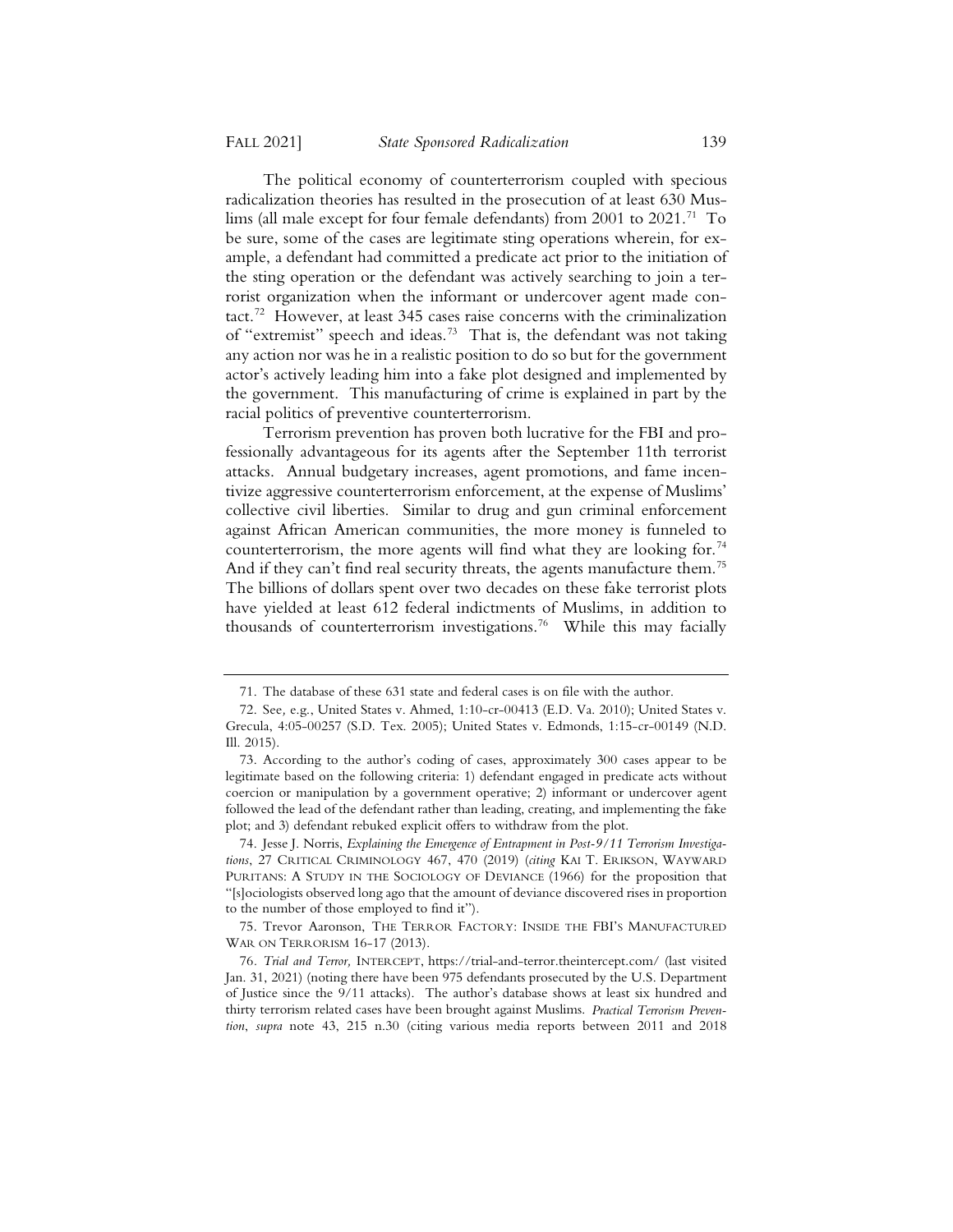appear to be an indication of success, a closer look at the cases reveals a troubling trend. Most Muslim male targets are young, easily manipulated, and otherwise vulnerable due to mental illness, indigence, unemployment, recent release from prison, or social isolation.<sup>77</sup> Easy targets combined with tremendous political pressures and financial incentives to prevent terrorism produces a predictable outcome that repeats the FBI's checkered history of racial profiling against minorities and dissidents.<sup>78</sup>

Long before 2001, the FBI's mission encompassed countering domestic terrorism. J. Edgar Hoover infamously targeted African Americans, Jews, and immigrants that effectively criminalized their political dissent.<sup>79</sup> After more than three decades of systematic deployment of informant infiltrators and agents provocateurs in sting operations against so-called radicals in COINTELPRO, these abuses were exposed in the 1975 Church Committee Hearings.<sup>80</sup> What followed was a series of legislative reforms that constrained the federal government's ability to surveil and sabotage political groups.81 After 9/11, the FBI's authorities were expanded by the PATRIOT Act and the FBI's Domestic Investigations and Operation Guide (DIOG), prompting civil liberties groups to decry a regression to the criminalization of political dissent.<sup>82</sup>

While an extensive critique of the PATRIOT Act is beyond the scope of this article, it is worth highlighting how the 2008 changes to the FBI's DIOG granted the agency license to racially and religiously profile Muslims in aggressive sting operations that have posed grave threats to their liberty interests.<sup>83</sup> In section 4 of the DIOG, the FBI stated that it would

80. S. REP. NO. 94-755 (1976).

81. Thomas Young, *40 Years Ago, Church Committee Investigated Americans Spying on Americans*, BROOKINGS (May 6, 2015), https://www.brookings.edu/blog/brookings-now /2015/05/06/40-years-ago-church-committee-investigated-americans-spying-on-americans/.

82. ACLU, UNLEASED AND UNACCOUNTABLE: THE FBI'S UNCHECKED ABUSE OF AUTHORITY 4-7, 14 (2013).

83. Anik Joshi, *The United States Doesn't Need Another Rushed Patriot Act*, FOREIGN POL'Y (Jan. 19, 2021), https://foreignpolicy.com/2021/01/19/us-capitol-fbi-new-patriot-act-security-state/; Brad Polumbo, *Tulsi Gabbard Warns Against the Danger of New 'Domestic Terrorism' Laws,* FEE (Jan. 27, 2021), https://fee.org/articles/tulsi-gabbard-warns-against-thedanger-of-new-domestic-terrorism-laws/; Jack Kelly, *A Consequence of COVID-19 Could Be* 

estimating counterterrorism threat assessments between 10,000 to 20,000 annually and investigations between 2,000 and 3,000 annually).

<sup>77.</sup> Jessica Stern, *Radicalization to Extremism and Mobilization to Violence: What Have We Learned and What Can We Do about It?*, 668 ANNALS AM. ACAD. POL.&SOC. SCI., 102, 109 (noting that underemployment is a risk factor cited in multiple studies of ISIS recruits).

<sup>78.</sup> S. REP. NO. 94-755 (1976); *see generally* NELSON BLACKSTOCK, COINTELPRO: THE FBI'S SECRET WAR ON POLITICAL FREEDOM (1988) (examining how the FBI's COINTELPRO targeted political dissidents and Black nationalists).

<sup>79.</sup> Virgie Hoban, *'Discredit, Disrupt, and Destroy': FBI Records Acquired by the Library Reveal Violent Surveillance of Black Leaders, Civil Rights Organizations*, BERKELEY LIBR. NEWS (Jan. 18, 2021), https://news.lib.berkeley.edu/fbi.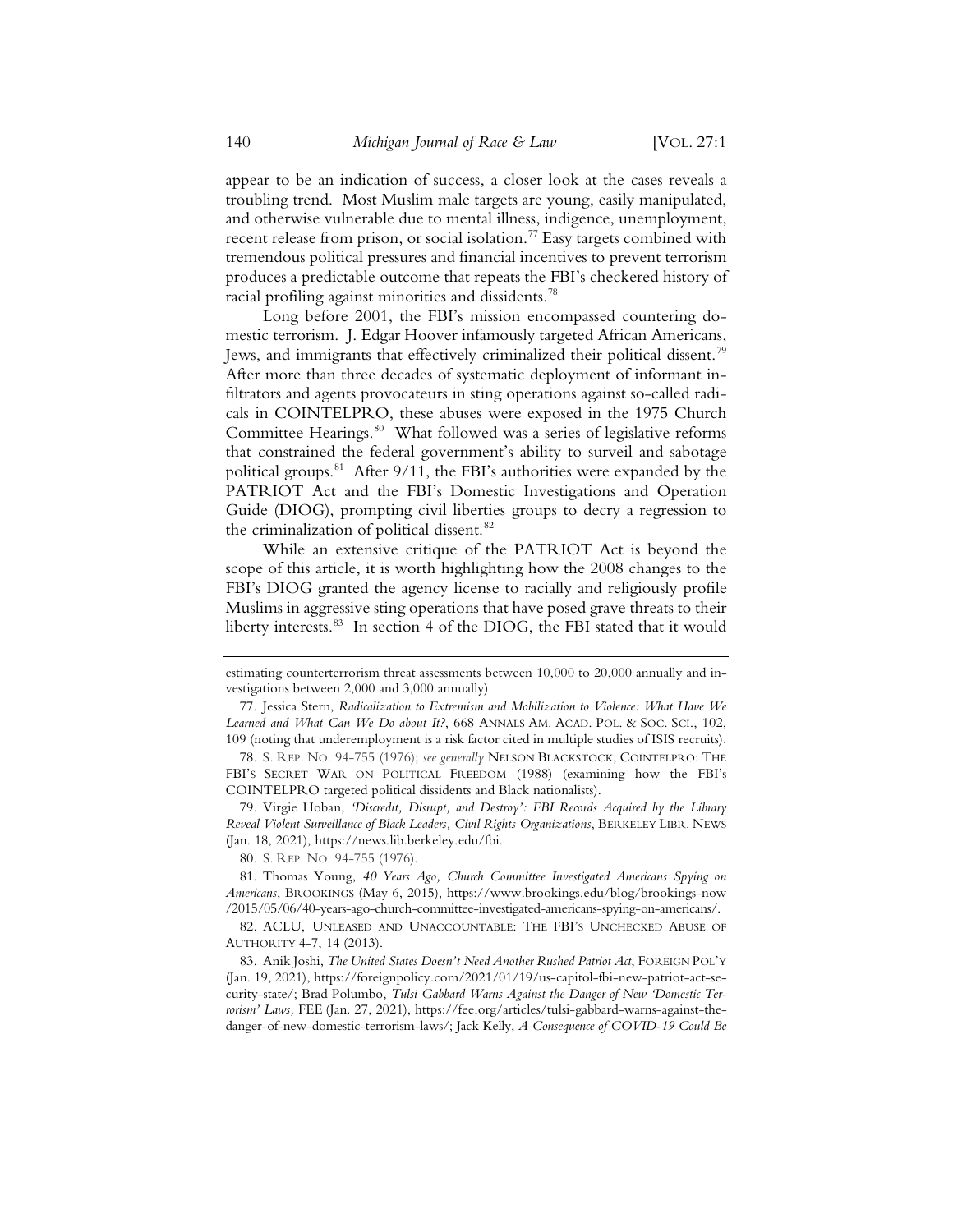use the least intrusive methods to protect the American people, and that "no investigative activity, including assessments, may be taken *solely* on the basis of activities that are protected by the First Amendment or on the race, ethnicity, national origin or religion of the subject."84 In the same breath, the DIOG provides guidance on the use of race or ethnicity, explicitly permitting the use of ethnicity in evaluating whether an individual is or is not "a possible associate of a criminal or terrorist group that is known to be comprised of members of the same ethnic grouping . . . . "85 When it comes to using race or ethnicity in communities, the DIOG allows broad collection and analyzing of demographics, geo-mapping ethnic/racial demographics, collection of general ethnic/racial behavior as long as there is a "rational relationship" to an investigation or analytical need, among other broadly defined parameters.<sup>86</sup>

Equipped with broad investigative authority and pressured by elected officials to show results from their increased budgets, FBI agents have successfully incarcerated hundreds of Muslim men using sting operations. Moreover, as Jesse Norris' research shows, former FBI agents admit that an agent involved in counterterrorism operations gets a "'gold star by their name that . . . they were a great terrorist hunter."<sup>87</sup> Agents also noted the importance of receiving a press release for their cases as a means of bolstering their careers.<sup>88</sup> Similarly, a terrorism expert interviewed by Norris stated that agents need to "'work a terrorism case '" in order to be promoted and become a "'golden boy "' in the department eligible for fasttrack promotions.<sup>89</sup> These perverse incentives have caused defense counsel to accuse the FBI of engaging in sentencing entrapment wherein agents

*A Loss of Civil Liberties – Resulting In Career Restrictions*, FORBES (Apr. 24, 2020), https:// www.forbes.com/sites/jackkelly/2020/04/24/a-consequence-of-covid-19-could-be-a-loss-ofcivil-liberties-and-the-implementation-of-career-restrictions/?sh=4b3f10ae3f29.

<sup>84.</sup> FBI, FBI DOMESTIC INVESTIGATIONS AND OPERATIONS GUIDE (DIOG) 2008 VERSION TRAINING MATERIAL AND RELATED DOCUMENTS PART 04 OF 05 at 22 (2008), https://vault.fbi.gov/FBI%20Domestic%20Investigations%20and%20Operations%20Guide% 20%28DIOG%29/diog-section-4-2008-version-training-material-and-related-documents /fbi-domestic-investigations-and-operations-guide-diog-2008-version-training-material-andrelated-documents-part-04-of-05/view (stating that whether an FBI agent's conduct is intrusive is evaluated by five factors: the nature of the information sought, the scope of the information sought, the scope of the use of the investigative method, the source of the information sought, and the risk of public exposure) (emphasis added).

<sup>85</sup>*. Id.* at 25.

<sup>86</sup>*. Id.*

<sup>87</sup>*. See* Norris, *supra* note 74, at 476.

<sup>88</sup>*. Id.*

<sup>89</sup>*. Id.*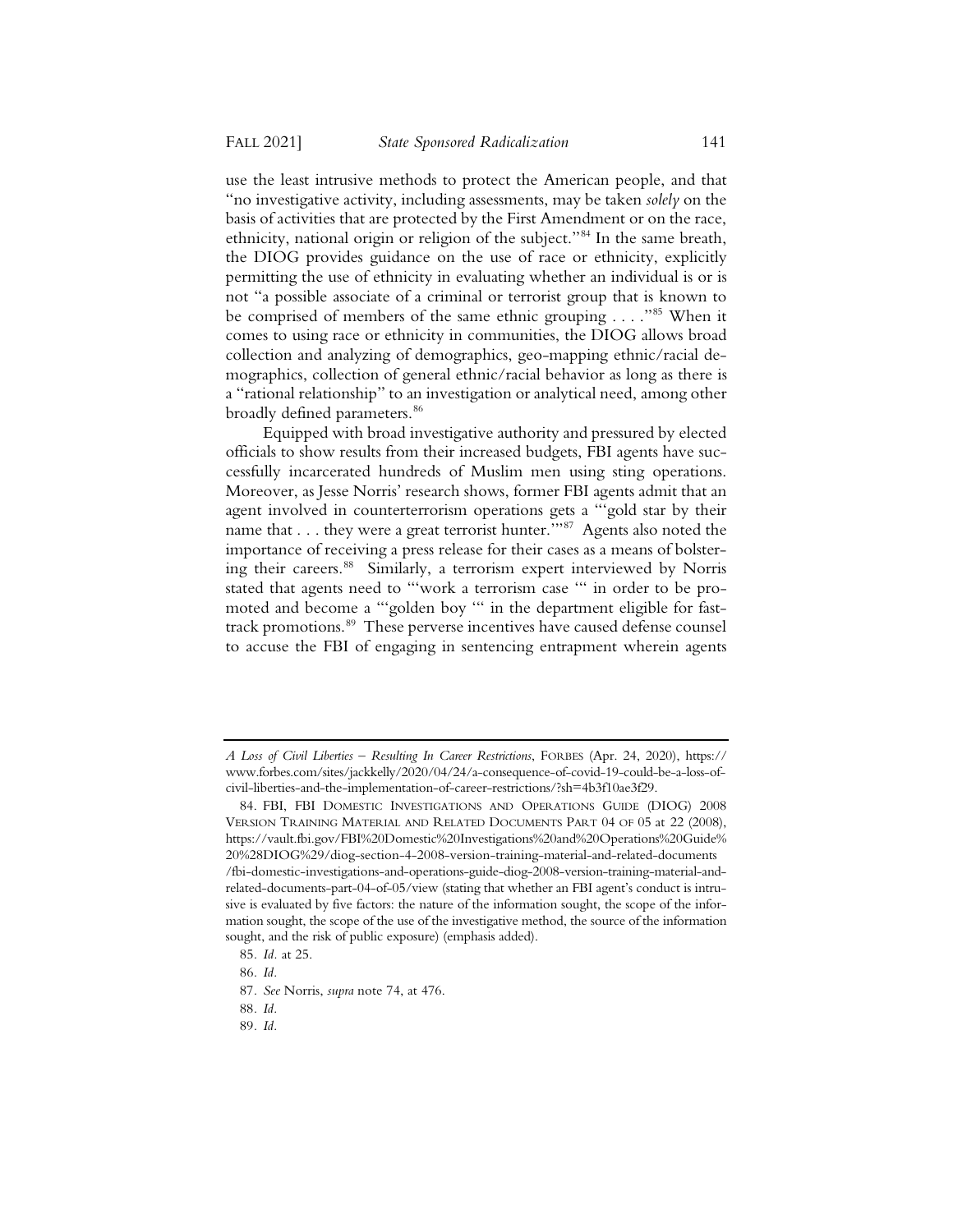manipulate their vulnerable Muslim targets to commit the most serious (fake) terrorist plot in order to maximize the potential sentence.<sup>90</sup>

The politics of preventive counterterrorism puts FBI agents and prosecutors in the position of determining how to go about finding terrorists in the United States. As a former prosecutor noted, "There isn't a business of terrorism in the United States… You're not going to be able to go to a street corner and find someone who's already blown something up … The . . . goal is not to find somebody who's already engaged in terrorism but find somebody who would jump at the opportunity if a real terrorist showed up in town."<sup>91</sup> This is where radicalization theories not only inform counterterrorism sting operations, but serve as a blueprint for the FBI to replicate those theories with little regard for the scholarly consensus that they are unsubstantiated, and therefore unreliable.<sup>92</sup>

#### III. THE PSEUDO-SCIENCE OF RADICALIZATION

Radicalization theory developed from scholars' attempts to understand the causes of terrorism, especially transnational terrorism. According to former CIA analyst and oft-cited terrorism expert Marc Sageman, transnational terrorism has undergone three waves.<sup>93</sup> The first wave was comprised of hierarchical organizations engaging in asymmetrical conflict with nation-states.<sup>94</sup> Well-funded, geographically focused, and consisting of local fighters trained to conduct violent operations against civilians, organizations such as Hizbullah, Hamas, Tamil Tigers, and Laishkar-e-Taeba presented counterterrorism researchers with a variation of other terrorist organizations such as the Irish Republican Army, the Italian Red Brigades, and the Spanish ETA (Euskadi Ta Askatasuna).<sup>95</sup>

<sup>90</sup>*. See* U.S. v. Siraj, 468 F. Supp. 2d 408, 414 (E.D.N.Y. 2007); U.S. v. Cromitie, 781 F. Supp. 2d 211, 215-20 (S.D.N.Y. 2009); U.S. v. Osmakac, 868 F.3d 937, 958-60 (11th Cir. 2017); U.S. v. Hamzeh, No. 16-CR-21, 2019 WL 1331639, at \*1 (E.D. Wis. Mar. 25, 2019); *see also* Norris, *supra* note 74, at 476.

<sup>91.</sup> David K. Shipler, *Terrorist Plots, Hatched by the F.B.I.*, N.Y. TIMES (Apr. 29, 2012), https://www.nytimes.com/2012/04/29/opinion/sunday/terrorist-plots-helped-along-bythe-fbi.html (quoting David Raskin, former federal terrorism prosecutor).

<sup>92</sup>*. See* SAGEMAN, *supra* note 27, at 575 (noting the "ocean of false alarms" that overwhelm law enforcement agencies trying to find so-called jihadi plots which then incentivizes agents to use sting operations); HORGAN, *supra* note 34, at 3.

<sup>93.</sup> LEADERLESS JIHAD, *supra* note 70, at 48–50.

<sup>94</sup>*. Id.* at 48.

<sup>95</sup>*. See. id.* at 49-49; *see also* Kali Robinson, *What is Hezbollah?*, COUNCIL ON FOREIGN REL. (Oct. 26, 2021, 4:00 PM), https://www.cfr.org/backgrounder/what-hezbollah (detailing structure and funding); *see also* Zachary Laub & Kali Robinson, *What is Hamas?*, COUNCIL ON FOREIGN REL. (Aug. 17, 2021, 1:30 PM), https://www.cfr.org/backgrounder/what-hamas (detailing structure and funding); *see also* STAN. CTR. INT'L. SECURITY & COOPERATION, LIBERATION TIGERS OF TAMIL ELAM (July 8, 2015), https://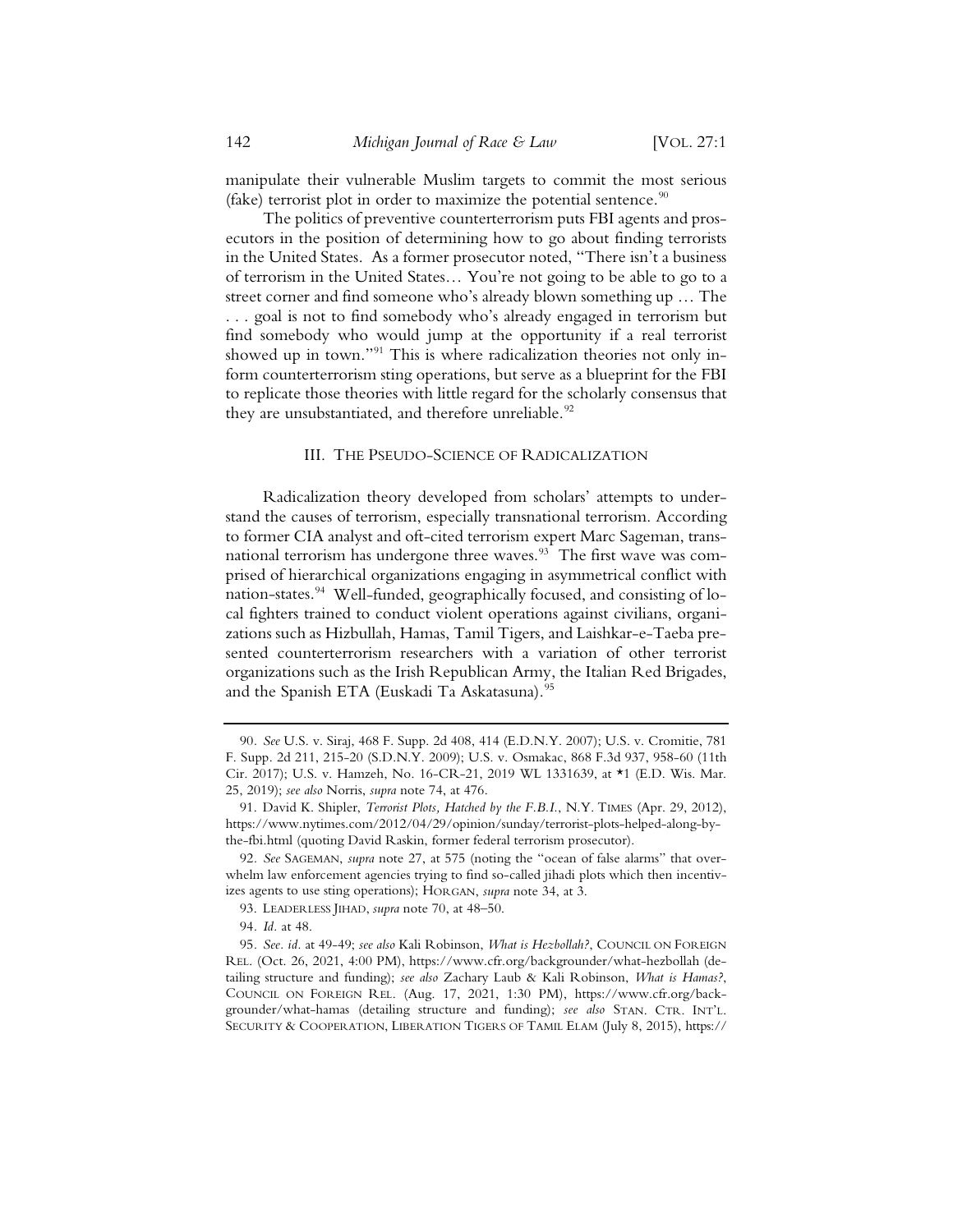The second wave of transnational terrorism began in the 1990s when organizations such as Al Qaeda recruited both local and foreign fighters to be trained in terrorist attacks across borders for the purpose of creating a transnational Caliphate – in contrast to the first wave groups' ethno-nationalist secession or creation of an independent state within a nationstate.<sup>96</sup> From its headquarters in Afghanistan, Al Qaeda leaders coordinated attacks against civilians in Muslim-majority countries and their Western state allies, which culminated in the September 11, 2001 terrorist attacks.<sup>97</sup>

The third wave emerged after 2003 when the US unlawfully invaded Iraq and continued its offensive against Al Qaeda in Afghanistan and Pakistan.<sup>98</sup> As Al Qaeda leaders were killed, detained, or constantly on the run, they relied on an individual or small group of individuals to self-train and independently plan a terrorist attack inspired by the organization's propaganda and ideology.<sup>99</sup> This third wave has come to be known as 'homegrown terrorism' and lone wolf terrorism in the counterterrorism parlance.100 Western nations' responses to third wave transnational terrorism has generated a cottage industry of radicalization experts and pseudo-intellectual theories that psycho-analyze and dissect Muslim diaspora communities like rats in a lab experiment—all under the guise of preventing

98*. See generally* Mark Shulman & Lawrence J. Lee, *The Legality and Constitutionality of the President's Authority to Initiate an Invasion of Iraq*, 41 COLUM. J. TRANSNAT'L L., 15 (2002); *see also* Andreas Paulus, *The War Against Iraq and the Future of International Law: Hegemony or Pluralism?*, 25 MICH. J. INT'L L. 691, 692, 695-713 (2004) (noting that "by acting without the blessing of the Security Council, the U.S.-led coalition was in breach of international law and the U.N. Charter. . . .").

99*. C.f. Al Qaeda*, ADL, https://www.adl.org/resources/profiles/al-qaeda ("Following the toppling of the Taliban in 2001 by the U.S., and its subsequent military campaigns in Afghanistan, Al Qaeda's operational methods and capabilities became more decentralized and its ties to other groups became a correspondingly larger aspect of its operations.") (last visited Mar. 27, 2022).

web.stanford.edu/group/mappingmilitants/cgi-bin/groups/print\_view/225#:~:text=Overseas%20funding%20is%20mainly%20provided,%2C%20Europe%2C%20and%20North% 20America (detailing structure and funding); *see also* STAN. CTR. INT'L. SECURITY & COOPERATION, LASHKAR-E-TAIBA (NOV. 2018), HTTPS://CISAC.FSI.STANFORD.EDU /MAPPINGMILITANTS/PROFILES/LASHKAR-E-TAIBA#HIGHLIGHT\_TEXT\_12559 (detailing structure and funding).

<sup>96</sup>*. See id.* at 49 (The congregation of foreign fighters from various countries to Afghanistan ultimately culminated in a push for an Islamic caliphate to protect against perceived Western Christendom's persecution of Muslim diasporas and imperialism of Muslim-majority countries.).

<sup>97</sup>*. Id.* at 134-35.

<sup>100.</sup> LEADERLESS JIHAD, *supra* note 70, at 133—35; *see also* Khaled A. Beydoun, *Lone Wolf Terrorism: Types, Stripes and Double Standards*, 112 NW. L. REV. 187, 194 (2018) (defining "lone wolf terrorism" as "premeditated violence unleashed by an individual actor, driven by discretely held views or a cogent ideology espoused by an organization. A lone wolf terrorist may be loosely connected to a (formally designated) terrorist organization or hate group or act entirely in a solitary capacity.").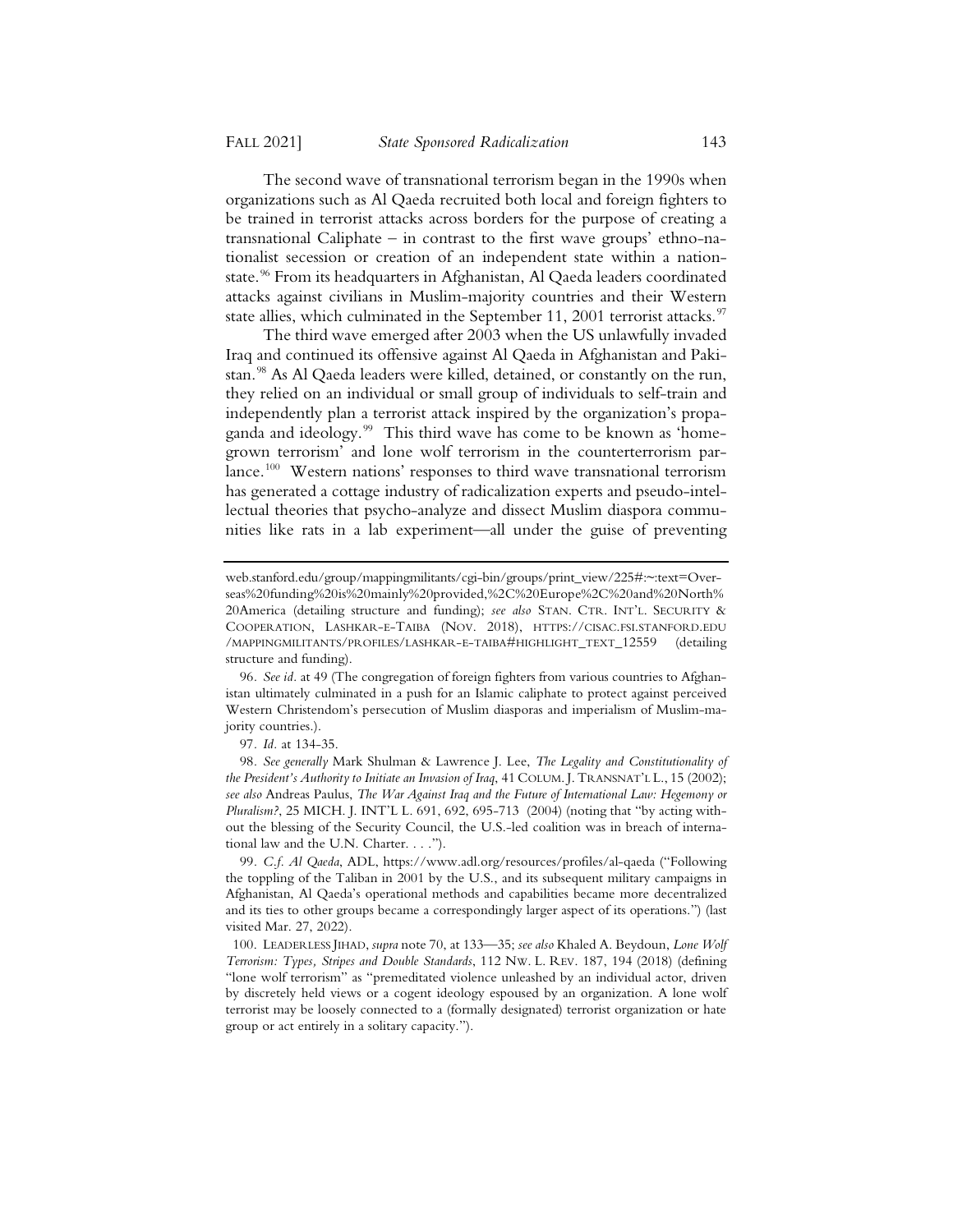terrorism. This Article's critique of radicalization schemas focuses on this third wave.

Notwithstanding the hubris and fearmongering surrounding homegrown terrorism, the fact remains that a tiny percentage of people who hold 'radical' views engage in terrorism.<sup>101</sup> Yet, the literature is awash in theories, models, and concepts attempting to explain what causes terrorism, who becomes a terrorist, and why people engage in terrorism. Due to the complexity and heterogeneity of terrorism across time, space, and cultures, there exists no overarching theoretical frame. As a result, U.S. law enforcement seeking to winnow down which individuals warrant investigation often rely on negative racial stereotypes and political expedience—an entrenched practice in the American criminal justice system—that prompts a focus on Muslim men as terrorist suspects.<sup>102</sup>

Radicalization theory plays an outsized role in shaping counterterrorism enforcement. Commonly described as "what goes on before the bomb goes off,"<sup>103</sup> radicalization is purportedly "the social and psychological process of incrementally experienced commitment to extremist political or religious ideology."104 While law enforcement officials are quick to point out that radicalization does not necessarily lead to violence, they nevertheless structure their sting operations to target Muslims who express views outside the mainstream.<sup>105</sup> Worse yet, the objective of informants and undercover agents apparently is to transition their Muslim targets who express "extremist" political views toward violence through involvement with a (fake) member of a terrorist group or engaging in lone wolf violence through a (fake) terrorist plot. Put simply, the state is sponsoring violent radicalization.

What the sting operations demonstrate is that the government cultivates the Muslim targets throughout fake terrorist plots to produce a 'fully fledged' terrorist ripe for indictment, prosecution, and incarceration. The methodical means by which these predatory law enforcement schemes are conducted alarmingly mirror the processes offered by scholars in the radicalization literature,<sup>106</sup> the radicalization literature has become a blueprint for counterterrorism sting operations. When coupled with weak

<sup>101.</sup> JOHN HORGAN, WALKING AWAY FROM TERRORISM: ACCOUNTS OF DISENGAGEMENT FROM RADICAL AND EXTREMIST MOVEMENTS 3 (2009); Randy Borum, *Radicalization into Violent Extremism II: A Review of Conceptual Models and Empirical Research,* 4 J. STRATEGIC SECURITY 37, 38 (2011) (noting that most people who hold radical views do not engage in terrorism).

<sup>102</sup>*. See generally* ALEXANDER, *supra* note 47; *see also* BUTLER, *supra* note 56.

<sup>103.</sup> Mark Sedgwick, *The Concept of Radicalization as a Source of Confusion,* 22 TERRORISM & POL. VIOLENCE 479, 479 (2010).

<sup>104.</sup> John Horgan & Kurt Braddock, *Rehabilitating the Terrorists? Challenges in Assessing the Effectiveness of Deradicalisation Programs*, 22 TERRORISM & POL. VIOLENCE 267, 279 (2010). 105. Aaronson & Abowd, *supra* note 7.

<sup>106</sup>*. See id.* at 144–45 (2009); *see also* SAGEMAN, *supra* note 37, at 107-21.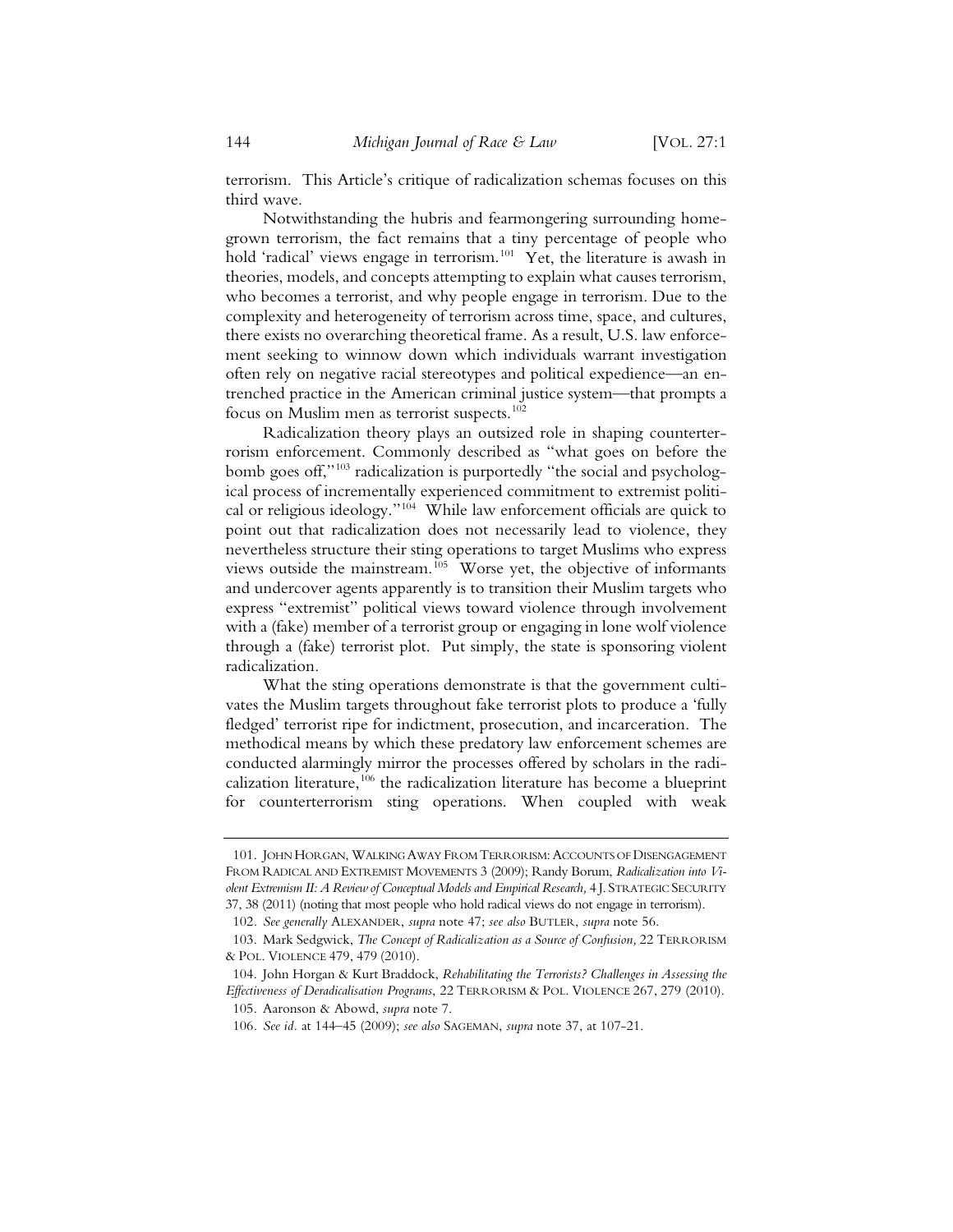entrapment law (the topic of the next article in the series), the government has been wildly successful in convicting 99% of the 631 Muslims charged in terrorism related cases.<sup>107</sup>

To describe radicalization theory as still nascent and under-developed is an understatement.<sup>108</sup> Indeed, some scholars describe it as more pseudointellectual than empirically grounded.<sup>109</sup> Before 2001, the term radicalization was only occasionally referenced in academia. Instead, researchers focused on the causes of terrorism in the context of civil wars, anti-colonialist wars, domestic insurgencies, or inter-state conflicts. Despite Western scholars' publications of hundreds of articles, chapters and books attempting to explain why and how individuals become terrorists, neither law enforcement nor scholars can predict who is more or less likely to engage in political violence.<sup>110</sup>

After the September  $11<sup>th</sup>$  terrorist attacks, researchers offered myriad speculative theories attempting to explain how a person is 'radicalized' to join a terrorist organization or conduct a "lone wolf" terrorist act.<sup>111</sup> The few research projects grounded in empirical data are case studies with limited explanatory insights that can be translated into a reliable predictive theory or empirical model.

As Arun Kundnani notes, the study of radicalization is not so much about the search for the cause of terrorism, but more precisely, why "some individual Muslims support an extremist interpretation of Islam that leads to violence?"112 The emphasis on Muslims and the individual de-emphasizes the wider political, economic, and social circumstances—what is often referred to as the root causes—and makes Muslims an axiomatically suspect community. Meanwhile, the government gives broad leeway to White Christian individuals and groups who spew equally extremist, politically

<sup>107.</sup> *See* AZIZ, Race, Entrapment, and Manufacturing "Homegrown Terrorism," *supra* note 41 (examining how weak entrapment doctrine across federal circuits facilitates the use of predatory stingoperationsagainstMuslims).

<sup>108.</sup> Borum, *supra* note 34, at 38 (noting that few radicalization studies have been subject to rigorous or systematic study).

<sup>109.</sup> HORGAN, *supra* note 101, at 5.

<sup>110</sup>*. Cf.* ALEX PETER SCHMID & RONALD D. CRELINSTEN, WESTERN RESPONSES TO TERRORISM 11 (1993) (noting that terrorists seek to exploit people's emotions by causing them extreme anxiety so that they may become a victim of arbitrary violence).

<sup>111</sup>*. See* RONALD D. CRELINSTEN, COUNTERTERRORISM 196–97 (2009) (noting that an international panel of leading terrorism experts in 2003 could not agree on the root causes of terrorism and whether they were socio-economic-political structures or individual psychological); *see also* Jonathan Githens-Mazer & Robert Lambert, *Why Conventional Wisdom on Radicalization Fails: the Persistence of a Failed Discourse*, 86 INT'L AFF. 889, 889-91 (2010) (noting how radicalization theory is "plagued by assumption and intuition, unhappily dominated by 'conventional wisdom' rather than systematic scientific and empirically based research.").

<sup>112.</sup> Kundnani, *supra* note 34, at 5.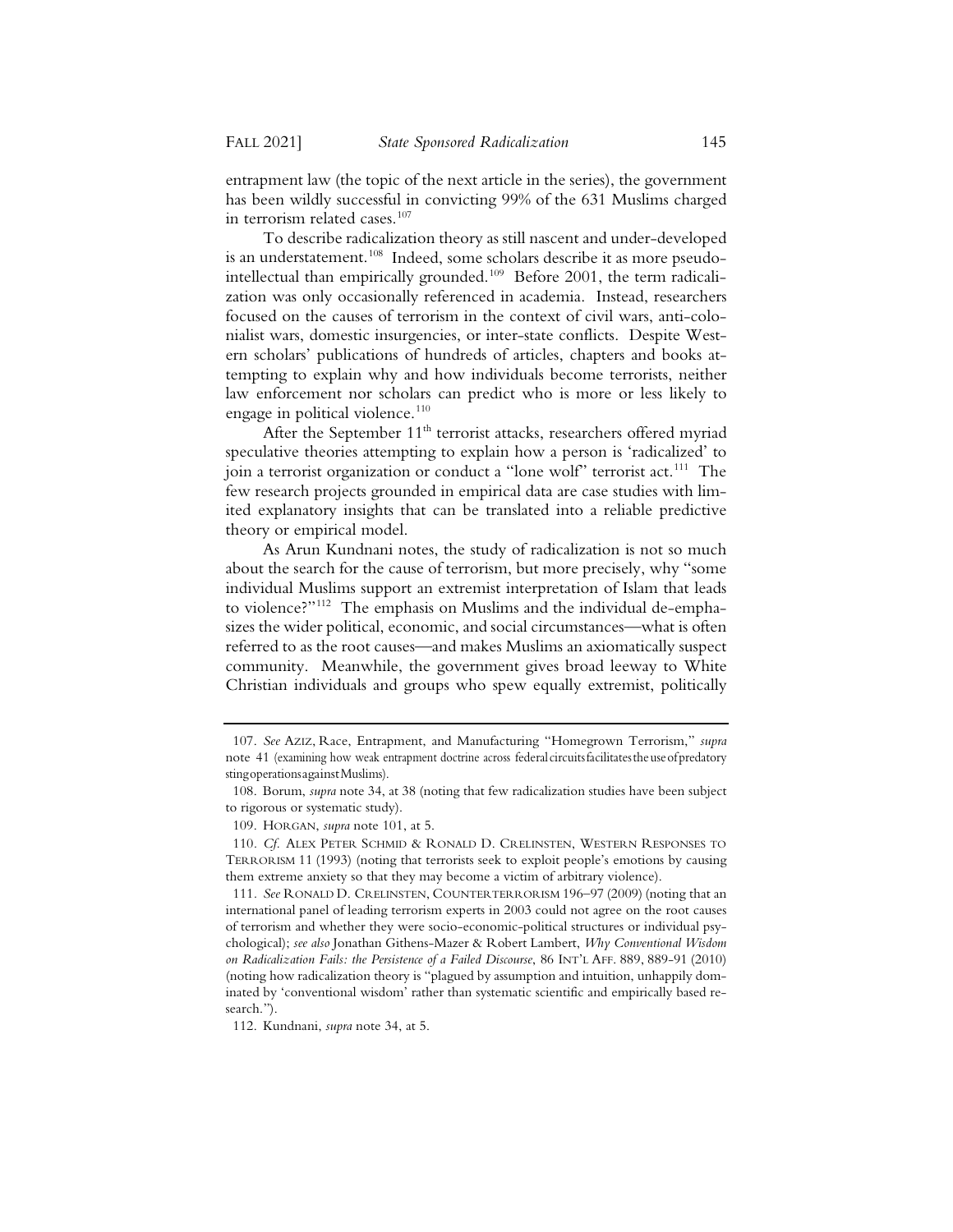dissident rhetoric under the guise of freedom of speech and expression.<sup>113</sup> One need only look at the attempted insurgency on January 6, 2021 by White extremists to find the glaring racialized double standards.<sup>114</sup>

Lacking empirical evidence, so-called radicalization experts make unfounded and biased assumptions about Muslim diasporic youth that merge disparate concepts of "disaffection, radical dissent, religious fundamentalism, and propensity for violence" to justify surveilling Muslim communities within the broader preventive counterterrorism regime.<sup>115</sup> For example, the popular "staircase to terrorism" model proffered by Fathali Moghaddam argues that feelings of discontent, perceived adversity or deprivation, and frustrations from individuals' unsuccessful attempts to improve their situation are the first and second steps on the path to terrorism.116 As a result, Lee Jarvis bluntly critiques radicalization theories as a means for criminalizing "those who espouse alternative theories of political legitimacy," resulting in over-inclusive national security practices.<sup>117</sup> Despite documented limitations, radicalization theories continue to contribute to a systematic criminalization of Muslims with extreme political beliefs and speech as potential terrorists.

Radicalization theories fall under two analytical frames: 1) structural analysis focused on the socio-economic-political contexts where terrorism occurs, also known as the root causes model, and 2) psychological models focused on the individual mindset and life of terrorists.118 A few scholars, such as John Hogan and Max Taylor, combine the two models to assert that the reasons a person becomes involved in terrorism lie within the

<sup>113</sup>*. See* S. POVERTY L. CTR., INTELLIGENCE REPORT: RAGE AGAINST CHANGE: WHITE SUPREMACY FLOURISHES AMID FEARS OF IMMIGRATION AND NATION'S SHIFTING DEMOGRAPHICS 1, 14-16, 32, 39 (Spring 2019), https://www.splcenter.org/sites/default /files/intelligence\_report\_166.pdf; s*ee also* Rashawn Ray, *What the Capitol Insurgency Reveals About White Supremacy and Law Enforcement,* BROOKINGS (Jan. 12, 2021), https:// www.brookings.edu/blog/how-we-rise/2021/01/12/what-the-capitol-insurgency-revealsabout-white-supremacy-and-law-enforcement/; Walter Griffin, Report: *'Dirty Bomb' Parts Found in Slain Man's Home*, BANGOR DAILY NEWS (Feb. 10, 2009, 10:22 PM), http:// new.bangordailynews.com/2009/02/10/politics/report-dirty-bomb-parts-found-in-slainmans-home/; Michael Brick, *Man Crashes Plane into Texas I.R.S. Office*, N.Y. TIMES (Feb. 19, 2010), http://www.nytimes.com/2010/02/19/us/19crash.html; Joan Walsh, *Why So Little Attention to Vernon Hunter?*, SALON (Feb. 23, 2010, 3:23 AM), https://www.salon.com /2010/02/23/vernon\_hunter/.

<sup>114</sup>*. See* Select Committee to Investigate the January 6th Attack on the United States Capitol, *About*, https://january6th.house.gov/about (last visited Nov. 20, 2021).

<sup>115.</sup> Kundnani, *supra* note 34, at 9; *see also id.*

<sup>116.</sup> Fathali M. Moghaddam, *The Staircase to Terrorism: A Psychological Exploration*, 60 AM. PSYCHOLOGIST 161, 162-64 (2005).

<sup>117.</sup> Charlotte Heath-Kelly, *Counter-terrorism: The Ends of a Secular Ministry*, *in* CRITICAL PERSPECTIVES ON COUNTER-TERRORISM 41, 50-51 (Lee Jarvis & Michael Lister eds., 2015).

<sup>118.</sup> HORGAN, *supra* note 101, at 3.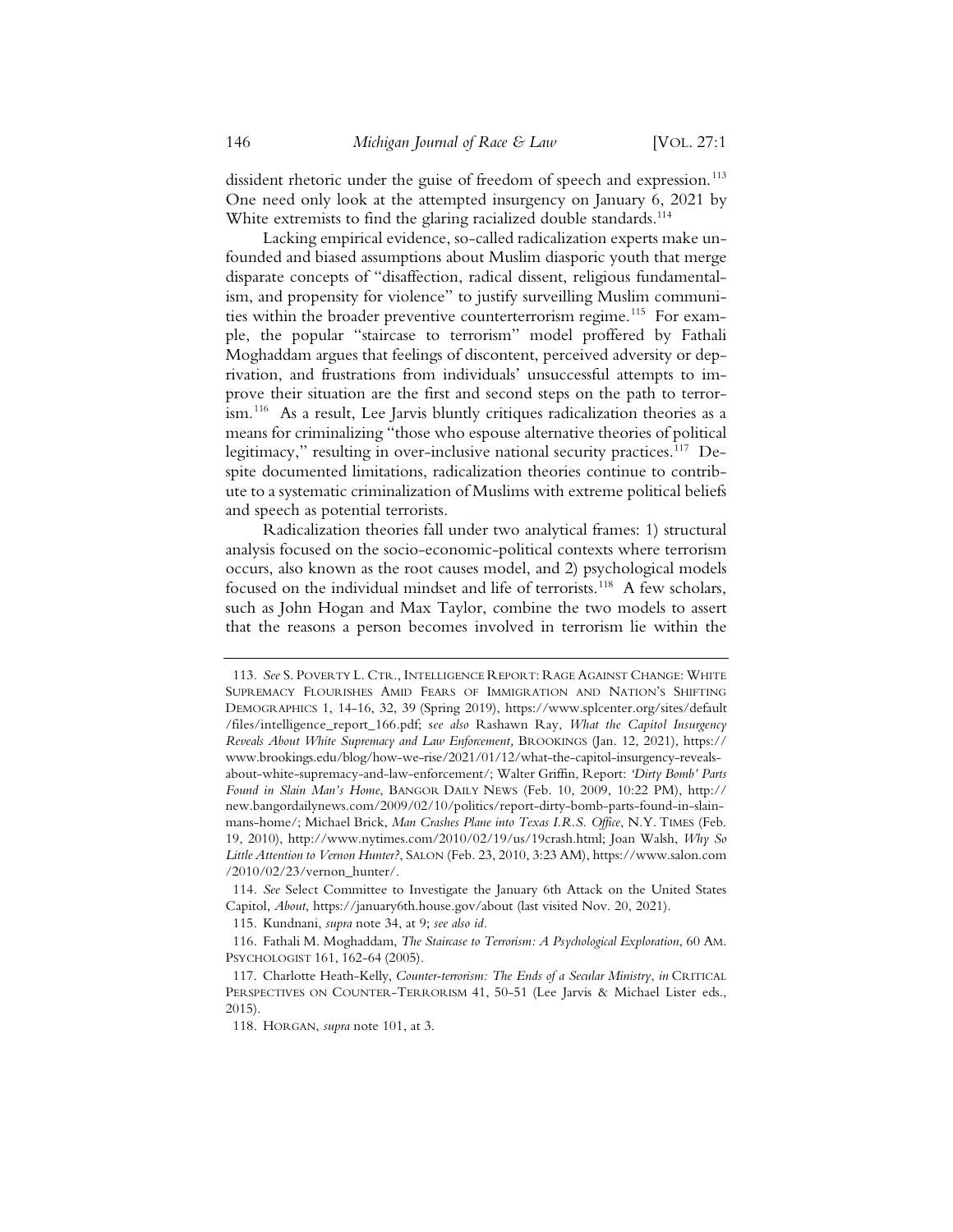"psychological and emotional context of the individual on which the bigger and essentially non-psychological forces of opportunity and context operate."119 Although both the structure and psychological models aim to predict who is most likely to become a terrorist for purposes of assisting law enforcement in preventive counterterrorism, neither set of theories is substantiated by empirical research beyond small numbers of case studies in dissimilar political and social contexts.<sup>120</sup>

Nevertheless, law enforcement adopts the radicalization framework to identify their sting operation targets based on the unproven premise that if an undercover agent does not recruit him, then a real terrorist will.<sup>121</sup> Before turning to the logical and factual flaws of this position, a review of the radicalization literature reveals the internal justifications for the FBI's predatory and racialized sting operations. Any legal reforms aimed to protect defendants' constitutional rights in terrorism related prosecutions, therefore, must also expose the speciousness of the radicalization theories on which post-911 preventive counterterrorism in general, and sting operations in particular, are built.

#### A. *Socio-Economic-Political Structural Models*

Structural counterterrorism looks at the root causes of terrorism to understand why an individual partakes in political violence.<sup>122</sup> These models examine the social, economic, and political factors of a terrorist's environment. Accordingly, poverty, lack of education, authoritarianism, human rights violations, political repression, an absence of the rule of law, and inequality allegedly contribute to political violence by non-state actors and their followers.123

<sup>119.</sup> Max Taylor & John Horgan, *A Conceptual Framework for Addressing Psychological Process in the Development of the Terrorist*, 18 TERRORISM & POL. VIOLENCE 585, 588 (2006) (identifying personal factors, setting events, and the social, political, and organizational context as the three critical process variables that affect the development of the terrorist).

<sup>120.</sup> Derek M.D. Silva, *Police and Radicalization*, *in* THE HANDBOOK OF SOCIAL CONTROL 249, 250 (Mathieu Deflem ed., 2018).

<sup>121</sup>*. Id.* at 251; Sageman, *supra* note 27, at 567.

<sup>122.</sup> David Rapoport argues there are four waves of terrorism since the late 1870 that include 1) anarchists, 2) anticolonialists, 3) leftists, and 4) religious fundamentalists. DAVID C. RAPOPORT, THE FOUR WAVES OF MODERN TERRORISM 6-7 (2004); *see also* JOHN HORGAN, PSYCHOLOGY OF TERRORISM 85 (2004) (listing fourteen root causes frequently cited by terrorism experts such as lack of democracy, civil liberties and the rule of law; failed or weak states; rapid modernization; illegitimate or corrupt governments; repression by foreign occupation or colonial powers; and historical antecedents of political violence, civil wars, revolutions, dictatorships or occupation).

<sup>123.</sup> Quan Li & Drew Schaub, *Economic Globalization and Transnational Terrorism: A Pooled Time-series Analysis*, 48 J. CONFLICT RESOL. 230, 237 (2004) (posing multiple critiques of Kruger and Malečková's 2002 study that found no correlation between poverty and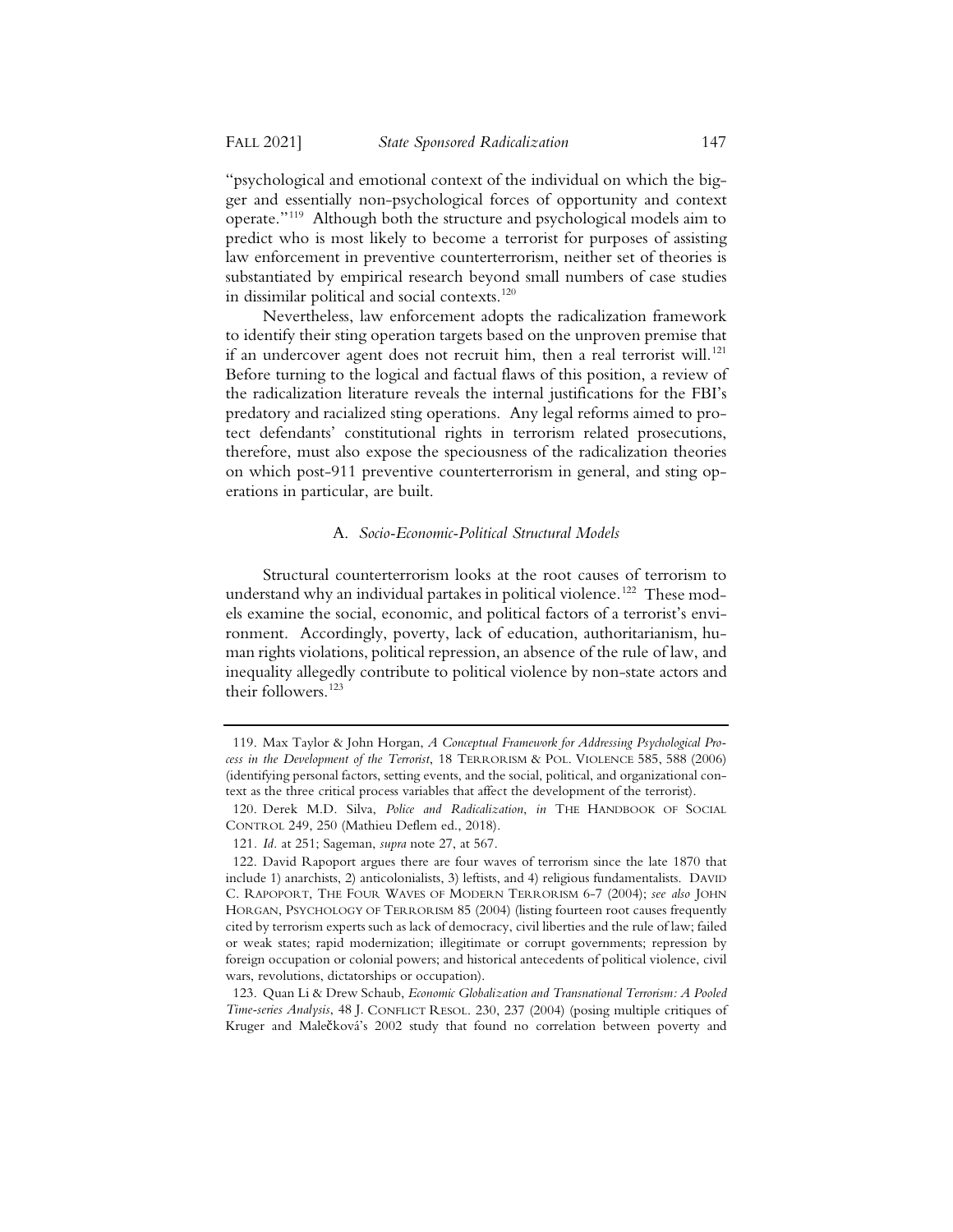The rational actor theory examines terrorism in conflict zones or countries experiencing insurgencies to posit that non-state actors fighting an asymmetrical war with a nation-state, organizations such as Hamas, Hezbullah, Al Qaeda, and ISIS choose terrorism to achieve specific military objectives or political concessions from the state.124 In his book *Dying to Win*, Robert Pape argues that modern suicide missions are an extreme, strategic rational decision in pursuit of national liberation or other political goals.125 To use economic parlance, a terrorist groups' cost-benefit analysis results in the use of limited resources to maximize its goal of defeating its enemy.126 Other scholars posit that ideological factors such as religious fundamentalism, anti-capitalism, Marxism, xenophobia, hyper-nationalism, or racism drive political violence.<sup>127</sup>

Which model a country follows influences its counterterrorism strategy, especially in its international counterterrorism efforts. For example, adoption of the socio-economic theories tends to produce a development and rights-based approach to preventing terrorism, while the ideological theories lead to a militarized response to foreign terrorist organizations.<sup>128</sup>

125. ROBERT PAPE, DYING TO WIN: THE STRATEGIC LOGIC OF SUICIDE TERRORISM 23 (2006); *see also* JOHN HORGAN, THE PSYCHOLOGY OF TERRORISM 13 (2014) (explaining that the immediate aim of terrorist violence is creating a general climate of fear and uncertainty through intimidation, injury, or death but that the ultimate aim is political change as espoused by the terrorist group's ideology or political aspirations).

126. See ARIE W. KRUGLANSKI, JOCELYN J. BÉLANGER, & ROHAN GUNARATNA., THE THREE PILLARS OF RADICALIZATION: NEEDS, NARRATIVES, AND NETWORKS 77 (2019).

127*. See* CRELINSTEN, *supra* note 111 (listing the ideological influences); *see also* ALAN KREUGER, WHAT MAKES A TERRORIST: ECONOMICS AND ROOTS OF TERRORISM 12 (2007) (arguing that the rich are as likely as the poor to participate in terrorist acts); Quan Li, *Does Democracy Promote or Reduce Transnational Terrorist Incidents?*, 49 J. CONFLICT RESOL. 278, 294 (2005) ("[D]emocratic participation reduces transnational terrorist incidents in a country. Government constraints, subsuming the effect of press freedom, increase the number of terrorist incidents in a country").

128. U.N., *Security Council Open Debate on "Security, Development and the Root Causes of Conflicts"* (Nov. 17, 2015), https://www.un.org/counterterrorism/events/securitycouncil-open-debate-security-development-and-root-causes-conflicts; *see generally* Isabelle Duyvesteyn, *Great Expectations: the Use of Armed Force to Combat Terrorism*, 19 SMALL WARS & INSURGENCIES 328 (2008).

terrorism at the individual level in Hezbollah suicide missions); Katerina Dalacoura, *Democ*racy as Counter-Terrorism in the Middle East: A Red Herring?, 32 ULUSLARARASI LUȘKILER KONSEYI IKTISADI IŞLETMESI 101, 103 (2012) [hereinafter *Democracy as Counter-Terrorism*] (arguing that materialist or structural factors drive Islamic terrorism because ideas are epiphenomenal to the underlying reasons); *see also* KATERINA DALACOURA, ISLAMIST TERRORISM AND DEMOCRACY IN THE MIDDLE EAST 24–52 (2011) (noting ideational, material, and structural causes of terrorism).

<sup>124.</sup> Martha Crenshaw, *The Logic of Terrorism: Terrorist Behaviour as a Product of Strategic Choice*, *in* ORIGINS OF TERRORISM: PSYCHOLOGIES, IDEOLOGIES, THEOLOGIES, STATES OF MIND 7, 16 (WALTER REICH ED., 1998); *Democracy as Counter-Terrorism*, *supra* note 123, at 106.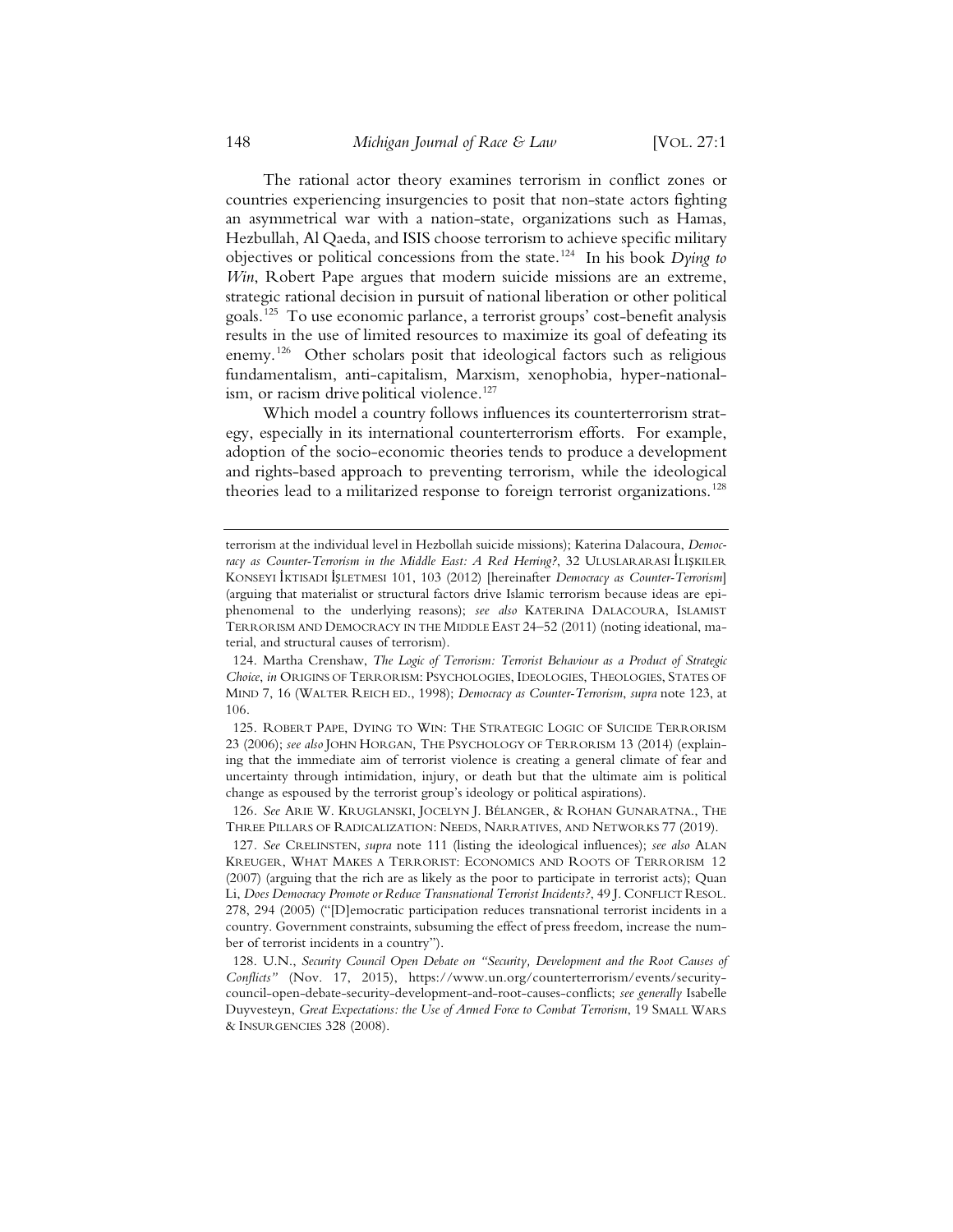Neither the socio-economic-political nor ideological model can predict with sufficient certainty why terrorism occurs and who among the millions of people living under such aggrieved conditions will resort to violence.<sup>129</sup>

Notably, most of the terrorism literature focuses on terrorist organizations and their members who reside in conflict zones or under foreign occupation. Whether it is the Irish Republican Army, the Italian Red Brigades, the Tamil Tigers, Hamas, Hizbullah, Al Qaeda, or ISIS, the case studies examine environments starkly different than the United States where there is no civil war, internal insurgency movement, or interstate war taking place on its soil.<sup>130</sup> Moreover, the macro-level structural models of radicalization are so general and broad that they are of little use in guiding law enforcement tasked with operationalizing counterterrorism.<sup>131</sup> Whatever preliminary conclusions can be made from the literature have limited applicability to US domestic counterterrorism.

For these reasons, individualized psychological models are relied upon for preventing terrorism in the absence of an organized terrorist organization on US soil.132 Among the various individualized radicalization theories, the social network theory is the most salient within the FBI, which in turn explains how and why sting operations are purposefully designed to target Muslims.

#### B. *Psychological Models*

Dissatisfied with structural models' inability to predict which few of the large numbers of poor, oppressed, uneducated, or ideologically zealous people will become terrorists, some scholars turn to individual psychological models to predict radicalization. Through case studies and interviews of terrorists, these scholars attempt to develop psychological profiles of a

<sup>129.</sup> A number of large-scale empirical studies have known no relationship between poverty and terrorism, both at the individual and aggregate level of country of origin. Alan B. Krueger & Jatka Maleckova, *Education, Poverty, and Terrorism: Is There a Causal Connection?*, 17 J. OF ECON. PERSPECTIVES Summer 2003, at 119; SAGEMAN, *supra* note 37, at 69, 99- 136 (noting movements and Robert Pape's Dying to Win); HORGAN, *supra* note 101, at 3; LEADERLESS JIHAD, *supra* note 70, at 48 (noting that most terrorists come from middle class families but claim to fight on behalf of their poor brethren).

<sup>130</sup>*. See, e.g.*, JAMES DINGLEY, THE IRA: THE IRISH REPUBLICAN ARMY (2012); JOHN CASERTA, THE RED BRIGADES: ITALY'S AGONY (1978); MATTHEW LEVITT, HAMAS: POLITICS, CHARITY, AND TERRORISM IN THE SERVICE OF JIHAD (2006); AMAL SAAD-GHORAYEB, HIZBULLAH: POLITICS AND RELIGION (2015); FAWAZ A. GERGES, THE RISE AND FALL OF AL-QAEDA (2011); BRIAN L. STEED, ISIS: THE ESSENTIAL REFERENCE GUIDE (2019).

<sup>131.</sup> HORGAN, *supra* note 101, at 5

<sup>132.</sup> John Horgan, *From Profiles to Pathways and Roots to Routes, Perspectives on Psychology on Radicalization into Terrorism*, 618 ANNALS AM. ACAD. POL.&SOC. SCI. 80, 84 (2008).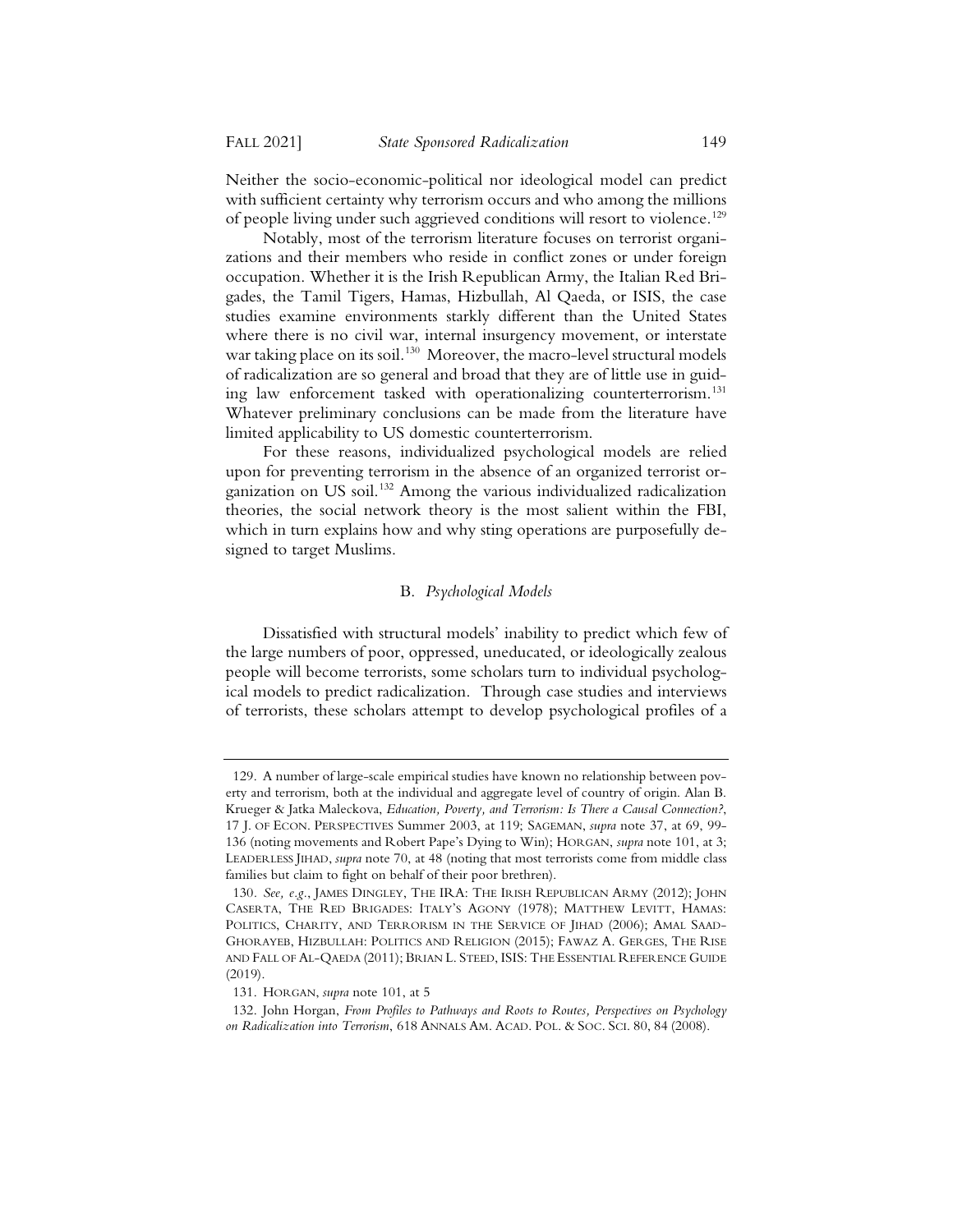typical terrorist as part of what scholars Max Taylor and John Hogan call "personal factors."133 Consequently, three psychological approaches undergird radicalization theory: psychoanalytic, psychological profiling, and social psychology.

The psychoanalytic approach argues that identity, narcissism, and paranoia theories explain why a person may turn to violence in response to frustration, disappointment, or humiliation experienced in their lives.<sup>134</sup> Under this analytical frame, terrorists are presumed to possess psychopathic disorders, which in the 1970s and 1980s was the predominant view in terrorism studies.135 Some scholars contend that terrorists possess authoritarian-extremist personalities that increase their ambivalence toward authority, emotional detachment from the consequences of their actions, magical thinking, destructiveness, and adherence to violent subcultures.136 In 1981, researchers who studied 227 German terrorists proffered two types of terrorist leaders: 1) an extroverted personality that is "unstable, uninhibited, inconsiderate, self-interested and unemotional," and 2) a neurotically hostile person who "rejects criticism, and is intolerant, suspicious, aggressive and defensive."<sup>137</sup> Another study of the Irish context argued that authoritarian personality types are attracted to conflict-oriented groups such as terrorist groups (and police forces).<sup>138</sup>

By the late 1980s, theories that terrorists are psychopathic or clinically disordered in some way fell out of favor, as the empirical research did not support these psychoanalytic theories.<sup>139</sup> After decades of research, it became clear there was no single "terrorist mindset" that could explain the

<sup>133.</sup> Max Taylor & John Horgan, *A Conceptual Framework for Addressing Psychological Process in the Development of the Terrorist*, 18 TERRORISM AND POL. VIOLENCE 585, 588 (2006). Narcissism theory posits that chronic abuse or humiliation during childhood causes an absence of morality and empathy in adulthood such that if they experience "narcissistic injury" or ego-threat, their response is to eliminate the source of injury as necessary. KRUGLANSKI, ET AL., *supra* note 126, at 70.

<sup>134.</sup> KRUGLANSKI ET AL., *supra* note 126, at 70.

<sup>135.</sup> FRANCO FERRACUTI & FRANCESCO BRUNO, *Psychiatric Aspects of Terrorism in Italy, in* THE MAD, THE BAD, AND THE DIFFERENT 209 (1981); *Analysen zum Terrorismus 3: Gruppenprozesse* (W. von Baeyer-Katte, D. Claessens, H. Feger & F. Neidhart eds., Darmstadt: Westfeutscher Verlag, 1982).

<sup>136</sup>*. See generally* Franco Ferracuti, *A Sociopsychiatric Interpretation of Terrorism*, 463 ANNALS AM. ACAD. POL.&SOC. SCI. 129 (1982); *see also* FRANCO FERRACUTI & FRANCESCO BRUNO, PSYCHIATRIC ASPECTS OF TERRORISM IN ITALY*, in* THE MAD, THE BAD, AND THE DIFFERENT 209 (1981); *see also* KRUGLANSKI ET AL., *supra* note 126, at 71.

<sup>137.</sup> HORGAN, *supra* note 34, at 52. (quoting *Analysen zum Terrorismus 3: Gruppenprozesse* (W. von Baeyer-Katte, D. Claessens, H. Feger & F. Neidhart eds., Darmstadt: Westfeutscher Verlag, 1982).

<sup>138</sup>*. See generally KEN HESKIN, NORTHERN IRELAND: A PSYCHOLOGICAL ANALYSIS* (1980).

<sup>139.</sup> HORGAN, *supra* note 34, at 48-49.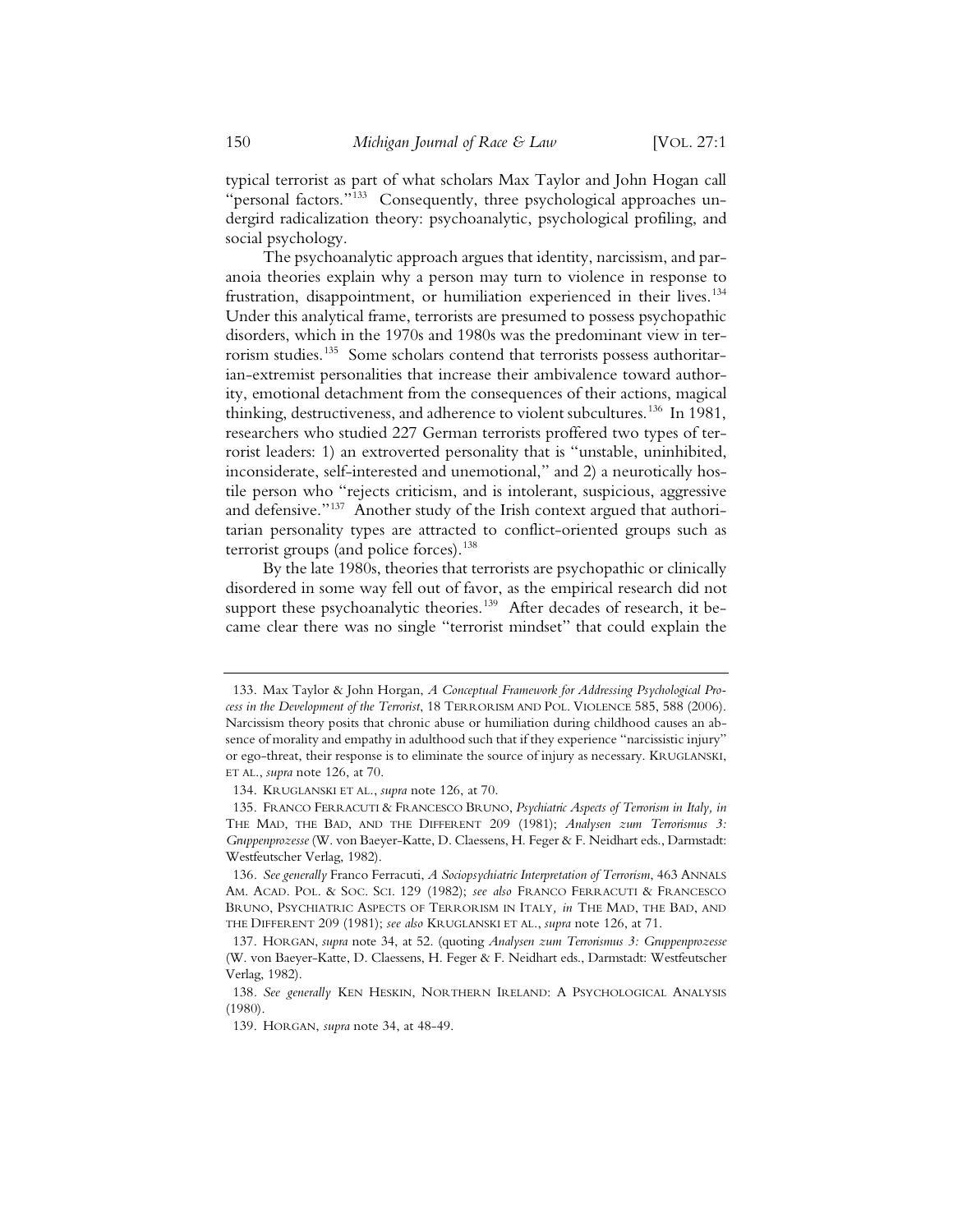psychology of individuals drawn to violent political action. Indeed, most serious scholars acknowledge that terrorists are for the most part not psychopaths that suffer from serious personality abnormalities.<sup>140</sup> Structural theorists point this out when emphasizing that environmental and situational factors substantially affect a person's decision to engage in political violence, which should prompt states to focus on social, economic, and political inequities that may attract certain populations to terrorist groups.141 Another problem with psychological accounts of terrorism is that they cannot take into account the heterogeneity of terrorism across countries, regions, and continents.142 As Taylor and Quale point out, most of the studies of terrorists offer broad, common-sense explanations that lack the specificity required to be translated into psychological concepts.<sup>143</sup>

Some terrorism researchers have focused on developing a profile of a typical terrorists in terms of gender, age, nationality, citizenship status, education levels, employment status, profession, or religion.<sup>144</sup> These researchers have attempted to create data-driven terrorist profiles.<sup>145</sup> However, such profiling encourages a one-size-fits-all approach to terrorism management and a response that is easy for terrorists to evade by sending people who do not fit the profiles.<sup>146</sup> The few qualitative empirical studies of interviews of convicted terrorists confirm what skeptics already knew there simply is no "terrorist profile."<sup>147</sup>

Other scholars have created lists of 'risk factors' that purportedly put a person on the 'pathway to terrorism.' However, these factors are ad hoc, untested, and vastly overinclusive. Tomas Precht identifies three sets of risk factors he argues motivate a Muslim to become radicalized. The first are background factors such as personal struggles with religious identity, experiences with discrimination, and lack of social integration.<sup>148</sup> The

<sup>140.</sup> TED ROBERT GURR, THE ROOTS OF TERRORISM ECONOMIC FACTORS 97-114 (2013); s*ee also* MAX TAYLOR, THE TERRORIST (1988); s*ee generally* MAX TAYLOR & ETHEL QUAYLE, TERRORIST LIVES (1994).

<sup>141.</sup> GURR, s*upra* note 140.

<sup>142</sup>*. See generally* Marc Sageman, *The Stagnation in Terrorism Research*, 26 TERRORISM & POL. VIOLENCE 565 (2014).

<sup>143.</sup> TAYLOR, *supra* note 140; TAYLOR & QUAYLE, *supra* note 140.

<sup>144.</sup> HORGAN, *supra* note 34, at 67.

<sup>145</sup>*. See generally* AARON MANNES, PROFILES IN TERROR:AGUIDE TO MIDDLE EAST TERRORIST ORGANIZATIONS (2004).

<sup>146.</sup> HORGAN, *supra* note 101, at 4.

<sup>147.</sup> Randy Borum, *Radicalization into Violent Extremism II: A Review of Conceptual Models and Empirical Research*, 4 J. OF STRATEGIC SEC. 37, 37-62 (2012).

<sup>148.</sup> TOMAS PRECHT, DANISH MINISTRY OF JUSTICE, HOME GROWN TERRORISM AND ISLAMIST RADICALISATION IN EUROPE 6 (2007), https://www.justitsministeriet.dk/sites /default/files/media/Arbejdsomraader/Forskning/Forskningspuljen/2011/2007/Home \_grown\_terrorism\_and\_Islamist\_radicalisation\_in\_Europe\_-\_an\_assessment\_of\_influencing\_factors\_\_2\_.pdf.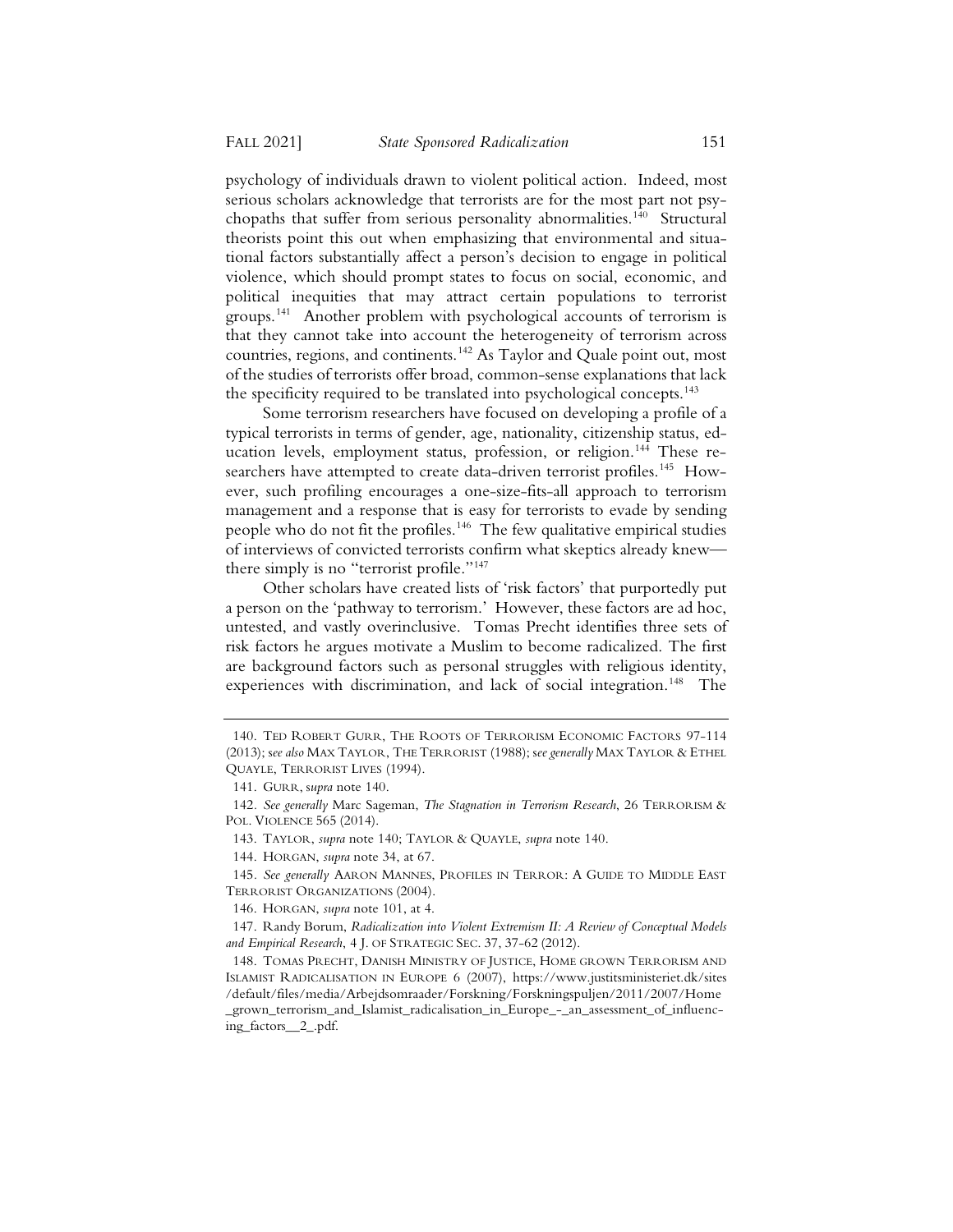second are trigger factors that include people and events that provoke or incite either antipathy or activism.<sup>149</sup> And the third are opportunity factors that include physical and virtual spaces such as the Internet, mosques, penal institutions, and social groups.150 All of these risk factors inform FBI sting operations where informants and undercover agents identify individuals experiencing personal struggles and angry about the US military's interventions in Muslim-majority countries.<sup>151</sup> Once they find their targets, the government operatives proceed to manipulate the target to transform his grievances into terrorist action.

Forensic psychologist John Horgan lists multiple risk factors that may radicalize an individual, including emotional vulnerability, dissatisfaction with current political or social events, perceptions that nonviolent political action will not effectuate change, identification with victims of a real or perceived grievance, belief that engaging in violence against the state is not inherently immoral, belief they can achieve more in death than in life, and their kinship and social ties with others with similar experiences or already involved in terrorist activities.152 Horgan contends these factors provide "a powerful framework for an openness to socialization into terrorism, or a nurtured predisposition for involvement."153 While terrorists may exhibit some of these factors, so too do millions of people who are not terrorists. The risk factors are so overinclusive as to make them nearly useless.

#### C. *Social Network Theory and the Lone Wolf Pack*

Having failed to provide a reliable predictive theory based on specific psychology or environmental factors, terrorism experts latched on to the latest fad in terrorism studies—the 'pathways to terrorism' model. Attention is now on the gradual process by which a person gets involved and socialized to become a terrorist.<sup>154</sup> The last risk factor in Horgan's list kinship, social ties, and social networks—centers this analysis. Horgan's work merges with Marc Sageman's social network theory to produce the

<sup>149</sup>*. Id.*

<sup>150</sup>*. Id.*

<sup>151.</sup> See, e.g., United States v. Rezwan Ferdaus, 1:11-cr-10331 (D. Ma 2011); United States v. Antonio Martinez, 1:10-cr-00798 (D. Md. 2010); United States v. Mohamud, 3:10-cr-00475 (D. Or. 2010); United States v. Sheikh, 5:13-cr-00305 (E.D.N.C. 2013); United States v. Calloway, 1:17-cr-00089 (D.D.C. 2017); United States v. Alam, 1:19-cr-00280 (E.D.N.Y. 2019); United States v. Langhorne, 3:19-cr-00218 (M.D. Fl 2019).

<sup>152.</sup> Horgan, *supra* note 132, at 84-85.

<sup>153.</sup> HORGAN, *supra* note 101, at 13.

<sup>154.</sup> HORGAN, *supra* note 101, at 1-7; Clark McCauley & Sophia Moskalenko, *Mechanisms of Political Radicalization: Pathways Toward Terrorism*, 20 TERRORISM & POL. VIOLENCE 418 (2008).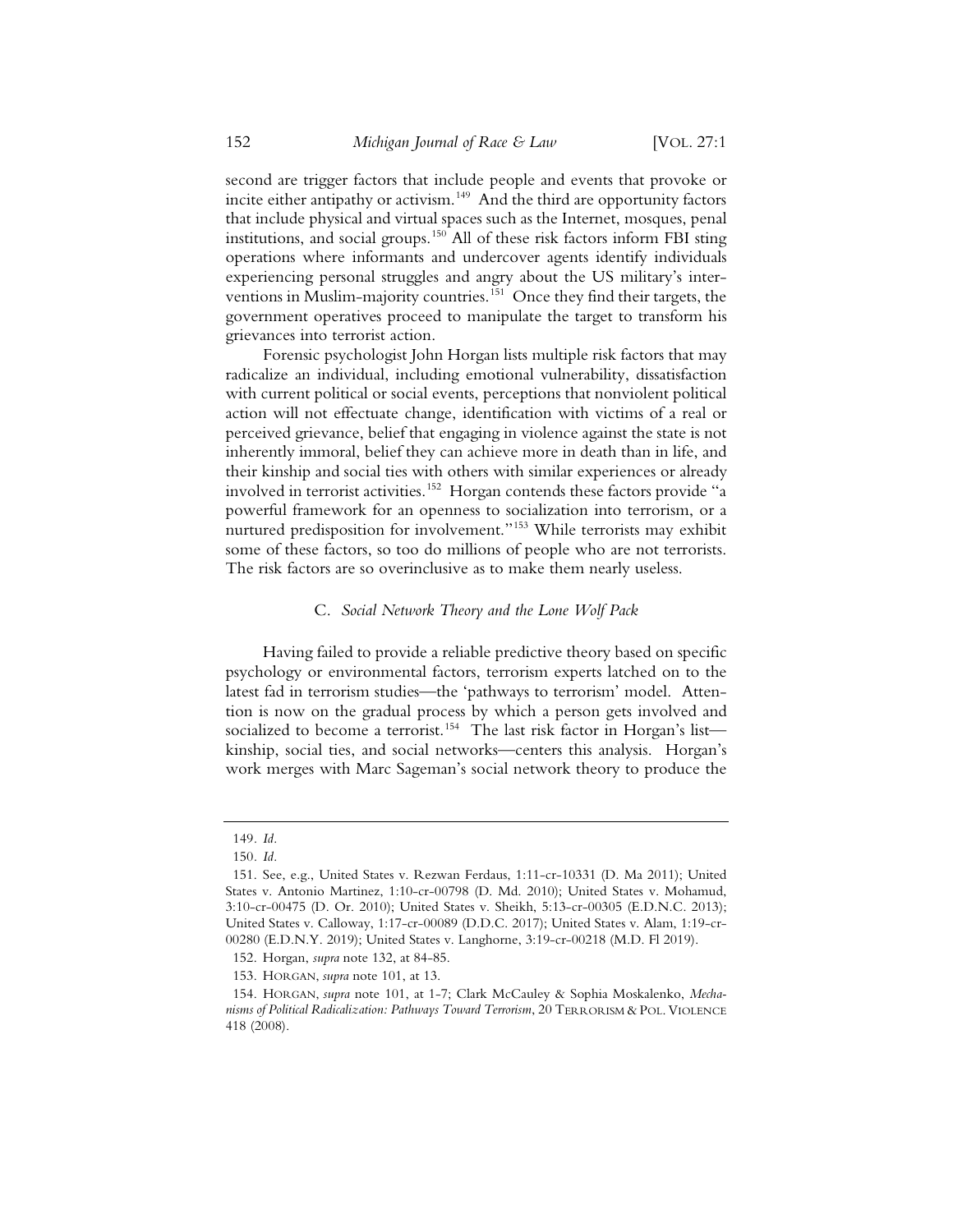claim that radicalization and collective political action are closely related to interpersonal relationships and connections to others already radicalized.155

According to Sageman, social contagion among friends and social networks increases the likelihood of engaging in risky behavior, including political violence.<sup>156</sup> A person's proclivity toward engagement with terrorism is "the power of the group, the content and process of ideology (or ideological control), the influence of a particular leader and feedback from experiences both inside and outside the movement."157 Terrorism as a network, therefore, is comprised of degrees of interrelatedness among its people (e.g. the density) and the centrality of certain individuals actors (e.g. hubs of influence) within the organization. When applied to radicalization of Muslim youth diaspora in Western countries, Sageman contends they are usually "small groups of friends and relatives, who spontaneously selforganize into groups that later turn to terrorism."158

This decentralized theory attempting to explain the few terrorists acts by Muslim diaspora is what Sageman calls "leaderless jihad."159 Sageman posits that after 2001 violent political extremism in the West has been orchestrated by small, informal social groups rather than hierarchical paramilitary organizations.<sup>160</sup> Informal social networks purportedly radicalize members into ideological extremism as the precursor to engaging in political violence. Sageman calls these groups a lone wolf pack or a 'bunch of guys' that self-organize into a group supportive of Al Qaeda or ISIS and then later commit terrorism.<sup>161</sup>

Accordingly, the radicalization process is bottom-up in four stages comprised of 1) a sense of moral outrage, 2) the outrage is based on the belief there is a war against Islam, 3) a resonance of the moral outrage with a personal experience, and 4) acting on the moral outrage through social network resulting in further radicalization due to intra-group dynamics.<sup>162</sup>

<sup>155.</sup> MARC SAGEMAN, UNDERSTANDING TERRORIST NETWORKS 128 (2004); *see also* Vincenzo Ruggiero, *Brigate Rosse: Political Violence, Criminology and Social Movement Theory*, 43 CRIM., L & SOC. CHANGE 289 (2005) (finding that a sizeable number of Italian left-wing militants who joined an underground group were friends with at least one member before joining).

<sup>156.</sup> KRUGLANSKI, ET AL., *supra* note 126, at 78.

<sup>157.</sup> HORGAN, *supra* note 101, at 13.

<sup>158</sup>*. Violent Islamist Extremism – 2007 Hearing Before the S. Comm. on Homeland Sec. &*  Gov't Affairs, 110<sup>th</sup> Cong. 123 (2007) (statement of Marc Sageman, M.D., Ph.D., Principal, Sageman Consulting, LLC).

<sup>159.</sup> LEADERLESS JIHAD, *supra* note 70.

<sup>160</sup>*. Id.* at 172.

<sup>161</sup>*. Id.* at 65–67, 69; Raffaello Pantucci, *A Typology of Lone Wolves: Preliminary Anaylsis of Lone Islamist Terrorists, in* DEVELOPMENTS IN RADICALISATION AND POLITICAL VIOLENCE 25 (International Centre for the Study of Radicalisation and Political Violence ed., 2011).

<sup>162.</sup> KRUGLANSKI ET AL., *supra* note 126, at 79.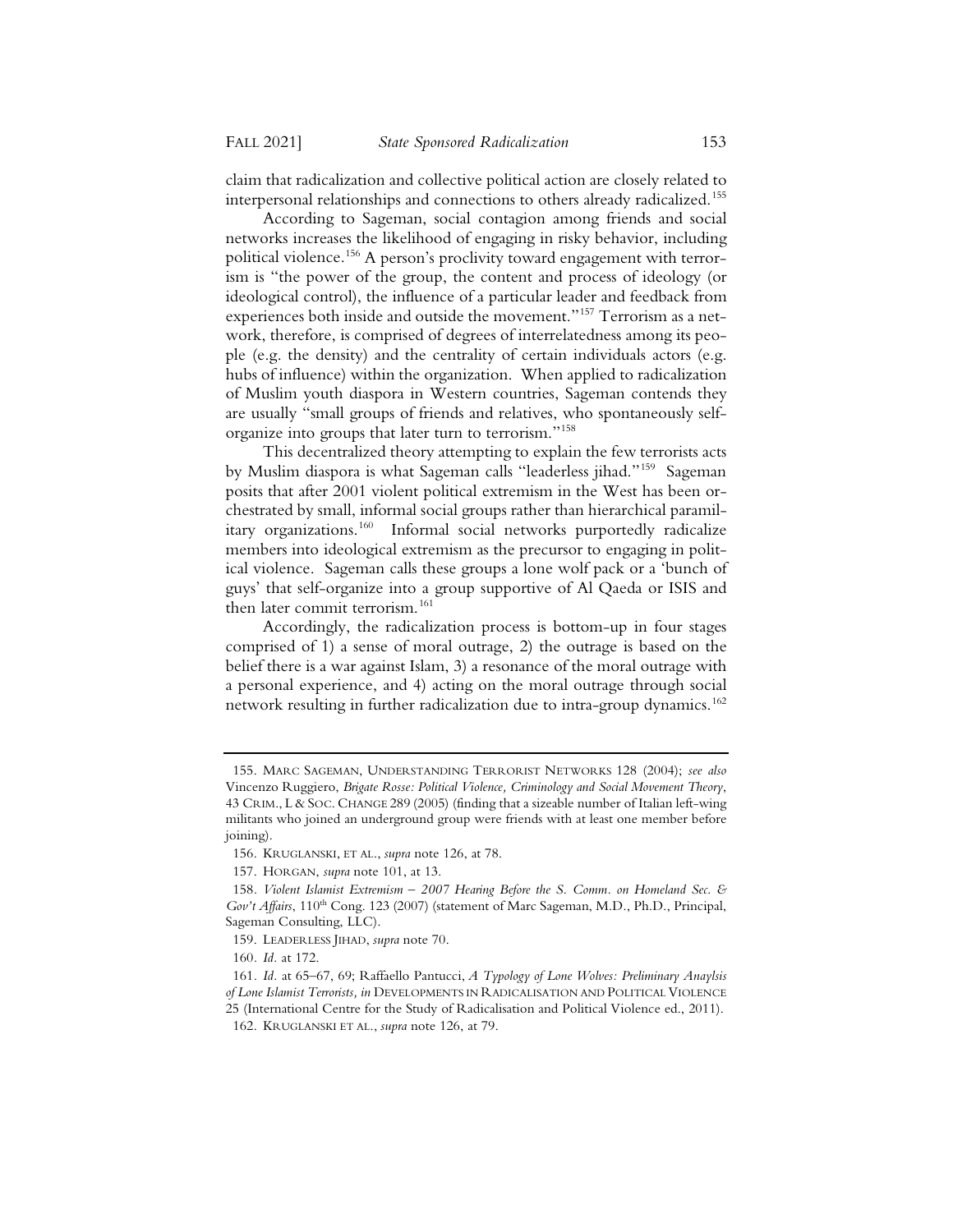Sageman goes on to argue that the theological radicalism within a group dynamic is the cause of the group's radicalization. 163 However, this lone wolf pack will not necessarily take the final step of making contact with operational terrorists. This is where the FBI comes in.

A closer look at the anatomy of a sting operation demonstrates how the FBI structures its sting operations to apply the social network theory. Informants and undercover agents create the social ties and foster trust necessary to manipulate and pressure their Muslim targets to join a fake terrorist plot.<sup>164</sup> Government operatives spend months, and sometimes years, to radicalize the Muslim target.<sup>165</sup> They create a secret (fake) terrorist cell with targets that triggers a strong sense of cohesion among the group members.166 And because most targets know nothing about building bombs or planning a terrorist attack, the informants and undercover agents play an outsized role in planning and executing the plot.<sup>167</sup> When the defendant later alleges he was entrapped, the law fails to protect him from the government's predatory practices because proof of radicalization is all the government needs to prove predisposition.<sup>168</sup> The defendant's posts on social media and in chat rooms, though otherwise protected by the First Amendment, is often the basis on which the government proves his disposition to commit a terrorism act.

For sting operations to withstand an entrapment defense, the FBI targets Muslim men who express dissident views, ideally on the fringes of the political spectrum. Agents and informants find them by scouring the internet and social media. They look for individuals posting, consuming, or verbally supporting extremist content online that includes bombast, puffery, and blowhard statements commending Al Qaeda and ISIS.<sup>169</sup> But the FBI provides more than the means and opportunity for these "radical" Muslims to engage in a fake terrorist plot. Informants and undercover agents manipulate, coerce, and encourage the targeted individual to take

<sup>163.</sup> LEADERLESS JIHAD, *supra* note 70, at 86-87.

<sup>164.</sup> Aaronson & Abowd, *supra* note 7.

<sup>165</sup>*. Id.*

<sup>166</sup>*. See* McCauley & Moskalenko, *supra* note 154, at 417, 421-23 (describing the different means by which individuals 'radicalize' within small groups of friends and comrades).

<sup>167</sup>*. Id.*

<sup>168</sup>*. See generally* Sorrells v. United States, 287 U.S. 435 (1932); Sherman v. United States, 356 U.S. 369 (1958); United States v. Russell, 411 U.S. 423 (1973); Matthews v. United States, 485 U.S. 58 (1988); Jacobson v. United States, 503 U.S. 540 (1992). *See also* Aziz, *supra* note 41.

<sup>169.</sup> Sahar F. Aziz & Khaled Beydoun, *Fear of a Black and Brown Internet: Policing Online Activism*, 100 B.U. L. REV. 1153, 1157-75 (2020).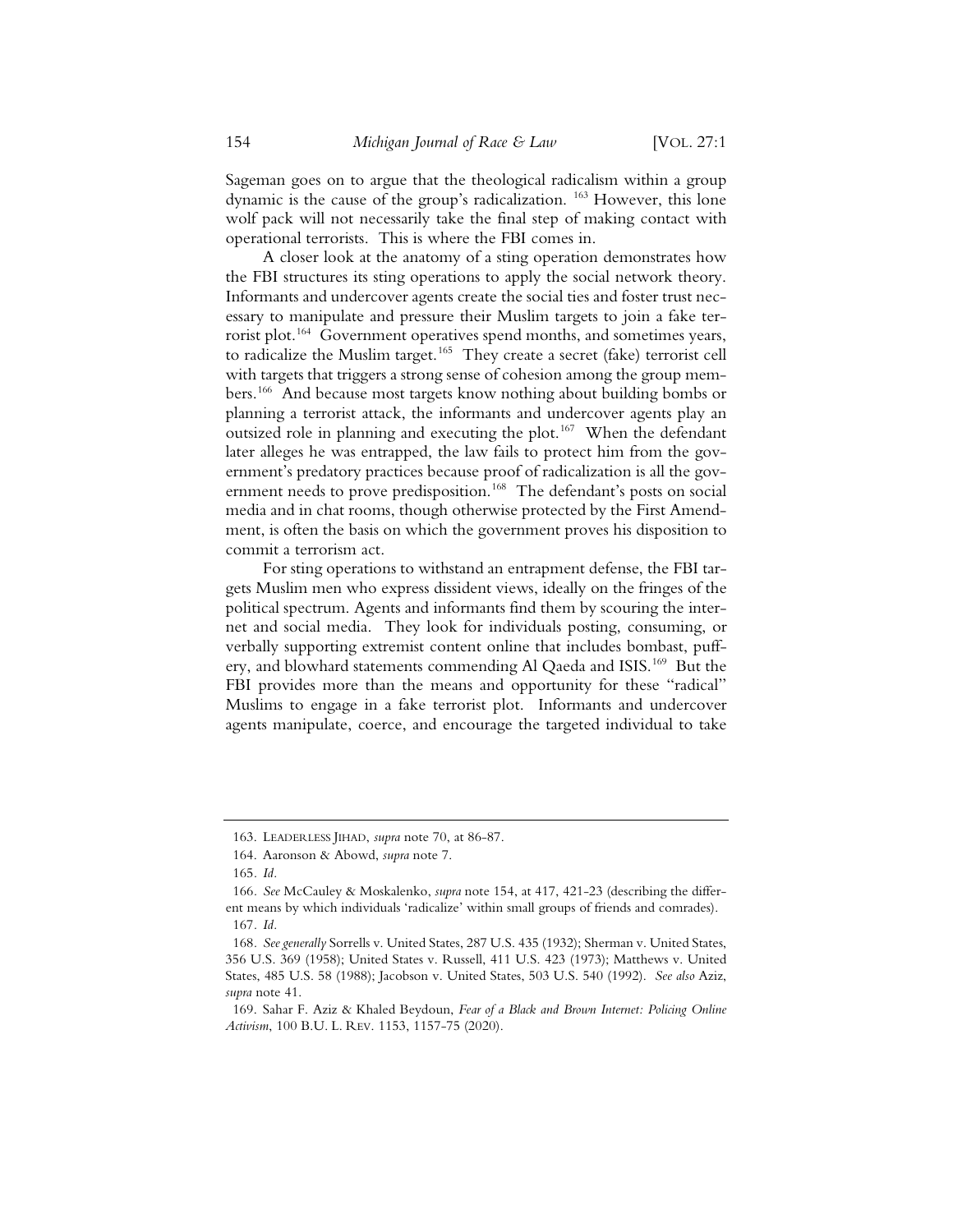action. And when the target is indicted, government officials proudly announce their success in defeating "homegrown Muslim terrorism."<sup>170</sup>

### IV. RADICALIZATION THEORY AND "MUSLIM HOMEGROWN TERRORISM"

In their search for homegrown terrorism, FBI agents look for distribution of extremist ideas instead of predicate acts of an ongoing or impending crime to initiate a sting operation.<sup>171</sup> FBI Director Robert Mueller's comments before the Judiciary Committee in 2011 tellingly concluded: "We also confront the increasing use of the Internet for spreading extremist propaganda, and for terrorist recruiting, training, and planning. . . Thousands of extremist websites promote violence to an online worldwide audience predisposed to the extremist message. They are posting videos on how to build backpack bombs and bio-weapons. They are using social networking to link terrorist plotters and those seeking to carry out these plans."172

To be sure, the volume of propaganda published online by foreign terrorist organizations has proliferated in the past two decades.<sup>173</sup> In the

<sup>170</sup>*. See* Press Release, U.S. Dep't of Justice, Florida Man Convicted at Trial of Attempting to Use a Weapon of Mass Destruction and Providing Material Support to ISIL (Jan. 31, 2017), https://www.justice.gov/opa/pr/florida-man-convicted-trial-attempting-use-weapon-massdestruction-and-attempting-provide (announcing conviction of Harlem Suarez); Press Release, U.S. Dep't of Justice, Jury Convicts Former Police Officer of Attempting to Support ISIS (Dec. 18, 2017), https://www.justice.gov/opa/pr/jury-convicts-former-police-officer-attempting-support-isis (announcing conviction of Nicholas Young); Press Release, FBI Nat'l Press Office, FBI Director Robert Mueller and Department of Homeland Security Secretary Tom Ridge Announce the Filing of a Criminal Complaint Charging Hemant Lakhani (Aug. 13, 2003), https://archives.fbi.gov/archives/news/pressrel/press-releases /fbi-director-robert-mueller-and-department-of-homeland-security-secretary-tom-ridgein-washington-announced-the-filing-of-a-criminal-complaint-charging-hemant-lakhani; Press Release, U.S. Attorney's Office S.D.N.Y., Three Men Each Sentenced in Manhattan Federal Court to 25 Years in Prison for Plotting to Bomb Bronx Synagogues and Shoot Down U.S. Military Planes (June 29, 2011), https://www.justice.gov/archive/usao/nys /pressreleases/June11/cromitieetalsentencingspr.pdf (announcing sentences of Newburgh Four); Press Release, U.S. Dep't of Justice, Union County Man Is Sentenced To Five Years In Prison For Making A False Statement To The FBI (July 30, 2020), https://www.justice.gov/usao-wdnc/pr/union-county-man-sentenced-five-years-prison-making-falsestatement-fbi (announcing conviction of Alexander Samuel Smith).

<sup>171</sup>*. See* Derek M.D. Silva, *Police and Radicalization*, *in* THE HANDBOOK OF SOCIAL CONTROL, *supra* note 120, at 249, 257.

<sup>172</sup>*. Hearing on the Oversight of the Fed. Bureau of Investigation Before the Judiciary Comm. of the H.R.*, 112th Cong. 2-3 (2011) (statement of Robert S. Mueller, III, Director, Federal Bureau of Investigation).

<sup>173.</sup> Kees Van Den Bos, *Why People Radicalize: How Unfairness Judgements are Used to Fuel Radical Beliefs, Extremist Behaviors, and Terrorism, in* Persp. on Just. and Morality, *at* 44-85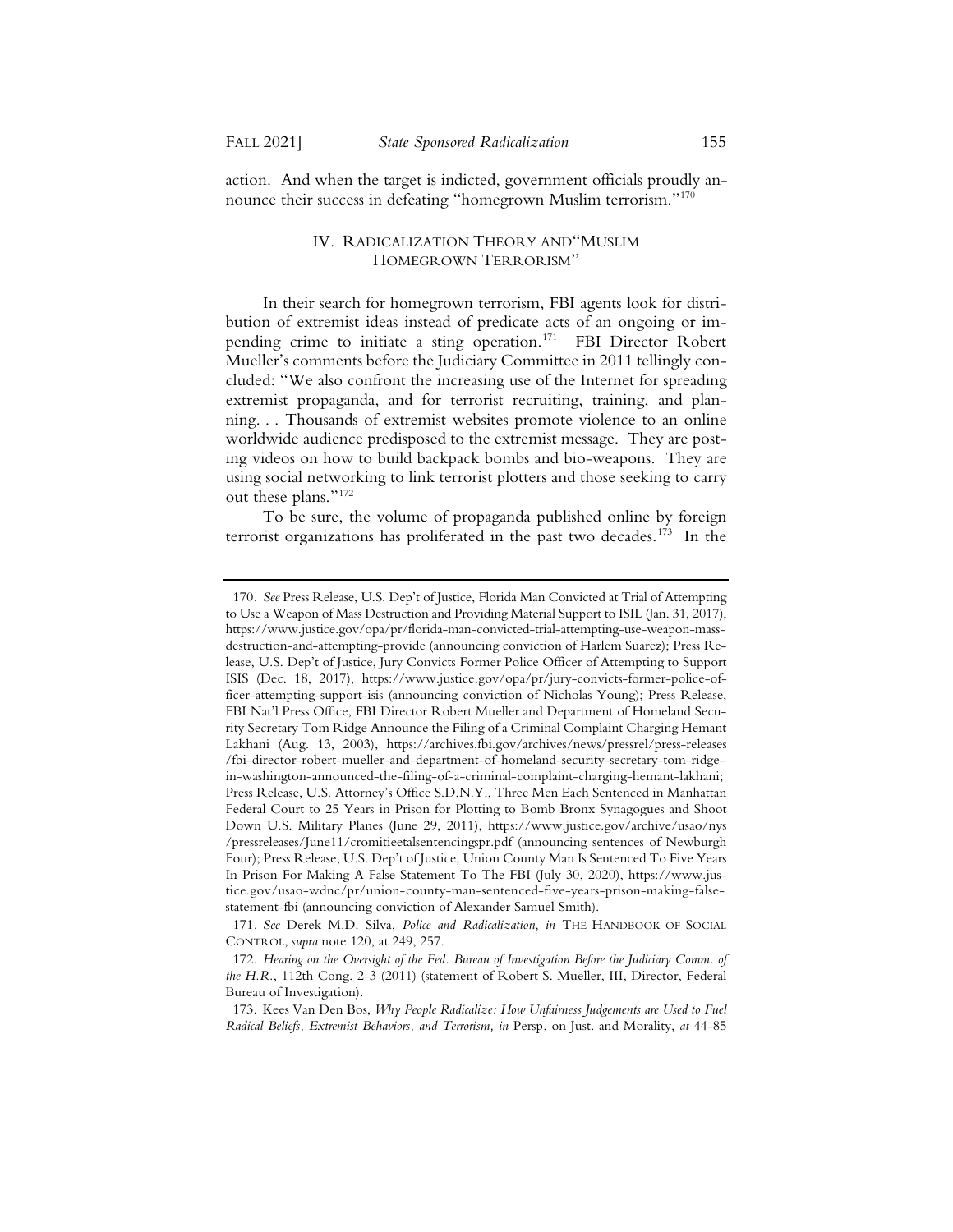case of Al Qaeda, its leaders have published magazines, created websites and bomb construction manuals, and produced videos for the purpose of encouraging Muslims in the United States and Western Europe to engage in domestic terrorism.174 This strategy arose in part from Al Qaeda's inability to send trained operatives to Western nations after 2001. The heightened security measures in the US coupled with Al Qaeda's defensive posture in the face of military attacks in Afghanistan, Iraq, and Yemen made online recruitment a necessary alternative.<sup>175</sup> Fortunately, these efforts have been a massive failure because implementing instructions on how to build a bomb requires expertise and access to high explosives or blasting caps, which are nearly impossible to obtain in the US without government detection.176

While real terrorists' efforts to persuade Muslims to commit 'lone wolf' terrorist attacks most certainly should be foiled by law enforcement, the state's response has been an over-reaching counterterrorism regime that categorically treats Muslims' political dissent as a security threat. Opposition by Muslims to America's occupation of Iraq, drone strikes in Afghanistan, and imperialistic policies in the Middle East has triggered thousands of investigatory visits by FBI agents to Muslims' workplaces, homes, and mosques.177 Ironically, the systemic targeting of Muslims has bolstered Al

<sup>(</sup>Carolyn Hafer & Mario Gollwitzer eds., Oxford Univ. Press 2018); Karen J. Greenberg, *Counter-Radicalization Via the Internet*, 668 ANNALS AM. ACAD. POL.&SOC. SCI. 165, 165 (2016); BRIAN A. JACKSON, ASHLEY L. RHOADES, JORDAN R. REIMER, NATASHA LANDER, KATHERINE COSTELLO & SINA BEAGHLEY, HOMELAND SEC. OPERATIONAL ANALYSIS CTR., PRACTICAL TERRORISM PREVENTION: REEXAMINING U.S. NATIONAL APPROACHES TO ADDRESSING THE THREAT OF IDEOLOGICALLY MOTIVATED VIOLENCE 69 (2019) ("At its peak, ISIS's social media campaign consisted of between 40,000 and 90,000 individuals—including active propagandists and participants in the group's larger "social media echo chamber," which aims to reinforce and spread the group's messages.").

<sup>174.</sup> RAFFAELLO PANTUCCI,ATYPOLOGY OF LONE WOLVES: PRELIMINARY ANALYSIS OF LONE ISLAMIST TERRORISTS 3, 7 (2011), https://icsr.info/wp-content/uploads/2011 /04/1302002992ICSRPaper\_ATypologyofLoneWolves\_Pantucci.pdf.; MARK S. HAMM& RAMON SPAAIJ, THE AGE OF LONE WOLF TERRORISM 152 (2017).

<sup>175.</sup> PANTUCCI, *supra* note 174, at 10; LEADERLESS JIHAD, *supra* note 70, at 132-33.

<sup>176.</sup> David C. Benson, *Why the Internet is Not Increasing Terrorism*, 23 SEC. STUD. 293, 306 (2014).

<sup>177</sup>*. See, e.g.*, Petra Bartosiewicz, *To Catch a Terrorist: The FBI Hunts for the Enemy Within*, HARPER'S MAG. 37 (Aug. 2011), https://harpers.org/archive/2011/08/to-catch-a-terrorist ("[I]n November 2001, the Department of Justice began conducting 'voluntary interviews' with 5,000 Middle Eastern noncitizens. Hundreds of FBI agents were dispatched across the country to conduct the interviews, with standard questions like 'Are you aware of anybody who reacted in a surprising way about the terrorist attacks?'); Mary Beth Sheridan, *Interviews of Muslims to Broaden: FBI Hopes to Avert a Terrorist Attack*, WASH. POST (July 17, 2004), https://www.washingtonpost.com/wp-dyn/articles/A56080-2004Jul16.html; Shirin Sinnar, *Questioning Law Enforcement: The First Amendment and Counterterrorism Interviews*, 77 BROOK L. REV. 41 (2011) (discussing "voluntary" interviews and their consequences for interviewees); ADC Requests DHS Civil Liberties Investigation Into: Operation Frontline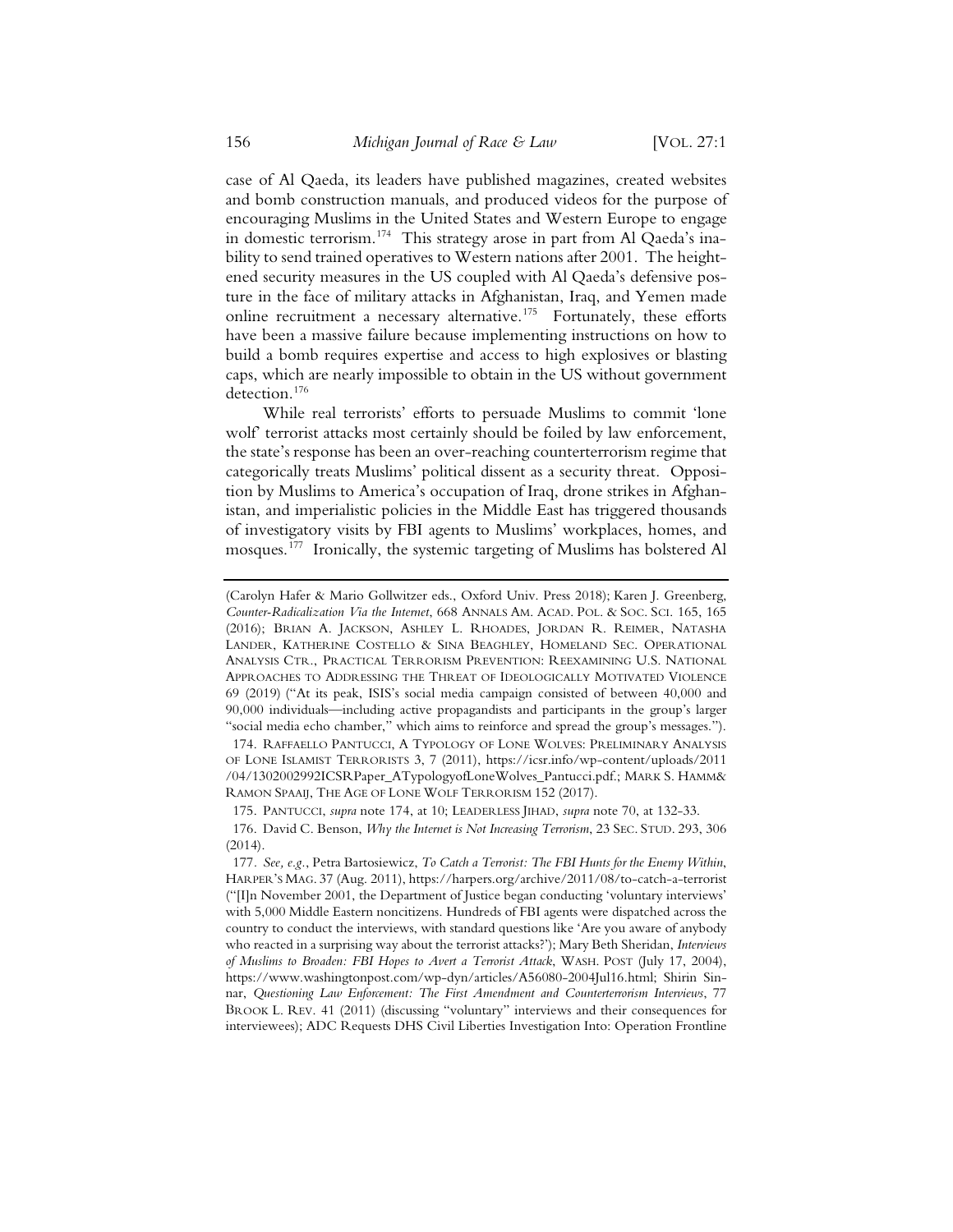Qaeda and ISIS's recruitment narrative that the Christian West is conducting a war on Muslims.<sup>178</sup> The more the U.S. government imputes a criminal connotation to the term "Islamist," the more members of foreign terrorist organizations believe their violent acts are a form of legitimate revolt against state oppression.<sup>179</sup> The US government's myopic labeling of terrorism as "Islamist jihad" thus validates terrorist groups' propaganda.<sup>180</sup>

Even more problematic is the FBI and large police departments' wholesale adoption of dubious radicalization theories to manufacture terrorists. The clearest example is found in the New York Police Department's report entitled *Radicalization in the West: The Homegrown Threat* published in 2007 and the FBI's intelligence analysis entitled *The Radicali*zation Process: From Conversion to Jihad published in 2006.<sup>181</sup> Building on the work of Sageman, the report concludes radicalization is cultivated within kinship and social networks thereby warranting police search for and infiltration into these small, informal groups.<sup>182</sup>

The NYPD report lists four phases of radicalization that purport to explain how an unremarkable person becomes "quite likely to be involved in the planning or implementation of a terrorist act."183 Not coincidentally mirroring the social network theory, the phases are 1) pre-radicalization, 2) self-identification with Salafi Islam as a result of a 'cognitive opening'

179*. See* FRANCOIS BURGAT, ISLAMISM IN THE SHADOW OF AL-QAEDA 8 (2008) (discussing the impact of the American narrative on terror).

180*. See also* Sahar F. Aziz, *Losing the 'War of Ideas': A Critique of Countering Violent Extremism Programs*, 52 TEXAS INT'L L.J. 255, 261 (2017) (describing the recruiting narrative of violent American military intervention and support of dictators).

Targeting Muslims in 2004, AL JAZEERAH: CROSS CULTURAL UNDERSTANDING (Feb. 28, 2009), http://www.ccun.org/Opinion%20Editorials/2009/February/28%20o/ADC% 20Requests%20DHS%20Civil%20Liberties%20Investigation%20into%20Operation% 20Frontline%20Targeting%20Muslims%20in%20the%20US%20in%202004.htm; Seth Cline, *The 1993 World Trade Center Bombing: A New Threat Emerges*, U.S. NEWS & WORLD REP. (Feb. 26, 2013), https://www.usnews.com/news/blogs/press-past/2013/02/26/the-1993-world-trade-center-bombing-a-new-threat-emerges (discussing a Triangle Center on Terrorism Homeland Security Study which noted Muslim Americans caused only 33 of the over 300 post-9/11 deaths by acts of political violence or mass shooting).

<sup>178.</sup> Christopher M. Blanchard, *Al Qaeda: Statements and Evolving Ideology*, CONG. RESEARCH SERV. (July 9, 2007), https://sgp.fas.org/crs/terror/RL32759.pdf.

<sup>181.</sup> Randy Borum, *Radicalization into Violent Extremism II: A Review of Conceptual Models and Empirical Research*, 4 J. STRATEGIC SEC. 37, 37-62 (2012); Federal Bureau of Investigation, *The Radicalization Process: From Conversion to Jihad* (May 10, 2016), available at https://hope-radproject.org/wp-content/uploads/2021/12/FBI-2006-The-radicalizationprocess-From-conversion-to-Jihad.pdf.

<sup>182</sup>*. See* Derek M.D. Silva, *Police and Radicalization*, *in* THE HANDBOOK OF SOCIAL CONTROL, *supra* note 120, at 249, 252.

<sup>183.</sup> MITCHELL D. SILBER & ARVIN BHATT, N.Y.C. POLICE DEP'T, RADICALIZATION IN THE WEST: THE HOMEGROWN THREAT 6 (2007), https://seths.blog/wp-content/uploads /2007/09/NYPD\_Report-Radicalization\_in\_the\_West.pdf.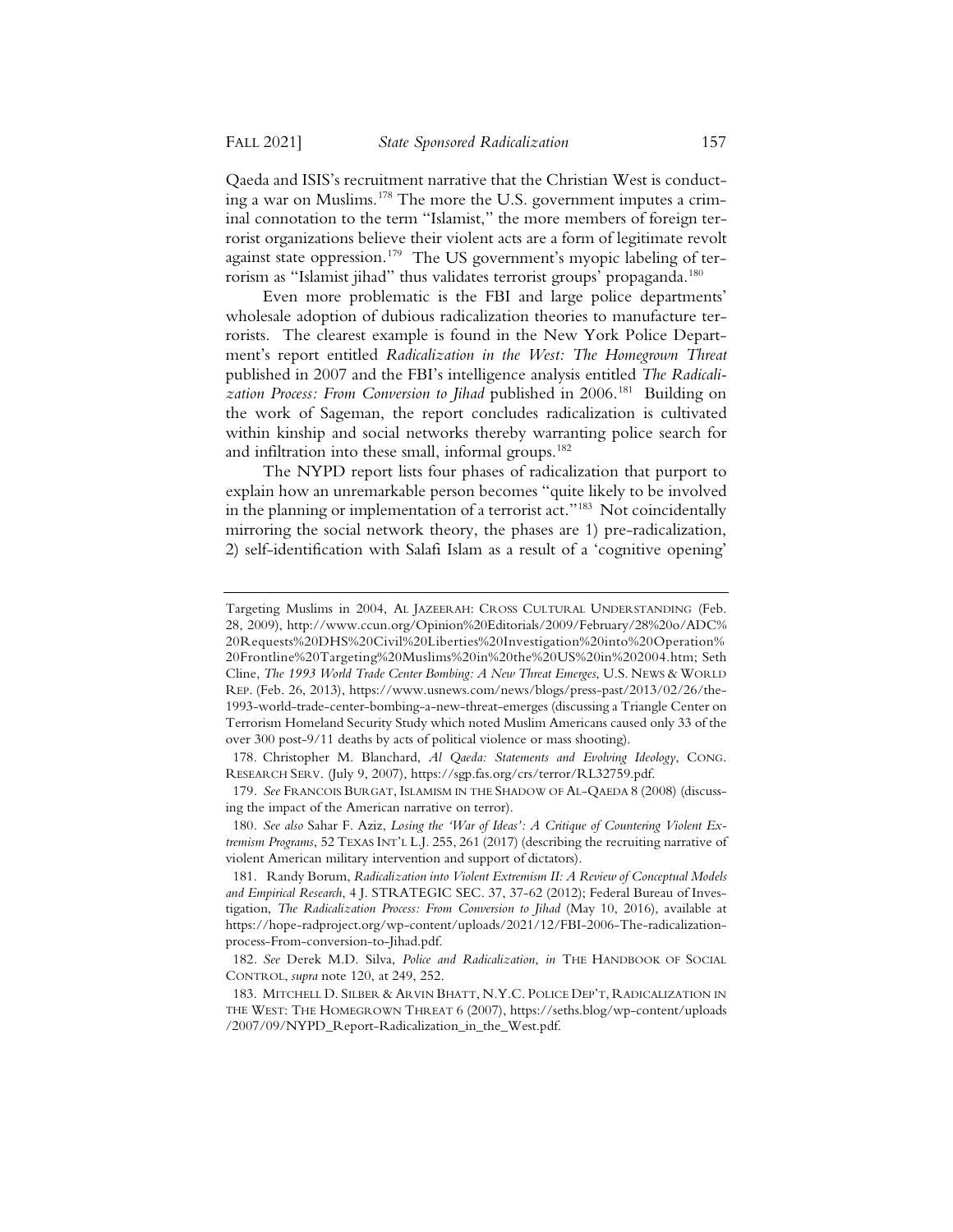that leads to association with like-minded others,<sup>184</sup> 3) indoctrination through a progressive intensification of beliefs, and 4) jihadization or the acceptance of an individual duty to participate in jihad.<sup>185</sup> Indicia of phase two, for example, include lawful activities of increased religiosity characterized by frequent attendance at mosques, wearing traditional Muslim attire, growing a beard, and involvement in a pro-Muslim social group or political cause.186 Expressing grievances of anti-Muslim discrimination and human rights violations are indicators of phase three.<sup>187</sup> The outcome is a presumption of terrorist inclinations imputed on religious dissident Muslim men.

An influential European report mirroring the NYPD's report and published the same year concludes:

[r]adicalisation often starts with individuals who are frustrated with their lives, society or the foreign policy of their governments. A typical pattern is that these individuals meet other like-minded people, and together they go through a series of events and phases that ultimately can result in terrorism. However, only a few end up becoming terrorists. The rest stop or drop out of the radicalisation process at different phases.<sup>188</sup>

The claims in both reports have been adopted as orthodoxy among the federal agencies tasked with countering domestic terrorism. And here is where the FBI's sting operations intentionally make the few into many through intensive psychological manipulation of Muslim males in fake terrorism plots who would have remained merely blowhards and armchair ideological extremists—offensive but legal. These practices have become so abusive that Marc Sageman, the same scholar who proffered the social network theory emulated by the FBI, has concluded "[a]fter over a decade

<sup>184.</sup> The 'cognitive opening' concept was introduced by Quintan Wiktoworwicz's Radicalization Theory that argues a psychological crisis such as a death in the family, experiences of discrimination or political repression, or an identity crisis shakes the person's previously accepted beliefs to make him more receptive to other views and perspectives. QUINTAN WIKTOROWICZ, RADICAL ISLAM RISING: MUSLIM EXTREMISM IN THE WEST 127 (2005).

<sup>185.</sup> SILBER & BHATT, *supra* note 183, at 36-37, 43-46. The same radicalization theory was adopted by the Danish Ministry of Defense in its assessment of Islamist radicalization in Europe. PRECHT, *supra* note 148, at 34-37.

<sup>186.</sup> SILBER & BHATT, *supra* note 183, at 31.

<sup>187.</sup> RUTGERS CTR. FOR SEC., RACE AND RIGHTS, *supra* note 181; MIKE GERMAN, DISRUPT, DISCREDIT, AND DIVIDE: HOW THE FBI DAMAGES DEMOCRACY 110 (2019).

<sup>188.</sup> PRECHT, *supra* note 148, at 5.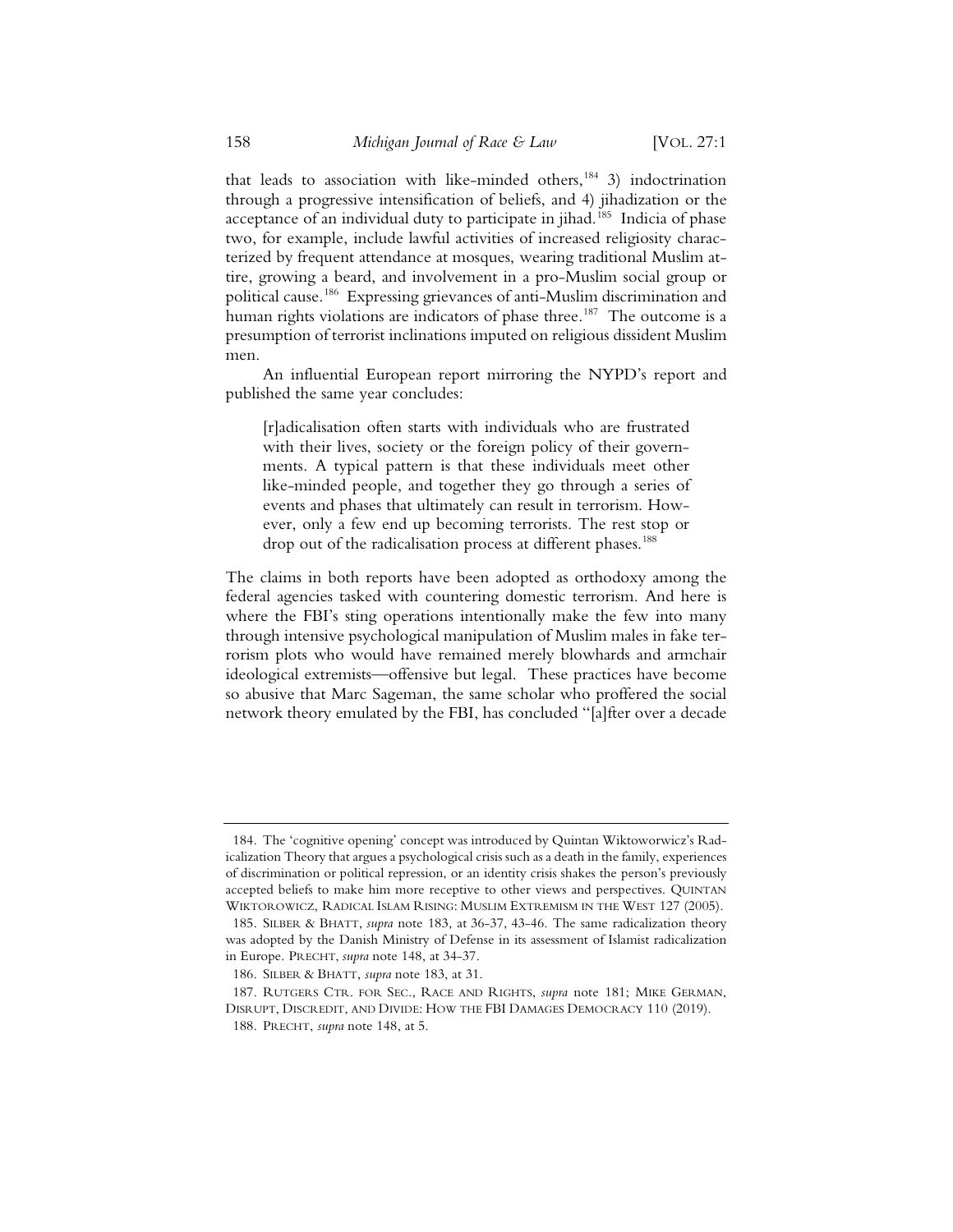of intense search, there still has been no discovery of any single spotterrecruiter—except for FBI undercover agents."189

#### **CONCLUSION**

While sting operations and the use of informants can be effective law enforcement tools, their use becomes illegitimate when they manufacture crime that otherwise would not have occurred but for the government's predatory practices. What often determines whether the government will abuse these investigative practices is the racial and religious identities of the target communities. In counterterrorism, the result is an over-policing of Muslims and an under-policing of right-wing Whites and Christians.

Rather than stopping true threats, federal agents are entrapping young Muslim men.<sup>190</sup> The absence of empirically grounded theories on how to prevent terrorism is causing the FBI to rely on false stereotypes that religious and dissident Muslims are prone to becoming terrorists in determining how to spend its billion-dollar counterterrorism budget. Meanwhile, a cottage industry of conjecture clothed in the pseudo-science of 'radicalization' literature has provided a blueprint for how to create a Muslim terrorist through state manufactured terrorist plots. The result is a large number of terrorism related cases against hapless, bombastic, indigent, and socially isolated Muslim individuals who otherwise would likely have been armchair extremists on social media whose accounts are frequently shut down by social media companies, mirroring their counterpart right wing extremists left largely untouched by the counterterrorism regime prior to January 2021.191

The manufactured plot follows a predictable playbook taken straight from the pseudo science of radicalization. First, the government agents spend months building a bond of friendship and trust with the Muslim target. Then, the agents progressively intensify the target's beliefs that the United States is an oppressive nation conducting a war on Muslims and encourage him to do something about it in the name of defending Islam. The agent invests significant time psychologically manipulating the target to feel angry, indignant, and motivated to act. Finally, the government agent or informant connects the target to other undercover agents who can

<sup>189.</sup> Marc Sageman, *The Stagnation in Terrorism Research*, 26 TERRORISM & POL. 565, 567 (2014) (denoting that a spotter-recruiter refers to an individual who spots a potential recruit).

<sup>190.</sup> JOHN MUELLER & MARK G. STEWART, CHASING GHOSTS: THE POLICING OF TERRORISM 31 (2015).

<sup>191</sup>*. Practical Terrorism Prevention*, *supra* note 43, at 81; Greenberg, *supra* note 173, at 167 (summarizing social media companies' efforts to shut down accounts propagating terrorist propaganda).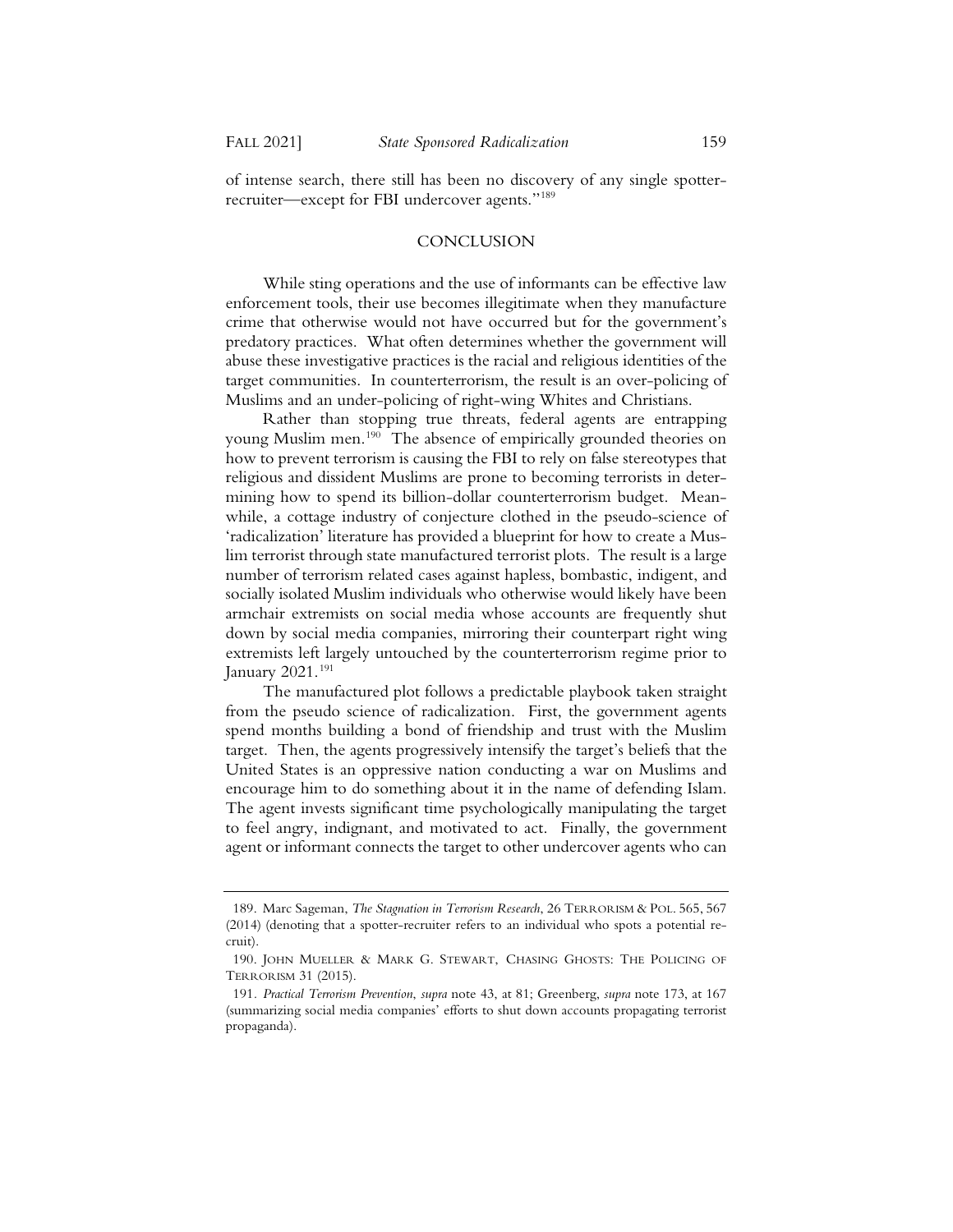teach him how to build a (fake) bomb, travel to join a terrorist group, or purchase the equipment for the fake plot. In each phase of the sting operation, the agent or informant plays a pivotal role in steering the target from expressing lawful extremist speech to planning for unlawful action that is meticulously planned by a counterterrorism team behind the scenes.

Compared to European countries, the United States is unique insofar as its broad legal protections of speech on the extreme fringes of society. Short of posing an imminent threat of harm to others, hateful or offensive speech is not criminalized. One need only look at the broad leeway granted to the burgeoning masses of right-wing extremist organizations who unflinchingly support a race war.<sup>192</sup> And yet, these broad free speech protections do not appear to apply to racial minorities, especially Muslims in the post-9/11 era. Posting content that praises ISIS, Al Qaeda, or other designated terrorist groups places the person on the state sponsored radicalization assembly line. Informants and undercover agents are deployed to ensnare him in a sting operation with a specific purpose—to strip him of his liberty through terrorism related charges.

If the goal is compiling as many terrorism-related convictions as possible—without regard for the real threat of violence—then the FBI's racialized counterterrorism strategy has been wildly successful. But this success has come at a high price to the safety of racial minorities and American democracy, both of which have been attacked by the right-wing extremists left untouched by the multi-billion-dollar counterterrorism apparatus.

This Article exposes the flaws in radicalization theory on which the US government has relied upon to define its domestic counterterrorism investigations and prosecutions. The result is a manufacturing of a socalled Muslim homegrown threat that puts in jeopardy Muslims' liberty interests. The next article in the series examines in depth the underlying facts of the 282 sting operations against Muslim defendants since 2001 as well as entrapment doctrine to demonstrate how law has been woefully inadequate in protecting defendants from government over-reach.<sup>193</sup> The third article then compares the disparities in investigative methods, charging, and sentencing between prosecution of Muslims and White rightwing extremists accused of politically motivated criminal activity.<sup>194</sup>

<sup>192.</sup> Aaron Morrison, *Analysis: A Race War Evident Long Before the Capitol Siege*, AP NEWS (Feb. 5, 2021), https://apnews.com/article/donald-trump-us-news-race-and-ethnicityconspiracy-theories-philanthropy-f8f793b94b0dd7e8ec62957dcbeb53d8; b*ut see* FBI, *Confronting White Supremacy: Examining the Biden Administration's Counterterrorism Strategy* (Sept. 29, 2021), https://www.fbi.gov/news/testimony/confronting-white-supremacyexamining-the-biden-administrations-counterterrorism-strategy-langan-092921.29, 2021).

<sup>193.</sup> Sahar F. Aziz, *Race, Entrapment and Manufacturing "Homegrown Terrorism"* (forthcoming GEORGETOWN L.J. 2023).

<sup>194.</sup> Article forthcoming.